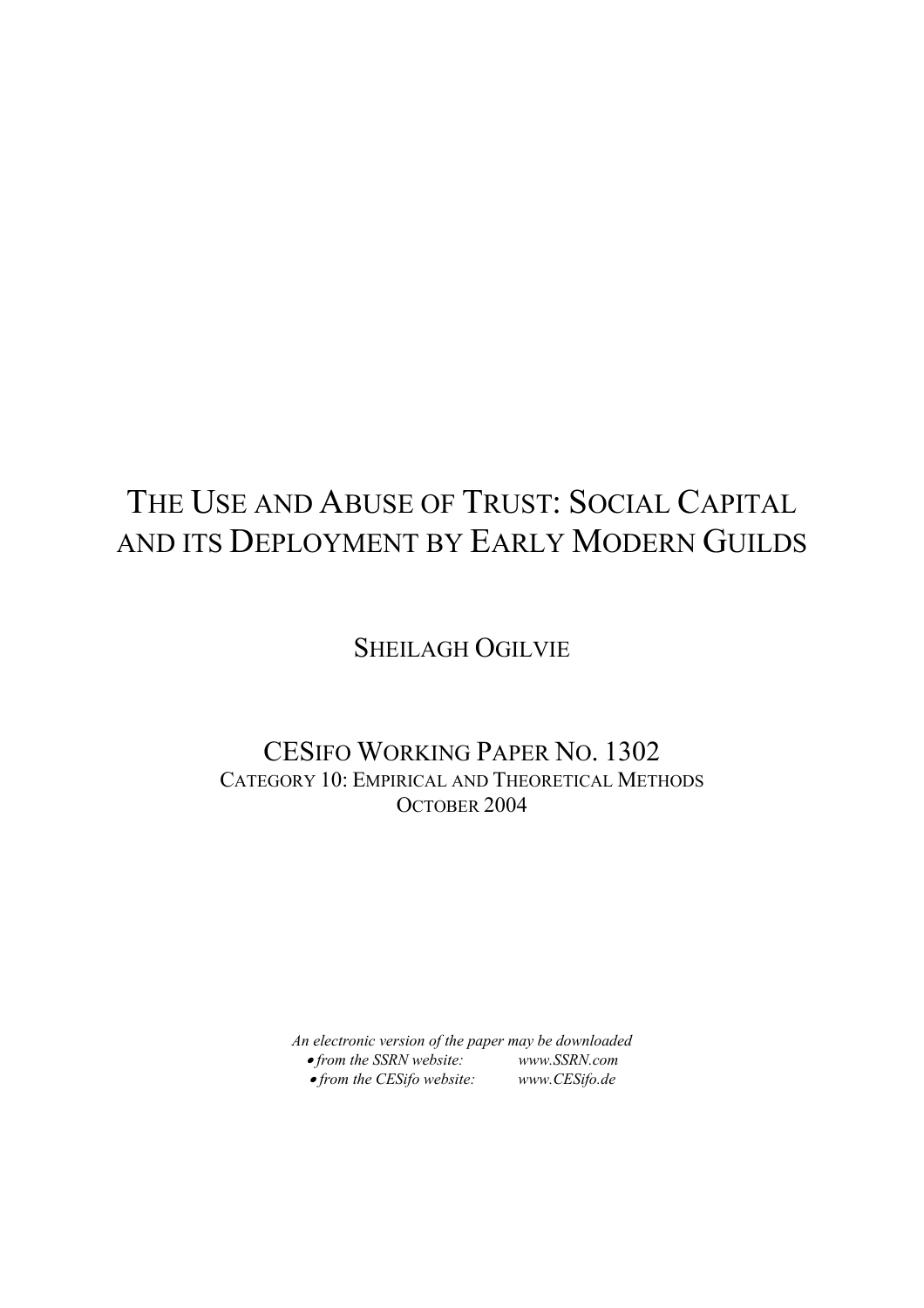## THE USE AND ABUSE OF TRUST: SOCIAL CAPITAL AND ITS DEPLOYMENT BY EARLY MODERN GUILDS

### Abstract

Guilds are social scientists' favoured historical example of institutions generating a 'social capital' of trust that benefited entire economies. This article considers this view in the light of empirical findings for early modern Europe. It draws the distinction between a 'particularized' trust in persons of known attributes and a 'generalized' trust that applies even to strangers. This is paralleled by the distinction between a 'differential' trust in institutions that enforce the rights of certain groups and a 'uniform' trust in impartial institutions that enforce the rights of all. Guilds had the potential to generate the particularized and differential trust to solve market failures relating to product quality, training, and innovation, although the empirical findings suggest that they often failed to fulfil this potential. Guilds also had the potential to abuse their trust, and the empirical findings show that they indeed manipulated their social capital of shared norms, common information, mutual sanctions, and collective political action to benefit their members at others' expense, blocking the spread of generalized and uniform trust. Counter to the assumptions of social capital theory, the example of preindustrial guilds suggests that the particularized and differential trust fostered by associative institutions do not favour but hinder the generalized and uniform trust fostered by impartial institutions.

JEL Code: L4, N43, N63, O17, Z13.

*Sheilagh Ogilvie Faculty of Economics University of Cambridge Sidgwick Avenue Cambridge CB3 9DD United Kingdom sco2@econ.cam.ac.uk*

I thank André Carus, Partha Dasgupta, Tracy Dennison, Jeremy Edwards, and Tim Guinnane for stimulating discussions of the arguments presented in this essay and exceptionally helpful comments on earlier drafts. I also gratefully acknowledge the support of a British Academy Research Readership during its writing.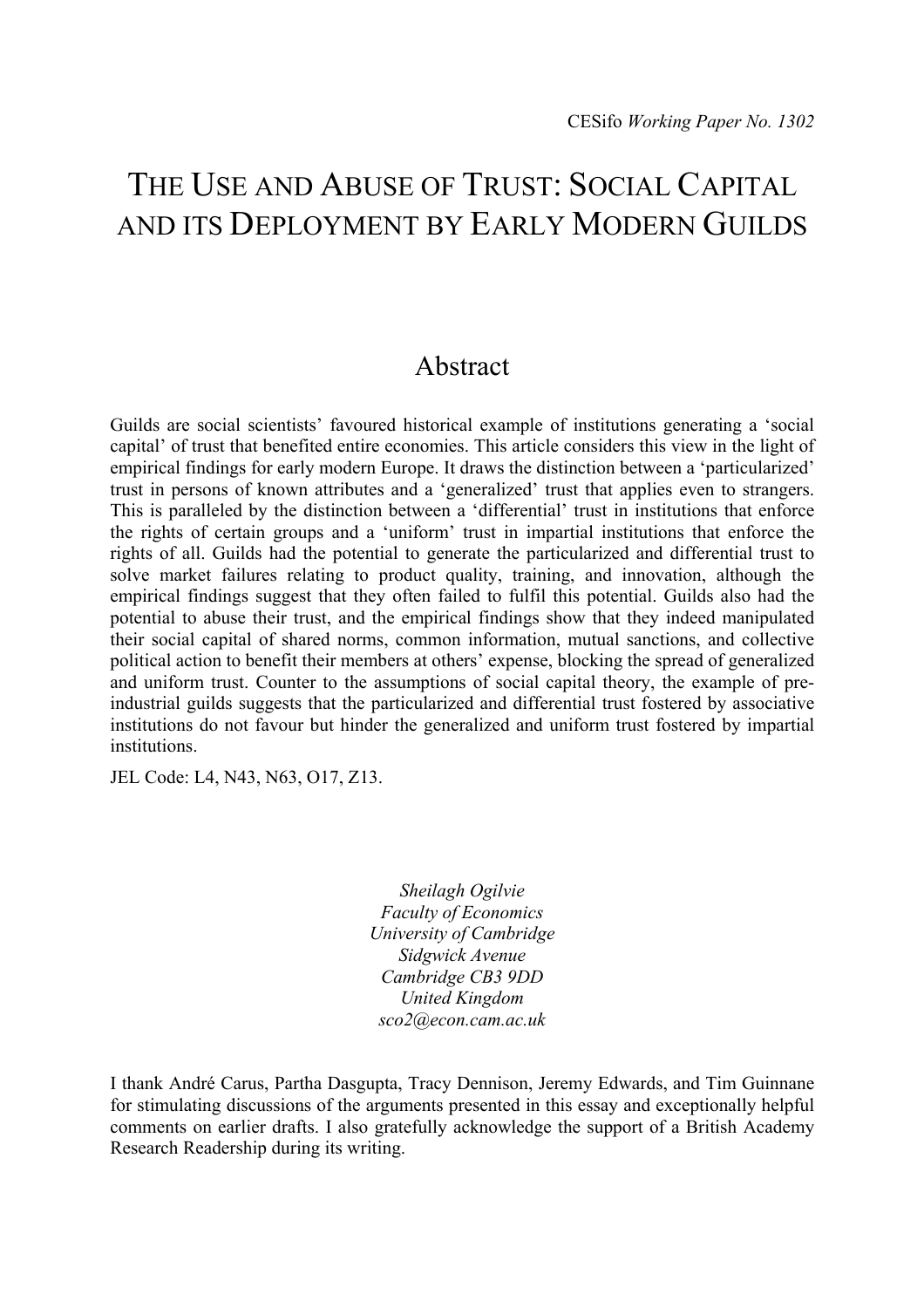### The Use and Abuse of Trust: Social Capital and its Deployment by Early Modern Guilds

#### 1. Trust, Social Capital, and History

The concepts of 'trust' and 'social capital' have enjoyed increasing vogue now for more than a decade. History has been mobilized to support them in various ways. Past societies are often portrayed as having enjoyed more trust than modern ones. History is mined for examples of the closely-knit and multi-stranded social networks thought to generate particularly rich stocks of social capital.<sup>1</sup> Those modern societies that retain more vestiges of associative networks from their past are regarded as better off than those that depend exclusively on markets and states.<sup>2</sup> Certain cultures are supposed to have evolved historically so as to foster networks and trust.<sup>3</sup> Yet while many studies adduce historical examples of social networks in passing, few examine them rigorously, to identify which of their features generated trust, how they deployed their social capital, and what effect this had on their economies. This article seeks to fill this gap, by examining a historical social network frequently adduced as generating trust and social capital: the guild.

#### 1.1. What is Social Capital?

Despite their rapid diaspora (or perhaps because of it), the concepts of 'social capital' and 'trust' have fallen prey to a horde of competing definitions.<sup>4</sup> To be clear about the object of discussion, this article adopts the following definition of 'social capital', which is consistent with classic discussions by James Coleman and Robert Putnam.<sup>5</sup> 'Social capital' is a store of value generated when a group of individuals invests resources in fostering a body of relationships with each other (a 'social network'), which generates benefits in later periods.<sup>6</sup>

<sup>&</sup>lt;sup>1</sup> J. S. Coleman, Social Capital in the Creation of Human Capital, in: American Journal of Sociology, 94, 1989, Supplement, pp. S95-S120, here pp. S117-S119; *R. D. Putnam / R.. Leonardi / R. Y. Nanetti*, Making Democracy Work: Civic Traditions in Modern Italy, Princeton, NJ 1993, esp. pp. 163-85; *F. Fukuyama*, Trust: The Social Virtues and the Creation of Prosperity, New York 1995, esp. pp. 1-57, 345-53; *R. D. Putnam* , Bowling Alone: the Collapse and Revival of American Community, New York 2000, pp. 319, 322-3, 325, 346-7.

<sup>2</sup> *K. J. Arrow*, Observations on Social Capital, in: *P. Dasgupta / I. Serageldin (eds.)*, Social Capital: A Multifaceted Perspective, Washington, 2000, pp. 3-5, here p. 5; *Putnam et al.*, Making Democracy Work, pp. 121, 162.<br><sup>3</sup> Fukuyama, Trust, pp. 1-57, 345-53.

<sup>&</sup>lt;sup>4</sup> *Arrow*, Observations; *R. M. Solow*, Notes on Social Capital and Economic Performance, in: *Dasgupta* / *Serageldin*, Social Capital, pp. 6-12.

<sup>&</sup>lt;sup>5</sup> Coleman, Social Capital; *Putnam et al.*, Making Democracy Work.

<sup>&</sup>lt;sup>6</sup> Scepticism has been expressed about the analogy with capital as it is ordinarily conceived by economists: see *Arrow*, Observations, p. 4; *Solow*, Some Notes, pp. 7-8.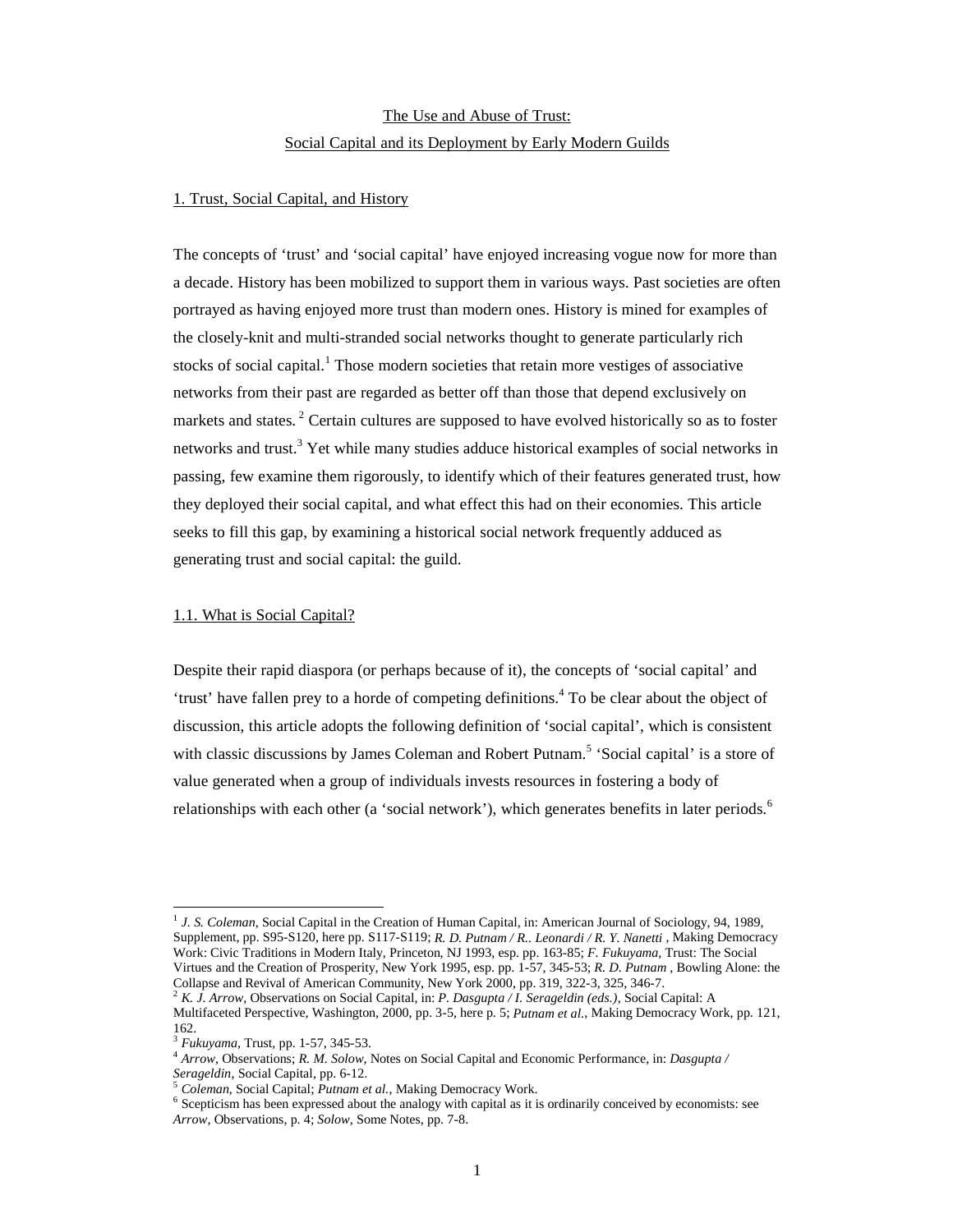The resources invested in social capital reside in relationships within a network rather than in physical objects, financial instruments, or (as with human capital) single individuals.<sup>7</sup>

 The returns to social capital are many, in this view, but all fall into one of four categories.<sup>8</sup> First, social networks foster shared norms, creating expectations of trustworthiness which reduce the transactions costs associated with violation of agreements.<sup>9</sup> Second, social networks improve information flow, creating the trust necessary to solve market failures caused by incomplete or asymmetric information.<sup>10</sup> Third, social networks create the trust that facilitates group sanctions against deviations from the network's norms.<sup>11</sup> Fourth, social networks create the trust that overcomes obstacles to collective political action to monitor government.<sup>12</sup> Social capital is held to be created when social networks create the trust necessary for correcting failures of markets and states, and this investment pays off in terms of better contract enforcement, information, sanctions, and collective action. The total cost of the investment in social capital, it is claimed, is exceeded by the total benefit flowing from these four sources.<sup>13</sup>

 According to this view, all four forms of value associated with social capital – norm fostering, information flow, penalties on deviance, and collective action – have strong 'public good' characteristics: individual investors in social networks enjoy only part of the benefits, so they may under-invest.<sup>14</sup> This has policy implications: to the extent that social capital exists and is a public good, there is a case for public action to create, subsidize, or privilege social networks, whether to substitute for states or markets or to make them work better.<sup>15</sup> Increasingly, investing in social capital and social networks – rather than, for instance, effective states and efficient markets – is being recommended as a solution to problems of social exclusion and regional disparities in the rich West, $16$  economic transition in post-

<sup>&</sup>lt;sup>7</sup> Coleman, Social Capital, pp. S97-S101.<br>
<sup>8</sup> Coleman, Social Capital, pp. S100-S101.<br>
<sup>9</sup> Coleman, Social Capital; *D. Gambetta*, Can We Trust Trust?, in: *D. Gambetta (ed.)*, Trust: Making and Breaking<br>
Cooperative Rel

<sup>&</sup>lt;sup>10</sup> Coleman, Social Capital, pp. S101-S102.<br><sup>11</sup> Putnam et al., Making Democracy Work; Coleman, Social Capital; *D. Narayan / L. Pritchett*, Social Capital:<br>Evidence and Implications, in: *Dasgupta / Serageldin*, Social

<sup>&</sup>lt;sup>12</sup> *Putnam et al.*, Making Democracy Work; *Coleman*, Social Capital; *Narayan / Pritchett*, Social Capital.<br><sup>13</sup> The social capital literature generally avoids discussing what these costs must be, but at the least they

include the opportunity cost of the time and other resources devoted to fostering interpersonal relationships within social networks, and in principle they should also include any negative externalities resulting from actions taken by the network. For exceptional contributions that consider the costs as well as the benefits of social capital and trust, see *P. Dasgupta*, Economic Progress and the Idea of Social Capital, in: *Dasgupta / Serageldin*, Social Capital, pp. 325-424, here e.g. pp. 327, 344-7, 367; and *P. Dasgupta*, Social Capital and Economic Progress: Analytics, in: *E.* 

<sup>&</sup>lt;sup>14</sup> Coleman, Social Capital, pp. S115-S119; P. Dasgupta, Trust as a Commodity, in: Gambetta, Trust, pp. 49-72, here 64.

<sup>15</sup> *United Nations Development Program*, Human Development Report 1993, Oxford / New York 1993, p. 8; *World Bank*, The World Bank and Participation, Washington, 1994, p. i; *E. A. Brett*, The Participatory Principle in Development Projects: the Costs and Benefits of Cooperation, in: Public Administration and Development, 16, 1996, pp. 5-19, here esp. pp. 5-6.

<sup>16</sup> *Coleman*, Social Capital; *Putnam et al.*, Making Democracy Work.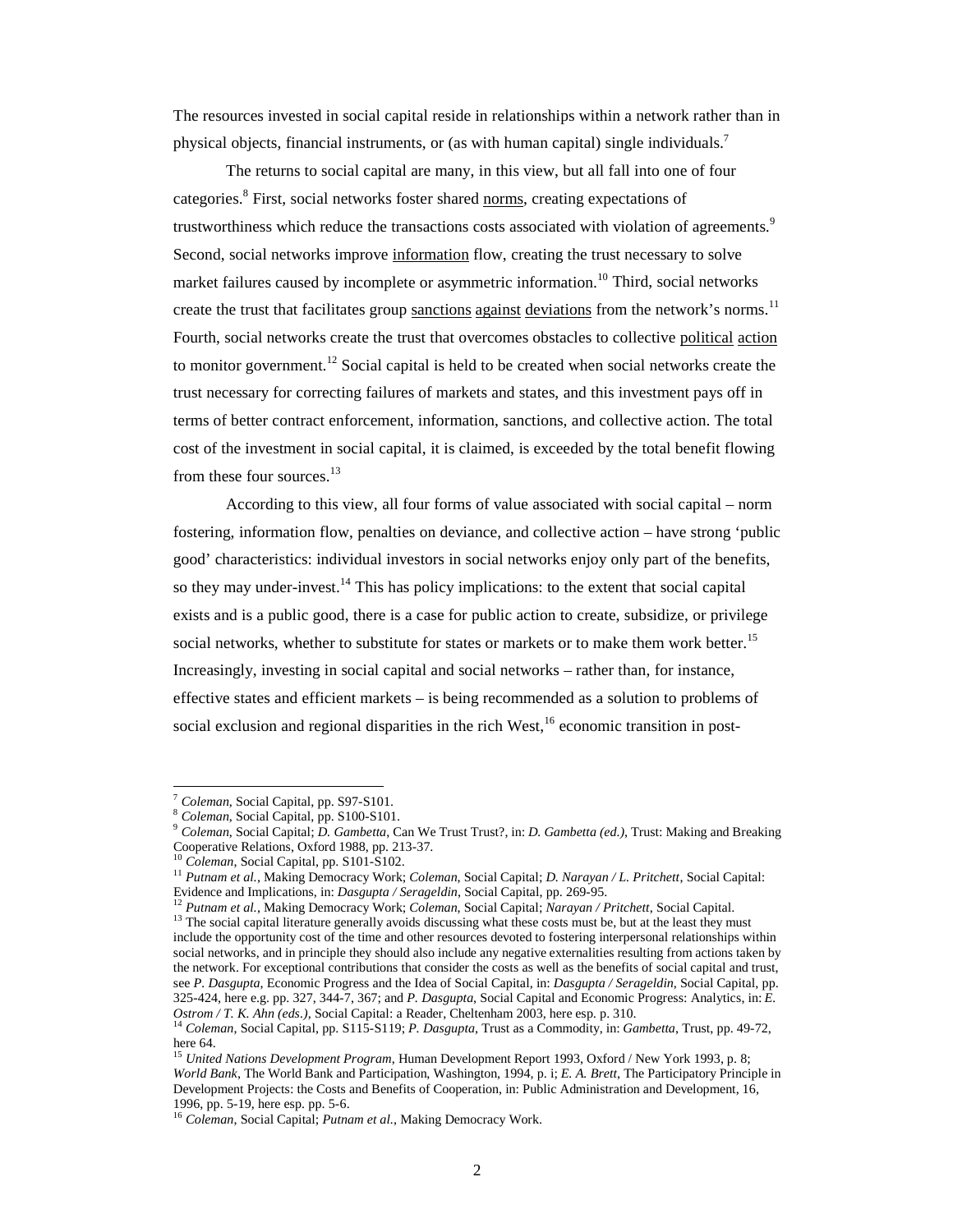communist Eastern Europe,<sup>17</sup> and development challenges in the Third World.<sup>18</sup> These policy implications mean it is important to look closely at the institutions that create social capital.

 What kind of institution fosters social capital? James Coleman, one of the earliest theorists focussing on this question, postulated that the unusual degree of trust associated with 'interesting' social capital – the sort yielding the four pay-offs cited above – is likely to be generated by social arrangements possessing two key features: 'closure' and 'multiplex relationships'. 'Closure' means that network membership is clearly defined, so that members' actions can be easily monitored, norm-violating behaviour effectively punished, and normcompliant behaviour collectively rewarded. 'Multiplex relationships' mean that an organization, 'once brought into existence for one set of purposes, can also aid others'. Many social networks (especially those such as guilds, with long historical roots) are not deliberately 'brought into existence for one set of purposes', but members of the network do engage in repeated transactions with one another, which generally encompass different spheres of activity such as the economic, social, political, and religious. This generates multistranded relationships which endow members with multiple means of getting information about, punishing deviance in, and urging collective action on one another.<sup>19</sup> Coleman's insights are significant, yet in the spate of publications on social capital and social networks since 1989 they have hardly been pursued.<sup>20</sup> As this essay will argue, however, European economic history suggests that 'closure' and 'multiplex relationships' are essential for generating social capital and crucial to its broader impact.

#### 1.2. What is Trust?

 $\overline{a}$ 

But what is this 'trust' that is so closely associated with the concept of 'social capital'? To be clear about what we are discussing, this essay will adopt the straightforward, ordinarylanguage definition of trust as 'confidence in or reliance on some quality or attribute of a person or thing'.21 Social scientists are interested in this confidence or reliance in persons and things because there are strong reasons for believing that without it, economic agents will refrain from engaging in transactions involving certain people, things, or institutions, and

<sup>17</sup> M. Raiser, Informal Institutions, Social Capital and Economic Transition, in: *G. A. Cornia and V. Popov (eds.)*, Transition and Institutions. The Experience of Gradual and Late Reformers, Oxford 2001, pp. 218-39; *J. Stiglitz*, New Bridges across the Chasm: Institutional Strategies for the Transition Economies (World Bank, 8 Dec. 1999). http://wbln0018. worldbank.org/eca/eca.nsf/0/0ac8adc7b03aca0885256847004e2b82? OpenDocument

<sup>18</sup> *United Nations Development Program*, Human Development Report 1993, esp. p. 8; *World Bank*, The World

<sup>&</sup>lt;sup>19</sup> Coleman, Social Capital, pp.  $S104-S110$ .<br><sup>20</sup> For an excellent recent exception, see *N. Molenaers*, Associations or Informal Networks? Social Capital and Local Development Practices, in: *M. Hooghe / D. Stolle (eds.)*, Generating Social Capital: Civil Society and Institutions in Comparative Perspective, New York 2003, pp. 113-132, here esp. p. 122.

<sup>21</sup> *Compact Oxford English Dictionary*, Oxford 1991, p. 2122, panel 623.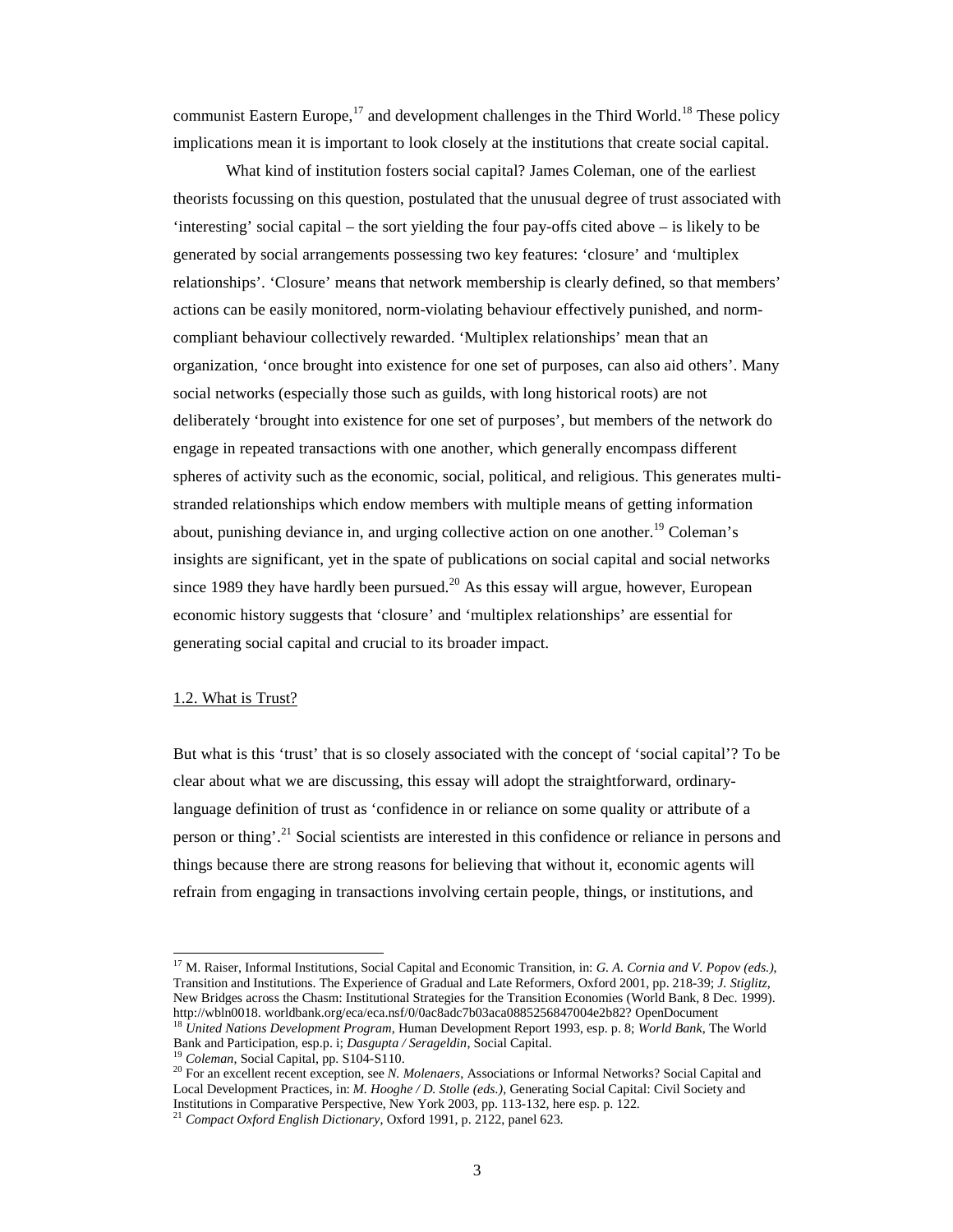mutually beneficial cooperation will go unrealized.<sup>22</sup> However, this ordinary-language definition of trust only takes us so far.

For one thing, it is ambiguous as to whether 'trust' refers to an inward sentiment or an observable propensity. The sentiment of trust is a feeling or attitude adopted by an economic agent: it is not directly observable by the social scientist, and is at most an input into actions which have outcomes for the economy. Trust as a propensity, by contrast, is just the increased tendency to engage in certain actions: it is observable and it directly gives rise to economic outcomes. Contributors to the literature on social capital often talk in terms of trust as a sentiment, seeking to measure people's feelings of trust and analysing the influences on these feelings.23 However, since it is not inputs but outcomes that have social benefits, what social capital theorists are really interested in is trust as an observable propensity to engage in certain actions or enter into certain types of transaction.<sup>24</sup> Such a propensity may or may not derive from an inward sentiment of trust. It may often derive from a perception that certain social arrangements tend to lead one's transaction partners to behave in a trustworthy way even if, in the absence of these social arrangements, one would not feel a sentiment of trust towards them. Economic historians investigating social capital are primarily interested in outcomes – and also prefer to focus on what is observable – so this essay will concentrate on trust as a propensity rather than as a sentiment.

 But even when it is regarded as an observable propensity, the concept of trust is still used in several different ways by social scientists. Before we proceed, we will have to minimize this confusion by making a few important distinctions. First, there are two broad categories of what may be an object of trust: persons and institutions. A propensity to trust in persons is a tendency, for whatever reason, to be willing to enter into transactions with partners having certain personal or group attributes. A propensity to trust in institutions, by contrast, is the tendency to make use of particular mechanisms – guilds, markets, states, communities, churches, manorial systems, masonic lodges, religious clubs, mafias, cartels, or any one of the myriad of mechanisms available in one's society to mediate human relationships. Much of the literature on social capital fails to distinguish between these two manifestations of trust, even though they have quite different policy implications. The social capital literature often assumes, for example, that encouraging trust in persons will give rise to greater trust in institutions, which in turn is invariably regarded as an unambiguously

<sup>&</sup>lt;sup>22</sup> See the discussion of the social and economic significance of trust in *Dasgupta*, Trust, pp. 49-51, 55, 61; *Gambetta*, Can We Trust Trust?, pp. 217-20.<br><sup>23</sup> See, for instance, *Gambetta*, Can We Trust Trust?, p. 217; *Putnam* , Bowling Alone, pp. 134-47. For a criticism

of this tendency in the literature on trust and social capital, particularly in the work of Robert Putnam , see *Stolle /* 

<sup>&</sup>lt;sup>24</sup> For a clear-sighted discussion focussing on the observable, economically relevant aspect of trust (i.e., what we are terming trust as a propensity), see *Dasgupta*, Trust, esp. pp. 49-51; and *P. Seabright*, Is Cooperation Habit-Forming?, in: *P. Dasgupta / K.-G. Mäler (eds.)*, The Environment and Emerging Development Issues, 2 vols., Oxford 1997, vol. 2, pp. 283-307.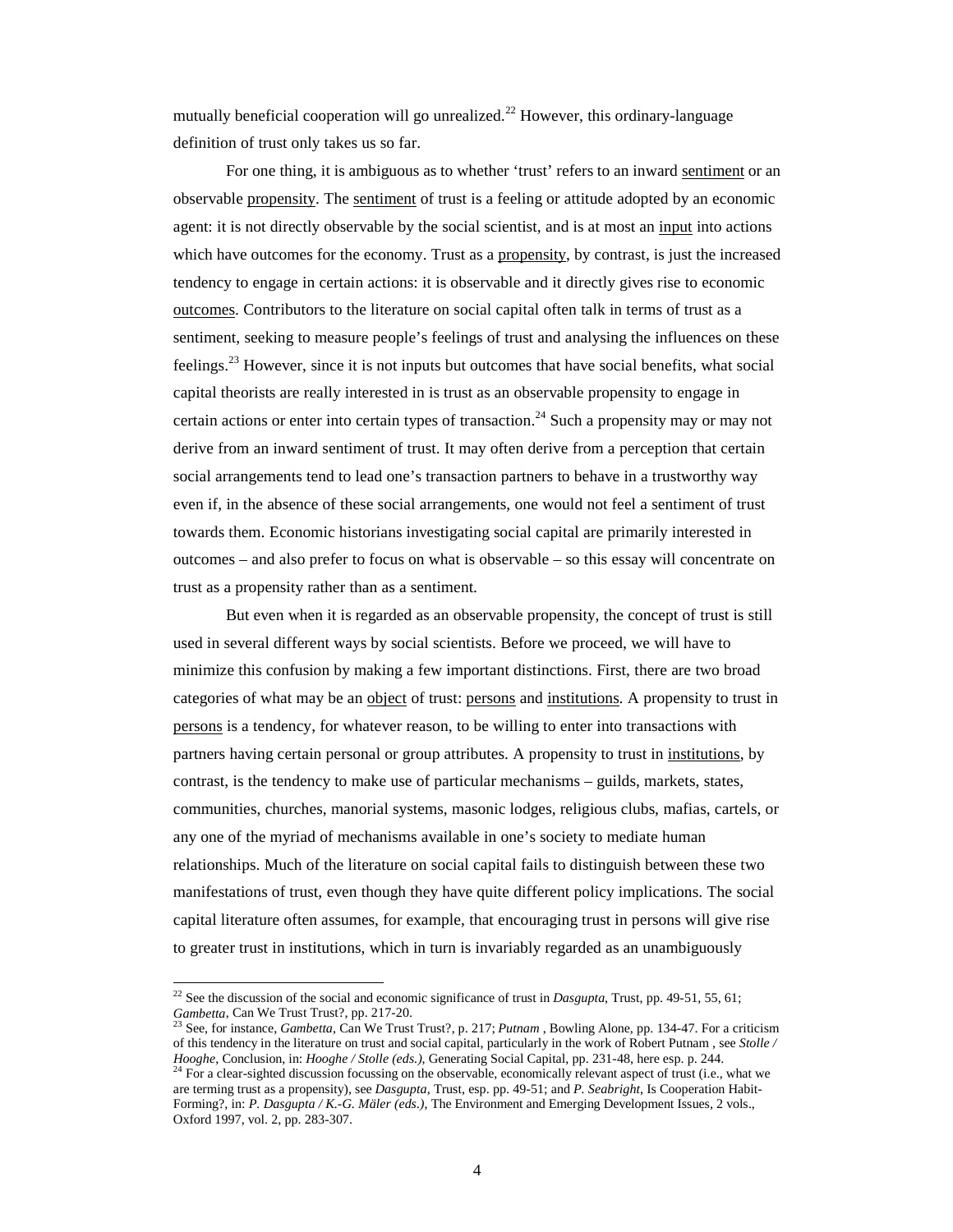desirable outcome. Yet the process by which trust in persons translates into trust in institutions is never spelled out. Even more worryingly, it is easy to imagine both persons (charismatic dictators, religious zealots, promoters of pyramid schemes) and institutions (mafias, cartels, racist clubs) that attract trust but do not benefit society.

 Even before addressing such causal and normative questions, there is a further distinction to be drawn between two very different kinds of trust in persons – a particularized trust in persons of known attributes or affiliations, and a generalized trust that applies even to complete strangers. Particularized trust depends on specific personal attributes or group affiliations of your transaction partner: you are willing to enter into a transaction because you either know your transaction partner personally or she is a member of a group whose other members you trust as a result of knowing their personal attributes.<sup>25</sup> Generalized trust, by contrast, is a propensity to enter into transactions with all persons on an equal footing, even with strangers – people of whose personal characteristics or group affiliations you are ignorant. It is this generalized trust in strangers which social scientists find particularly interesting, since it is thought to have very wide social and economic benefits.<sup>26</sup> But the social capital literature, while paying lip service to generalized trust as a desired outcome, actually spends most of its time discussing particularized trust in persons of known attributes and affiliations, and simply assumes that this somehow leads to higher levels of generalized trust.<sup>27</sup> One purpose of this essay, therefore, is to examine the relationship between a particularized and a generalized trust in persons.

 But we must also distinguish between two very different kinds of trust in institutions – a differential trust of institutions with 'closure' (institutions mainly trusted by their members), and a uniform trust of institutions whose provisions apply uniformly to anyone in a given society. Differential trust is a propensity to allow your transactions to be mediated by a particular institution because it can be trusted to enforce your particular rights and privileges. Thus, for instance, an early modern craftsman might have had a propensity to allow his transactions to be mediated by his guild because he trusted it to enforce his particular rights and entitlements as a guild member. Uniform trust, by contrast, is a propensity to allow your transactions to be mediated by an institution because it can be trusted to enforce anyone's rights and privileges in an impartial way, regardless of personal attributes. Thus, for instance, an efficient market or a just state is supposed to mediate the transactions of any economic agent impartially, without regard to any personal characteristic appertaining to the individual

l

<sup>25</sup> For a description of this kind of trust in the context of the Italian mafia, see D. *Gambetta*, Mafia: the Price of Distrust, in: *Gambetta*, Trust, pp. 159-75, here pp. 165-6.<br><sup>26</sup> For a synoptic view of the origins and economic implications of generalized trust in strangers, see *P. Seabright*,

The Company of Strangers: a Natural History of Economic Life, Princeton 2004. On the centrality of generalized trust to the social capital literature, see *Stolle / Hooghe*, Conclusion, pp. 232-3. 27 For cogent criticisms of this gap in social capital theory, see *Stolle / Hooghe*, Conclusion, pp. 236-7.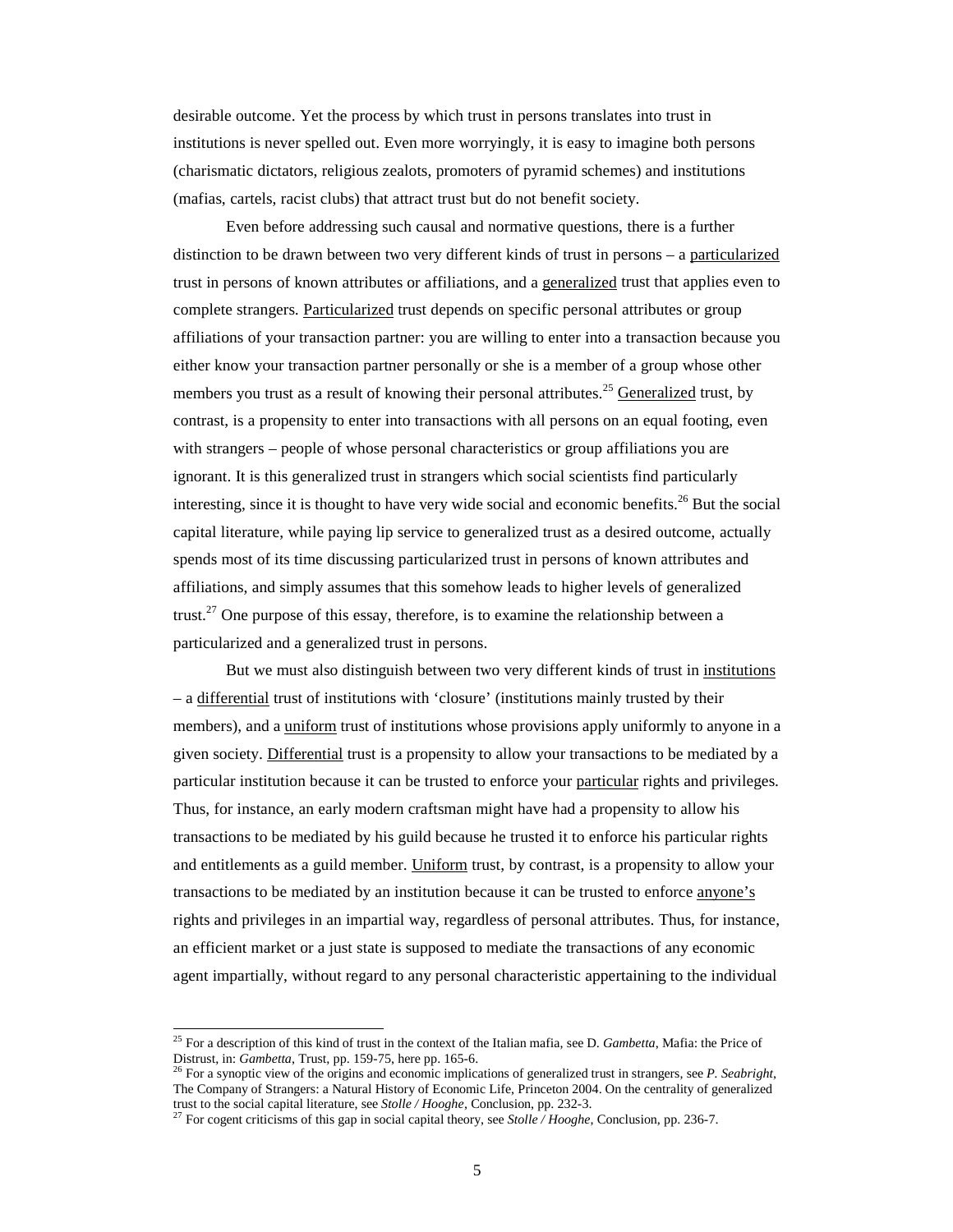(such as gender, ethnicity, religion, or occupation) rather than the transaction in question (property rights, legality, etc.).

 It is this uniform trust in institutions as being impartial, fair, and accessible to all members of society which the social capital literature emphasizes as a desirable, long-term outcome. But the immediate priorities of the social capital literature are clubs, associations, guilds, communities – institutions that generate a differential trust, a perception that they are specifically accessible to certain groups (their members), generating a propensity among their members to allow transactions to be mediated by these institutions because they can be trusted to enforce members' particular rights and privileges. The tacit assumption in much of this literature seems to be that encouraging a differential trust in group-specific institutions such as associations will somehow translate into a higher degree of uniform trust in impartial institutions such as markets and governments.<sup>28</sup> A second purpose of this essay, therefore, is to examine the relationship between a differential and a uniform trust in institutions.

 Trust among persons and trust in institutions are interconnected: if you do not trust an institution to enforce contracts you will not trust persons to fulfil their agreements and hence will avoid transacting with them; if you do not trust the persons active in a particular institution (traders in a certain market, judges in a certain law-court, masters in a certain guild) you will avoid transacting via that institution and may refrain from transacting at all.<sup>29</sup> As will emerge from the empirical findings for pre-industrial Europe, the closely-knit associative networks emphasised in the social capital literature foster a particularized trust in people and a differential trust in institutions. Members of particular guilds and communities were trusted and one was willing to transact with them because of the personal attributes associated with membership in these groups. Guilds and communities themselves were trusted to the extent that they were known to be accessible to individuals with one's own attributes and to enforce the specific rights and privileges associated with those attributes. Generalized trust in strangers and uniform trust in institutions, by contrast, appear to be associated with the emergence of impersonal markets and impartial states – often at the expense of special privileges enjoyed by particular groups. A generalized trust in hitherto unknown transaction partners was manifested when one knew that one's transactions with them would be mediated by an impartial institutional framework that enforced property rights and legal contracts regardless of attributes of the contracting parties. Knowledge of the personal characteristics or group affiliations of transaction partners was unnecessary because one could have confidence that impersonal, efficient and transparent markets were conveying

 $^{28}$  For evidence on modern economies questioning whether social capital goes beyond fostering a differential trust in associative institutions to generating a uniform trust in impartial state institutions, see *Stolle / Hooghe*,

Conclusion, pp. 236-40.

<sup>29</sup> On this, see *Dasgupta*, Trust, p. 50.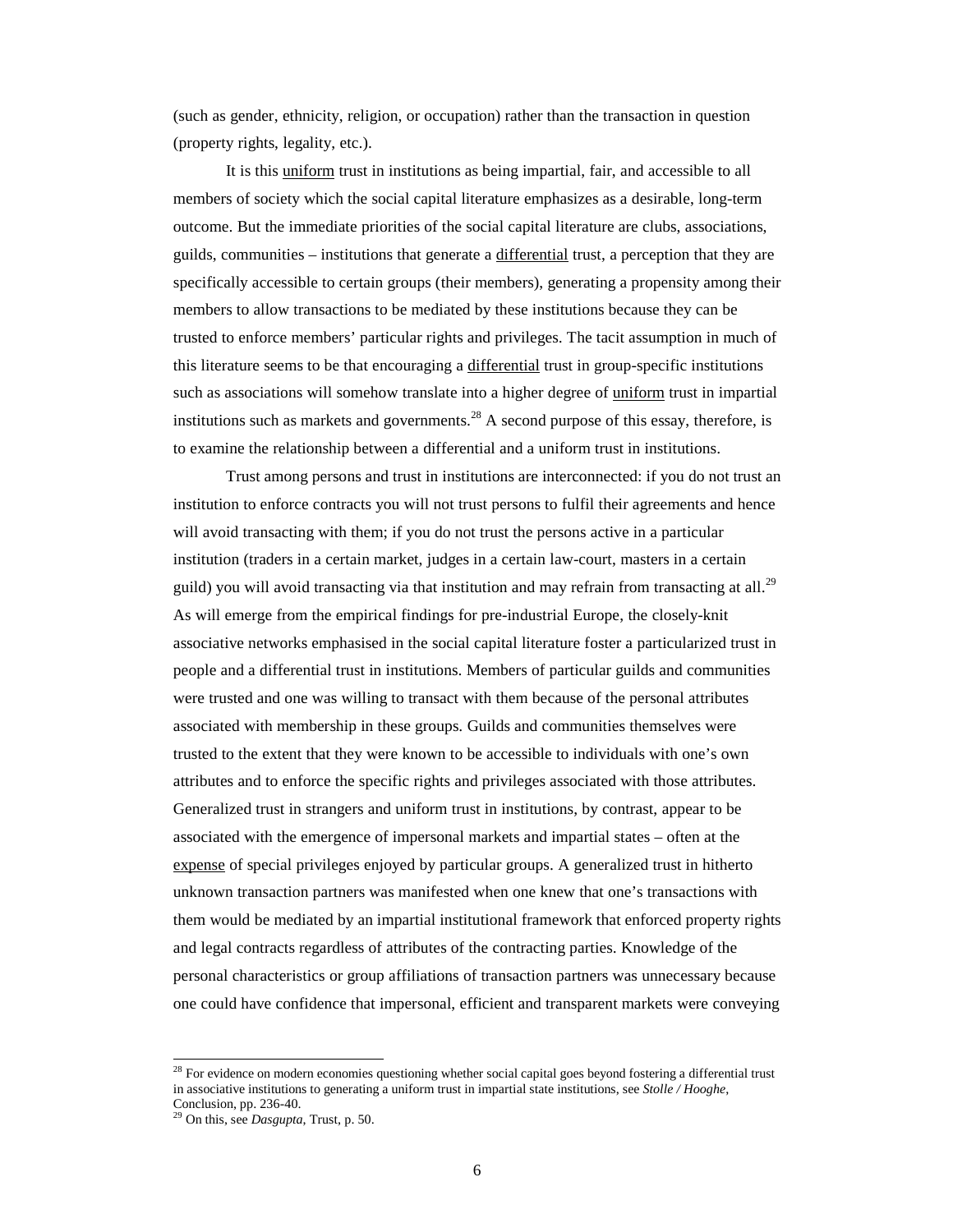reliable information and that where that information was faulty and a contract was violated, an impartial legal system would punish the offending party.

 This discussion has introduced two pairs of concepts that run in parallel: particularized versus generalized trust in persons, and differential versus uniform trust in institutions. The unspoken assumption of the social capital literature is that the first item in each of these pairs is always complementary with the second. A particularized trust in people who are members of your network brings about a generalized trust in people you do not know, and this makes states and markets work better. A differential trust in institutions (e.g., associations) which enforce your specific rights and transactions somehow gives rise to a uniform trust in governmental and market institutions which will enforce anyone's rights and transactions. Empirical findings for early modern Europe suggest not only that this hypothesis is false, but that its reverse may be true: rather than complements, differential and uniform trust are often substitutes. A final purpose of this essay, therefore, is to explore how economies moved from particularized and differential to generalized and uniform trust, and what role was played in this process by the social capital of trust generated by guilds.

#### 2. Guilds and Social Capital

The guild is unquestionably the most important historical institution referred to by political scientists, economists, and policy-makers as an example of 'social capital' and 'trust' in action. Thus, for instance, the influential political scientist and policy advisor Robert Putnam has identified the social capital created by northern Italy's guild tradition as a major determinant of its modern economic success, and argued that lack of this guild tradition condemned the Italian south to centuries of economic and political stagnation.<sup>30</sup> The development economist Pranab Bardhan has contended that guilds benefited economic growth historically and has urged more studies of how social capital can benefit growth in modern developing economies.<sup>31</sup> In a 1999 speech to the World Bank, its Chief Economist Joseph Stiglitz listed 'guilds' among those institutions which, by generating social capital, could 'support entrepreneurial efforts' in modern transition economies.<sup>32</sup>

Guilds were widespread in Europe from the medieval period to  $-$  in some societies  $$ the nineteenth century, and debate still rages about why they existed and the economic impact they exerted. The English-language historiography tends to regard guilds as important only in the medieval period, in the urban economy, and in traditional crafts. This is probably because

<sup>&</sup>lt;sup>30</sup> Putnam et al., Making Democracy Work, pp. 163-85; Putnam, Bowling Alone, pp. 319, 322-3, 325, 346-8.

<sup>&</sup>lt;sup>31</sup> P. Bardhan, The Nature of Institutional Impediments to Economic Development, Center for International and Development Economics Research Paper C96-066 (March 3, 1996). http://repositories.cdlib.org/iber/cider/C96- 066, here pp. 6-7.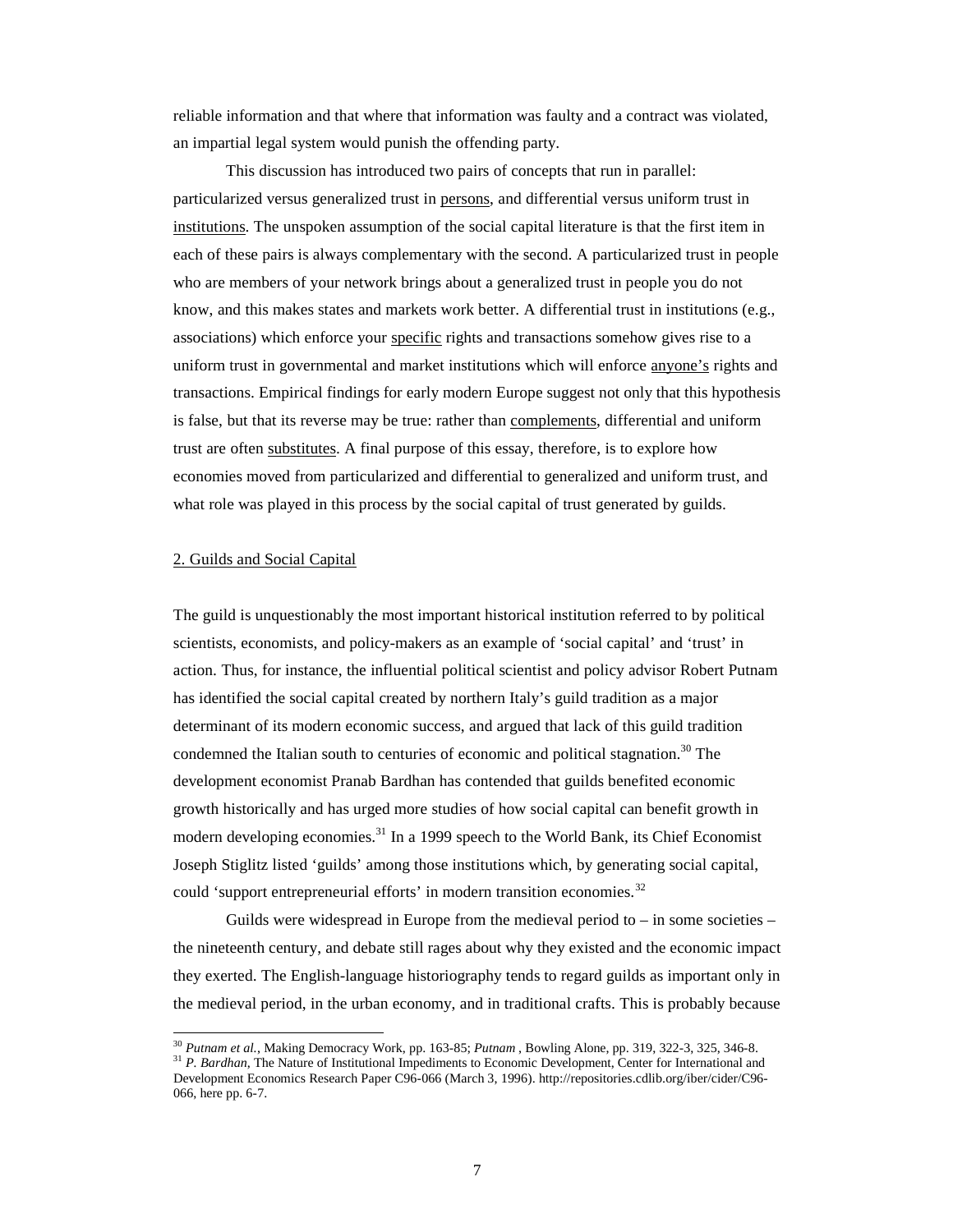in the exceptional economies of England and the Low Countries guilds remained restricted to urban crafts, did not spread to export-oriented proto-industries, and from the sixteenth century on were generally weakened and circumvented even in towns, often facing a stark choice between extinction and transformation into much looser and more flexible associations which ultimately came to serve mainly social and cultural purposes.<sup>33</sup> But in most European economies, as recent research has shown, strong guilds survived long past the medieval period and new ones were formed in the seventeenth, eighteenth, and even nineteenth centuries.<sup>34</sup> Even in the Low Countries, where guild decline began first, institutional development bifurcated after about 1700, with a continuing decline of guilds in the Southern Netherlands but a resurgence in the United Provinces.<sup>35</sup> In other regions of Europe, guilds expanded outside the urban craft economy and established themselves in merchant trading and export-oriented proto-industries.<sup>36</sup> In many central and southern European societies – including Germany, Switzerland, Austria, Bohemia, Italy, Spain, Greece, Bulgaria, and Serbia – rural or 'regional' (rural-urban) guilds were established throughout the early modern period.37 Guilds' long survival does not mean they were efficient or beneficial, but it does

 <sup>32</sup> On the relevance of guilds and social capital to modern transition economies, see *Stiglitz*, New Bridges; *Raiser*, Informal Institutions, here p. 231.

<sup>33</sup> On the Low Countries, see *P. Stabel*, Guilds in Late Medieval Flanders: Myths and Realities of Guild Life in an Export-Oriented Environment, in: Journal of Medieval History, 30 (2004), pp. 187-212, here p. 194; *J. Mokyr*, The Industrial Revolution and the Netherlands: Why Did It Not Happen?, paper presented to the 150th Anniversary Conference Organized by the Royal Dutch Economic Association, 10-11 Dec. 1999, pp. 10-12. On the weakening even of the most powerful guilds in England, the London livery companies, from the sixteenth century on, see J. R. Kellett, The Breakdown of Guild and Corporation Control of the Handicraft and Retail Trades in London, in: Economic History Review, 2nd ser. 10, 1958), pp. 381-94; and the essays in *I. A. Gadd / P. Wallis (eds.)*, Guilds, Society, and Economy in London, 1450-1800, London 2002. For a comparative discussion in the context of protoindustries, see *S. Ogilvie*, State Corporatism and Proto-Industry: the Württemberg Black Forest, 1580-1797, Cambridge 1997, pp. 412-37.

<sup>34</sup> See the evidence in *J. Ehmer*, Traditionelles Denken und neue Fragestellungen zur Geschichte von Handwerk und Zunft, in: *F. Lenger (ed.)*, Handwerk, Hausindustrie und die Historische Schule der Nationalökonomie. Wissenschafts- und gewerbegeschichtliche Perspektiven, Bielefeld 1998, pp. 19-77, here pp. 36-7, 54; *Ogilvie*, State Corporatism, pp. 72-9, 419-37; *U. Pfister*, Craft Guilds and Proto-Industrialization in Europe, 16th to 18th Centuries, in: *S. R. Epstein / H. G. Haupt / C. Poni / H. Soly (eds.)*, Guilds, Economy and Society, Sevilla 1998, pp. 11-24, here 11-14; and *W. Reininghaus*, Gewerbe in der frühen Neuzeit, Munich 1990, pp. 61-3, 71-2, 79-80.<br><sup>35</sup> On this bifurcation, see *Mokyr*, Industrial Revolution, pp. 10-12. On the resurgence of guild power in t Provinces, see *S. Bos / P. Lourens / J. Lucassen*, Die Zünfte in der niederländischen Republik, in: *H.-G. Haupt (ed.)*, Das Ende der Zünfte. Ein europäischer Vergleich, Göttingen 2002, pp. 127-53, here pp. 128-9; *Jan de Vries / A. M. van der Woude*, The First Modern Economy: Success, Failure, and Perseverance of the Dutch Economy, 1500–1815, Cambridge 1997, pp. 162-3, 293-4, 340-1, 581-3; *U. Pfister*, 'The Craft Guild as a Firm' or 'Guilds and Proto-Industrialization in Europe, 16th to 18th Centuries', paper delivered at the conference 'Guilds and Non-Industrial Worlds, Utrecht University, 21-22 January 2000, here pp. 12-13; *Jan L. van Zanden*, The Rise and Decline of Holland's Economy: Merchant Capitalism and the Labour Market, Manchester, 1993, pp. 127-40. On the restriction of guilds in the Southern Netherlands almost exclusively to urban agglomerations, see *C. Lis / H. Soly*, Die Zünfte in den österreichischen Niederlanden, in: *Haupt*, Ende der Zünfte, pp. 155-80, here p. 157; these authors nevertheless differ from Mokyr in arguing (e.g. on pp. 155-6) that Flemish guilds retained economic importance into the eighteenth century.

<sup>36</sup> *S. Ogilvie*, Social Institutions and Proto-Industrialization, in: *S. Ogilvie / M. Cerman (eds.)*, European Proto-Industrialization, Cambridge 1996, pp. 23-37, here pp. 30-3; *Ogilvie*, State Corporatism, pp. 419-31; *Pfister*, Craft

<sup>&</sup>lt;sup>37</sup> See the studies surveyed in *Ehmer*, Traditionelles Denken, pp. 36-7; *Ogilvie*, Social Institutions, pp. 30-3; *Ogilvie*, State Corporatism, pp. 428-31; *Pfister*, The Craft Guild as a Firm, pp. 5-7.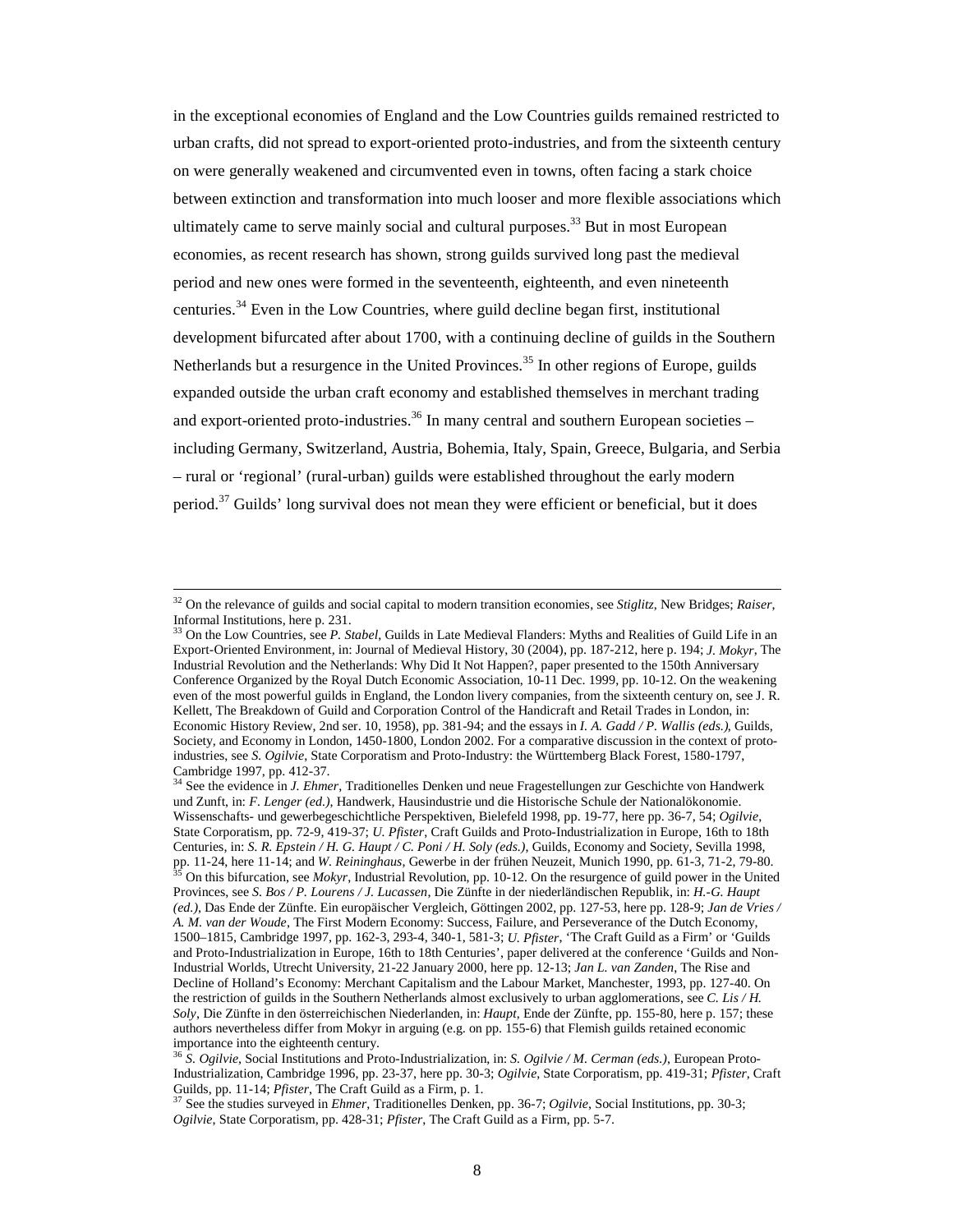render them an important object of research for understanding European economic development.<sup>38</sup>

 Do guilds actually qualify as social networks that fostered trust along the lines laid out by modern social capital theorists? As already mentioned, James Coleman, the originator of the concept of social capital, defined two criteria that social networks must possess in order to generate social capital: 'closure' and 'multiplex relationships'.<sup>39</sup> Guilds throughout early modern Europe certainly manifested closure through their screening of admission to apprenticeship, journeymanship, and mastership, and their whole or partial exclusion of women, Jews, foreigners, bastards, those whose parents pursued 'defiling' occupations, and members of many other identifiable groups.<sup>40</sup> Early modern guilds also clearly manifested 'multiplex' relationships. Guild members typically transacted in the same factor and product markets, socialized at their regular taverns, collaborated on political action, and attended each other's weddings and funerals.41 Guilds thus displayed to a particularly striking degree the characteristics of closure and multiplex relationships identified by modern theorists as essential for a network to generate significant social capital.

 Early modern guilds can also be observed generating all four main manifestations of social capital – shared norms, information flow, punishment of deviants, and political action. Charters, petitions, account-books, and court conflicts are replete with shared norms which guilds explicitly formulated to govern their members' economic, social, and cultural activities.42 Guilds appointed officials, inspectors, professional informers, and free-lance spies to inspect workshops, and they held regular assemblies where members were expected to report information relevant to guild interests. $43$  Group sanctions were achieved through guilds' entitlement to punish – either autonomously or through communal or princely courts – a vast array of offences, many not explicitly legislated but simply devised at the discretion of local guild officials; guild gossip, rumour and defamation also exerted informal – but often

l

 $38$  For a detailed discussion of why a widespread and long-lived institution such as the guild cannot (counter to the arguments of some theorists) be assumed to be efficient or beneficial, see *S. Ogilvie*, Guilds, Efficiency, and Social Capital: Evidence from German Proto-Industry, in: Economic History Review, 52, 2004, pp. 286-333, here esp. pp. 329-31; *S. Ogilvie*, A Bitter Living: Women, Markets, and Social Capital in Early Modern Germany, Oxford 2003, esp. pp. 340-52.<br><sup>39</sup> Coleman, Social Capital, pp. 23-7.

<sup>39</sup> *Coleman*, Social Capital, pp. 23-7. 40 *Bos / Lourens / Lucassen*, Zünfte, pp. 134-5; *J. Forbes*, Search, Immigration and the Goldsmiths Company: A Study in the Decline of its Powers, in: *I. A. Gadd / P. Wallis (eds.)*, Guilds, Society, and Economy in London, 1450-1800, London 2002, pp. 115-25, here pp. 120-1; *I. A. Gadd / P. Wallis*, Introduction, in: *Gadd / Wallis*, Guilds, pp. 1-14, here p. 7; *Ogilvie*, State Corporatism, pp. 45-57, 72-9, 127-80; *K. Stuart*, Defiled Trades and Social Outcasts. Honor and Ritual Pollution in Early Modern Germany, Cambridge 2000, pp. 213-9; *Stabel*, Guilds, pp. 194-5; *Jan Lucassen / Maarten Prak*, Guilds and Society in the Dutch Republic (16th-18th Centuries), in: *Epstein / Haupt / Poni / Soly (eds.)*, Guilds, Economy and Society (Sevilla 1998, pp. 63-77, here pp. 6

<sup>&</sup>lt;sup>41</sup> Bos / Lourens / Lucassen, Zünfte, pp. 133-4; Gadd / Wallis, Introduction, pp. 6, 9-10; Ogilvie, Guilds, Efficiency, and Social Capital, p. 323; Pfister, The Craft Guild as a Firm, pp. 2-3, 17-18; Stabel, Guilds, pp. 1 <sup>42</sup> Ogilvie, Guilds, Efficiency, and Social Capital, pp. 323-4; *Stabel*, Guilds, p. 196.<br><sup>43</sup> Ogilvie, Guilds, Efficiency, and Social Capital, p. 325; Ogilvie, State Corporatism, pp. 192-203, 310-21; P.

*Wallis*, Controlling Commodities: Search and Reconciliation in the Early Modern Livery Companies, in: *Gadd / Wallis*, Guilds, pp. 85-100, here p. 91.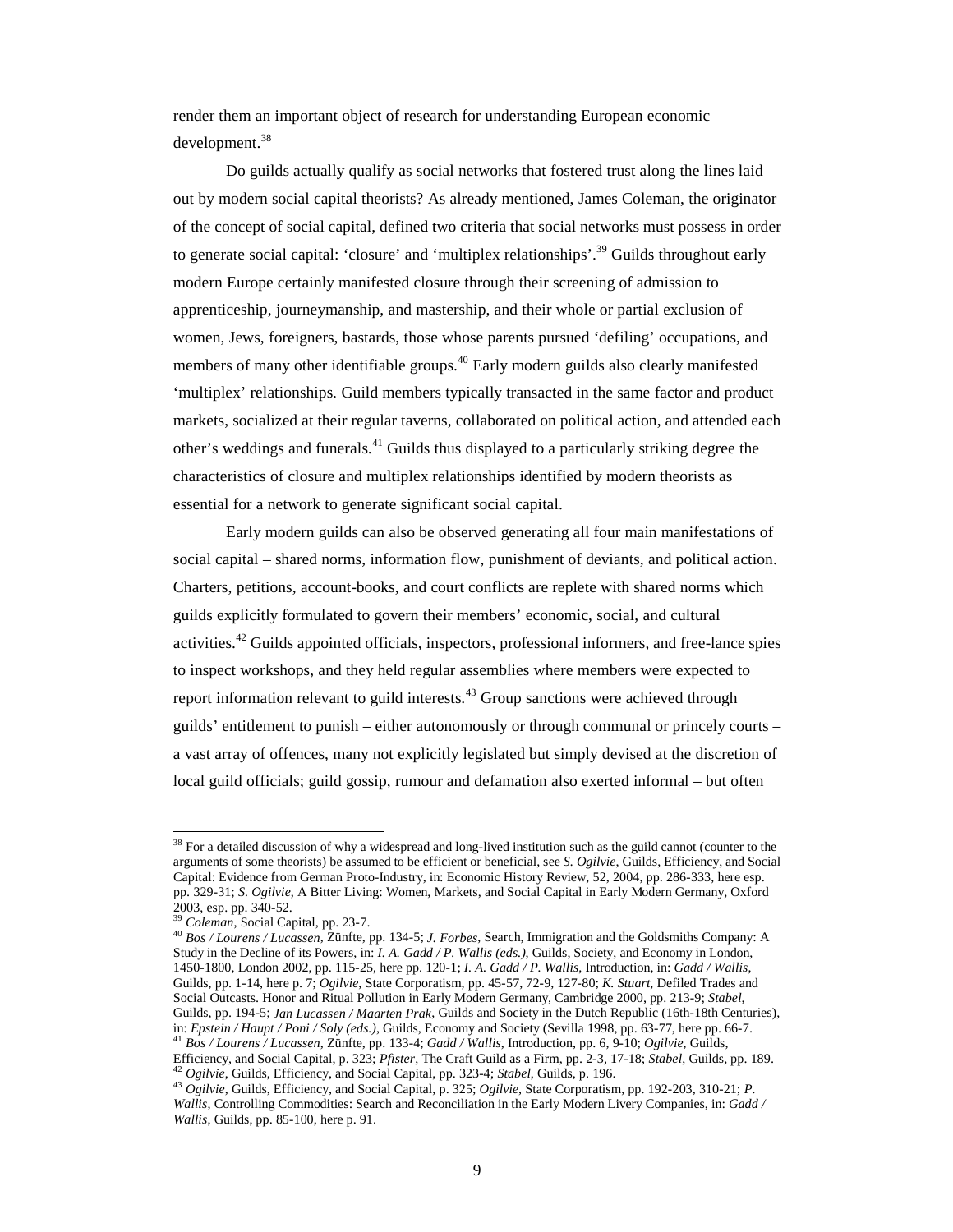effective – pressure on those who violated group norms.<sup>44</sup> Collective political action was central to most early modern guilds, whose records reveal remarkable expenditures of time and money on lobbying urban and princely councils, bribing officials, and organizing marches, strikes and demonstrations to put pressure on the political decision-making process.<sup>45</sup>

 It is not surprising, therefore, that the guild has been identified by modern theorists as the prime historical example of social capital in action. Guilds displayed the characteristics of closure and multiplex relationships which theorists argue are important for a network to generate social capital. And guilds can be observed creating social capital in its four main forms – norms, information, punishment, and collective action. Examining early modern guilds thus has important implications for how we think about social capital and trust more generally.

#### 3. Guilds and the Use of Trust

There are three main ways in which guilds are supposed to have used their social capital of trust to benefit the early modern economy. First, guilds are regarded as having generated the trust necessary to solve asymmetries of information between producers, merchants, and consumers concerning product quality, thereby increasing the volume of exchange and enabling industries to expand over larger spatial areas.<sup>46</sup> Second, guilds are held to have overcome problems of trust in markets for trained labour, thereby increasing the volume of exchange and improving industrial productivity. $47$  Third, guilds are viewed as having created the trust to solve imperfections in markets for technological innovations, creating incentives for innovators to devise new ideas and disseminate their innovations widely.48 Examining each of these arguments more closely can tell us something about the strengths and weaknesses of trust in encouraging economic development.

 $\overline{a}$ <sup>44</sup> *Ogilvie*, Guilds, Efficiency, and Social Capital, pp. 325-6; *Ogilvie*, State Corporatism, pp. 321-39; *Stabel*, Guilds, pp. 192-3.

<sup>&</sup>lt;sup>45</sup> On the importance early modern guilds attached to lobbying at all levels of the political process, see, for instance, *Forbes*, Search, p. 117; *Gadd / Wallis*, Introduction, p. 6; *R. F. Homer*, The Pewterers Company's Country Searches and the Company's Regulation of Prices, in: *Gadd / Wallis*, Guilds, pp. 101-13; *Ogilvie*, Guilds, Efficiency, and Social Capital, pp. 326-9; *Ogilvie*, State Corporatism, pp. 366-78; *Pfister*, The Craft Guild as a Firm, pp. 2-3; *Stabel*, Guilds, pp. 189-91. 46 *B. Gustafsson*, The Rise and Economic Behaviour of Medieval Craft Guilds, in: Scandinavian Economic History

Review, 35, 1987, pp. 1-40; *Pfister*, Craft Guilds, pp. 11, 14-18; *Pfister*, The Craft Guild as a Firm, pp. 2, 5-10; *R. Reith*, Technische Innovation im Handwerk der frühen Neuzeit? Traditionen, Probleme und Perspektiven der Forschung, in: *K. H. Kaufhold / W. Reininghaus (eds.)*, Stadt und Handwerk in Mittelalter und Früher Neuzeit, Cologne etc. 2000, pp. 21-60, here 49-53.

<sup>47</sup> *S. R. Epstein*, Craft Guilds, Apprenticeship, and Technological Change in Pre-Industrial Europe, in: Journal of Economic History, 58 1998, pp. 684-713, here pp. 688-93; *Pfister*, Craft Guilds, pp. 14, 18; *Pfister*, The Craft Guild as a Firm, p. 2.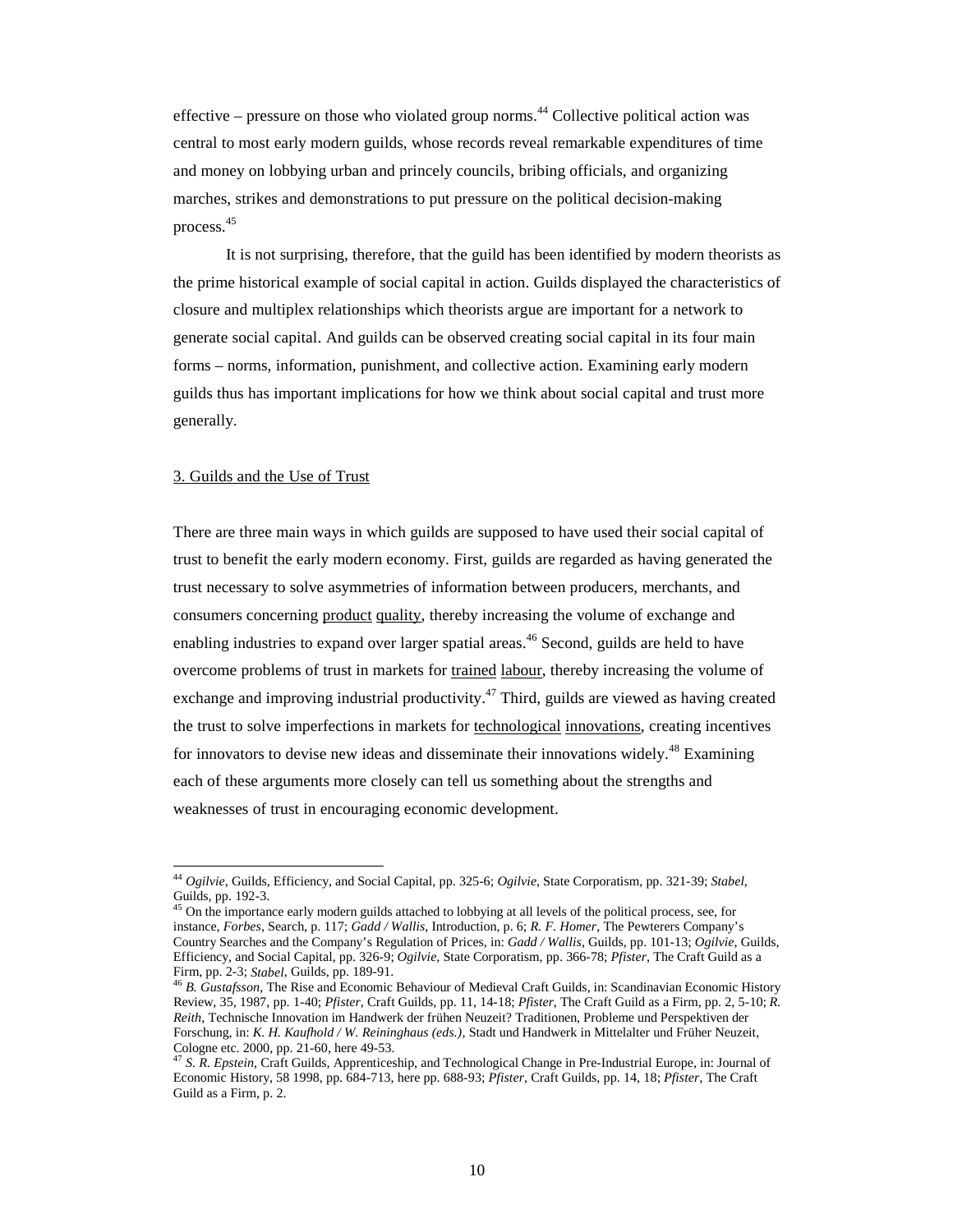#### 3.1. Guilds, Trust and Quality

The first way in which guilds are supposed to have used their social capital to benefit the economy was by creating trust about product quality. In the pre-industrial economy, it is argued, information asymmetries between producers and consumers were very high – much higher than in modern economies. Lack of trust among consumers and merchants toward producers of craft wares is supposed to have been so great that it significantly reduced their willingness to make purchases. This in turn harmed the economy by diminishing the overall volume of exchange and reducing gains from trade.<sup>49</sup>

 Guilds, it is claimed, created the trust to overcome this market failure. They did so by regulating raw materials, production processes, apprenticeship, journeymanship, mastership examinations, trademarks, and output quality, and (in dispersed rural proto-industries) by contracting collectively with merchants.<sup>50</sup> That is, guilds enforced rules which created a 'particularized' trust in guild members, giving consumers and merchants the confidence to enter into transactions with them. On the face of it, this seems a perfect example of social capital theory, whereby a particularized trust in persons of known attributes (guild masters) and a differential trust in an institution which enforced particular producers' privileges (the guild) solved a market failure, thereby encouraging uniform trust in another institution (the market) and even gradually fostering a generalized trust in strangers.

 But is this really what guilds did? When we look more closely, some cracks begin to appear in this optimistic analysis. A first problem relates to the evidence usually adduced in its support, which is mainly literary or legal. To establish that guild-specific trust was economically necessary  $-$  i.e., that there really was a serious failure in markets for product quality – enthusiasts for guilds point out frequent references to poor craftsmanship in contemporary plays and poems, arguing that these demonstrate that deceit and fraud about product quality were serious and widespread problems in the pre-industrial economy.<sup>51</sup> It must be recognized, however, that literature is written for particular purposes, and serves explicitly rhetorical and often normative ends. This makes it an unreliable guide to what was actually happening. Thus, for instance, poor craftsmanship was generally associated with wicked characters in morality plays, and served the purpose of making evil comprehensible in terms of everyday life; such allusions do not convey information about how widespread such wickedness was. Even if poor craftsmanship was widespread, frequent literary allusions to it

 <sup>48</sup> *Epstein*, Craft Guilds, pp. 693-705; *Pfister*, The Craft Guild as a Firm, p. 2; *Reith*, Technische Innovation, pp. 45-8.<br><sup>49</sup> Gustafsson, Rise, pp. 5, 13-24; *Pfister*, Craft Guilds, pp. 14-16; *Pfister*, The Craft Guild as a Firm, pp. 5-10.

<sup>&</sup>lt;sup>50</sup> *Lis* / Soly, Zünfte, pp. 165-6; *Gustafsson*, Rise, pp. 5, 13-24; *Pfister*, Craft Guilds, pp. 14-16; *Pfister*, The Craft Guild as a Firm, pp. 5-10; *Stabel*, Guilds, p. 206.

<sup>&</sup>lt;sup>51</sup> *Gustafsson*, Rise, pp. 3, 13-15, 23; *Pfister*, Craft Guilds, pp. 16-17.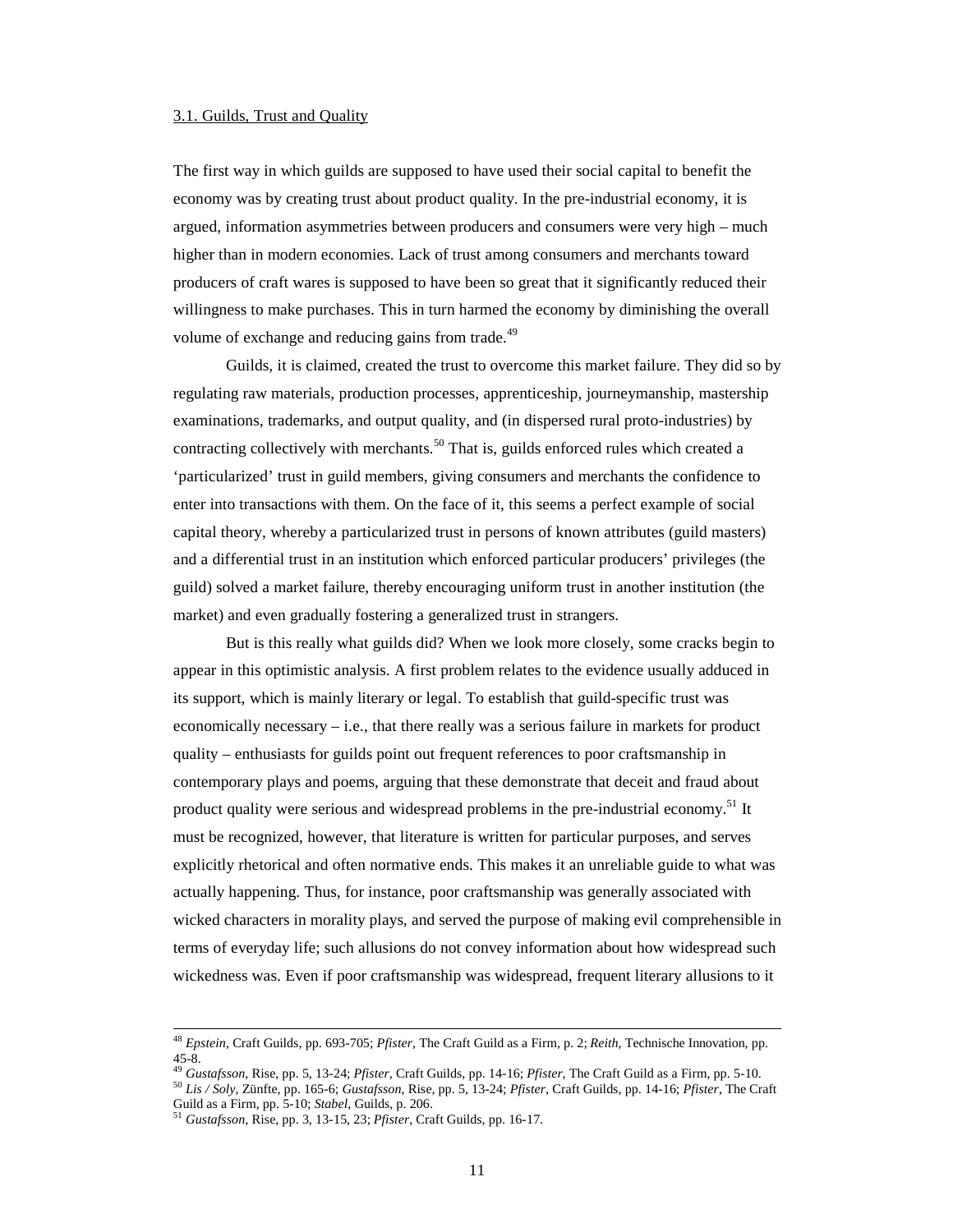may as easily have arisen from guilds' <u>failure</u> to control quality as from their desire or effectiveness in doing so.

 Nor is the second main source of evidence for guilds' importance in creating trust about product quality much more reliable. Legislation is the mainstay of the theoretical literature on pre-industrial guilds.<sup>52</sup> But it is a deeply questionable source of evidence about what guilds actually did. $53$  For one thing, legislation resembles literature in serving purposes that are not apparent on the surface – that is, in having a hidden agenda. Second, early modern legislation was often not enforced. And third, the claims made by theorists about guild legislation are in many cases inaccurate.

 Guild statutes certainly claimed that only guild members could be trusted to produce wares of an acceptable quality and that the guild was the only institution that could be trusted to enforce quality standards. But we must read such claims critically and consider the interests they served. Guild charters were often influenced or actually drafted by guild members themselves: much early modern urban and princely legislation had its origins in petitions submitted by concerned interest groups, and guild statutes were a prime example of this pattern.54 Ensuring a high quality of wares sounds like an indisputable 'good' for society at large, although we will shortly examine reasons why enforcing high quality at all costs is not necessarily economically beneficial. Because maintaining product quality was viewed as unquestionably 'good', it provided a nearly indisputable rhetorical basis for justifying restrictions – such as entry barriers, output quotas, and price controls – that served more narrow group interests and would otherwise have aroused social and political opposition.

 Furthermore, legislation is one thing and enforcement quite another. The statute books of early modern European towns and princes contained many regulations that were never implemented at all.<sup>55</sup> Other regulations on the statute-books enjoyed some enforcement, but nevertheless were widely evaded, creating black markets or 'informal sectors'. In these cases, regulations did have an effect on the activities of individuals and the functioning of the wider economy, but not the one intended by princes, city governments, or guilds when they framed the regulations.<sup>56</sup> Finally, there were some regulations that were enforced – and left traces in non-legislative sources such as guild accounts or community court minutes – but were devised at the discretion of local guild officials and did not actually appear in formal

 $52$  Gustafsson, Rise, pp. 9, 13.

<sup>52</sup> *Gustafsson*, Rise, pp. 9, 13. 53 On this, see e.g. *Ehmer*, Traditionelles Denken, 29, 40; *H. Bräuer*, Entwicklungstendenzen und Perspektiven der Erforschung sächsischer Zunfthandwerksgeschichte, in: Jahrbuch für Regionalgeschichte und Landeskunde, 19, 1993/4), pp. 5-65, here p. 37; Wallis, Controlling Commodities, p. 86; Stabel, Guilds, pp. 187, 197.

<sup>&</sup>lt;sup>54</sup> Ehmer, Traditionelles Denken, p. 39; Ogilvie, State Corporatism, pp. 89-95.<br><sup>55</sup> On this see, for instance, *J. Schlumbohm*, Gesetze, die nicht durchgesetzt werden – ein Strukturmerkmal des frühneuzeitlichen Staates?, in: Geschichte und Gesellschaft, 23, 1997, pp. 647-63; *Pfister*, The Craft Guild as a Firm, pp. 4-5.

<sup>&</sup>lt;sup>56</sup> For early examples of evasion of even the most powerful London guilds, see *Homer*, The Pewterers Company's Country Searches, pp. 106-7; *Forbes*, Search, pp. 117-19.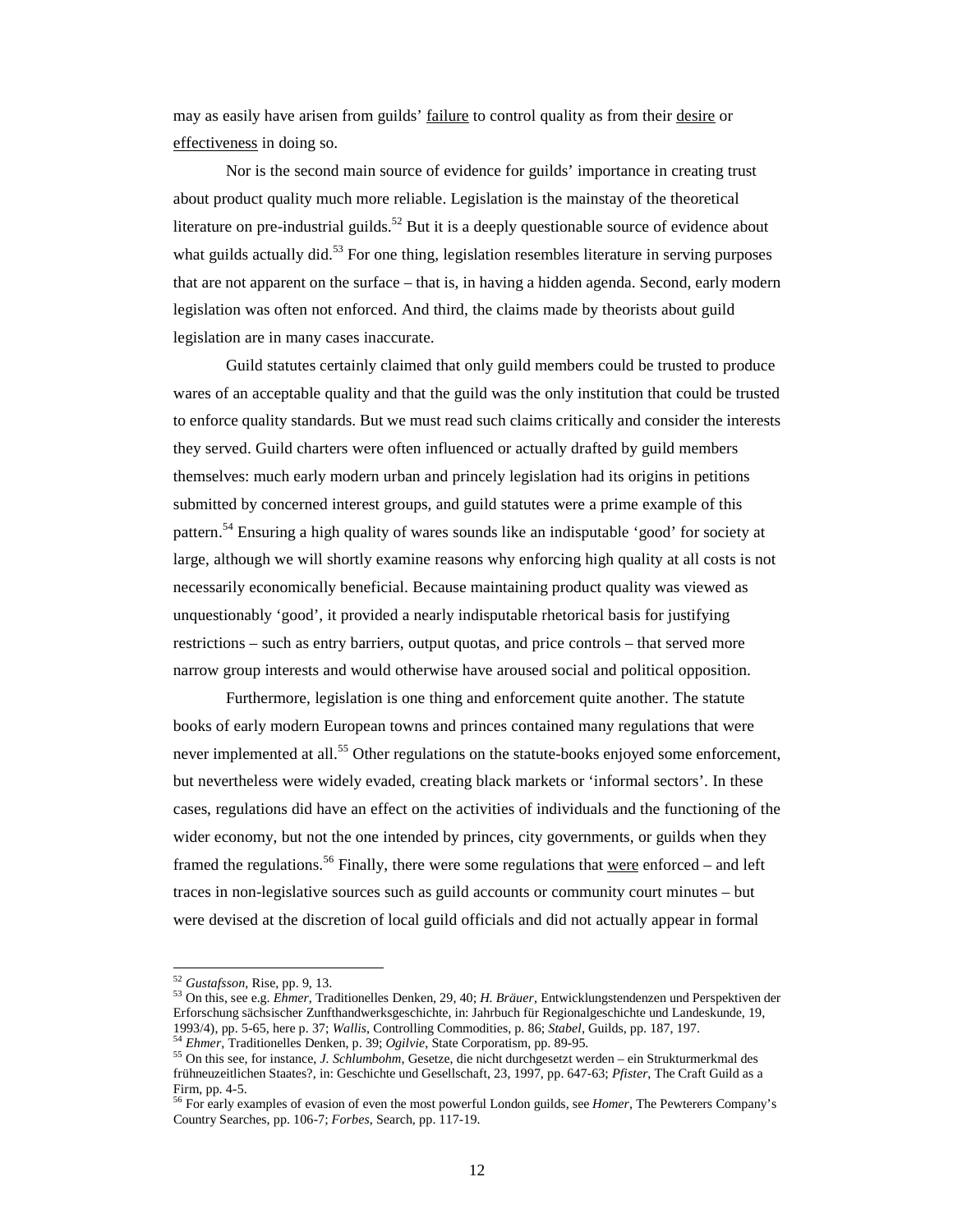statutes. The general lesson is that although guild legislation can provide a guide to how guilds ought to have functioned, it must be checked against alternative sources of evidence in order to establish how they actually did function – whether in creating trust about product quality or any other matter.

 Finally, even if legislation had been perfectly enforced, a number of the claims guild theorists have made about its content are quite inaccurate. Thus, for instance, the most influential proponent of the view that guilds were beneficial because they guaranteed quality states that 'the majority of the guild statutes are concerned precisely with demands for a sufficiently high quality of product' and that guilds imposed 'exceedingly harsh sanctions for violating the quality regulations'.<sup>57</sup> But this is simply not the case. The only quantitative analysis of guild charters of which I am aware is that of the ordinances for the powerful weavers' guilds which regulated the worsted proto-industry of the southern German state of Württemberg from the sixteenth to the nineteenth century. In the four surviving ordinances for these guilds, only a minority of articles – in one ordinance, as few as 8 per cent – were even remotely concerned with quality control.<sup>58</sup> Moreover, the quality standards laid down were quite minimal. Here, as in many early modern textile industries, guild statutes merely set standard legal dimensions for wares (something easily checked by merchants and customers), but did not go in detail into quality issues involving matters that might have involved true information asymmetries between producers and customers. Nor were sanctions always 'exceedingly harsh'. The Württemberg worsted guilds imposed very light penalties on quality offences, fines that were significantly lower than those for offences against other guild norms; severe penalties such as destruction of wares, confiscation, imprisonment, or ejection from the guild never came into question.<sup>59</sup> The most powerful guilds in England, the livery companies of early modern London, also imposed very lenient penalties – apologies, fines, promises of reformation – 'even in quite serious matters such as assaults [on guild quality inspectors] or the deliberate falsification of goods'.<sup>60</sup> The claim by guild theorists that guild statutes placed heavy emphasis on quality maintenance and penalized quality offences severely thus does not hold up to empirical scrutiny.

 Equivalent quantitative analyses of the statutes of many more guilds would be necessary before one could place reliance on the claim that most guilds even in principle made it a priority to create trust between producers and consumers about product quality. Analysis of more and better sources – guild accounts, court records – would be necessary to establish that guilds actually succeeded in creating such trust. Indirect evidence comparing

<sup>&</sup>lt;sup>57</sup> Gustafsson, Rise, pp. 9, 13.

<sup>57</sup> *Gustafsson*, Rise, pp. 9, 13. 58 *Ogilvie*, State Corporatism, pp. 345-8. 59 *Ogilvie*, State Corporatism, pp. 348-52. 60 *Wallis*, Controlling Commodities, pp. 88-92.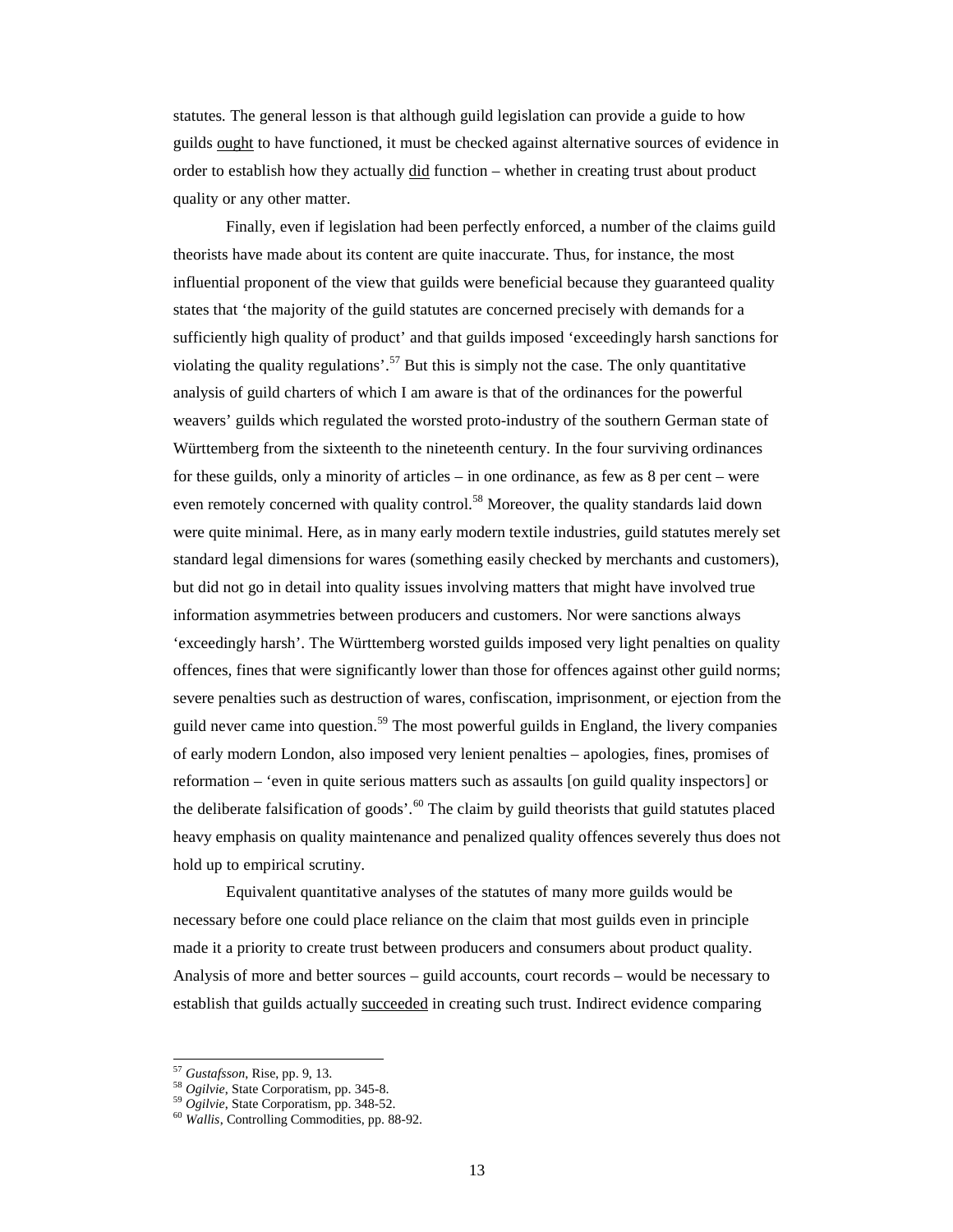quality outcomes in guilded and unguilded industries can help us address this question, but before we examine this evidence there is a fundamental theoretical problem to consider.

 The claim that guilds were beneficial because they created trust about quality often takes for granted that what consumers wanted, and what was best for the economy, was a high absolute quality. Thus demand is supposed to have been low because consumers did not trust craftsmen to refrain from exploiting information advantages by producing low-quality products. A guild, by contrast, could create such consumer confidence by imposing rules ensuring that all craftsmen produced at or above a defined quality. This created particularized trust in a specific group of transaction partners – a belief that one could feel confidence in entering into a transaction with any person who was a member of the relevant guild, because its rules required him to produce high-quality goods.<sup>61</sup> It also created differential trust in a particular institution – the guild – as the guarantor of these rules.

 But this argument rests on a basic confusion. The problem of 'quality' under asymmetric information relates to the variance, not the mean. The market failure is solved by guaranteeing not high quality but standard quality. This standard can be low, as long as the customer knows what it is.<sup>62</sup> To rescue the argument that guilds were beneficial because they created trust about product quality, therefore, we must revise it: guilds must have been an efficient institution for guaranteeing a standard – not a high – quality level.

In principle, guilds might indeed have constituted such an institution. $^{63}$  But they had a serious weakness in doing so. Most guilds justified a whole array of their most important regulations – entry barriers, output quotas, and price controls – by claiming that these were essential for ensuring high quality. Many also profited financially from setting inappropriately high quality standards. Thus, for instance, the London pewterers' guild levied quality fines on products from provincial workshops 'on the flimsiest pretext', not because 'the London company was driven by altruism to protect the populace at large from dubious goods' but because of 'the profit received from fines and from the sale of seized metal', which it split with the Crown in return for enforcement of its charter.<sup>64</sup> Incentives such as these could lead guilds to impose inappropriately high quality standards. As we shall see shortly, in many early modern industries, a lower (but standardized) quality in combination with a lower price would have better addressed customer demand. But standard quality would not have functioned nearly so well as high quality in justifying long apprenticeship and journeymanship and bans on price competition, which ensured important streams of rents for

<sup>&</sup>lt;sup>61</sup> Gustafsson, Rise, pp. 3, 13-15, 23; Pfister, Craft Guilds, pp. 16-17; Stabel, Guilds, p. 206.

 $62$  G. A. Akerlof, The Market for 'Lemons': Quality Uncertainty and the Market Mechanism, in: Quarterly Journal of Economics, 84, 1970, pp. 488-500.<br><sup>63</sup> As claimed, for instance, by *Stabel*, Guilds, p. 206.

<sup>&</sup>lt;sup>64</sup> Homer, The Pewterers Company's Country Searches, p. 107. Also on the financial incentives behind guilds quality controls, see *Forbes*, Search, p. 118.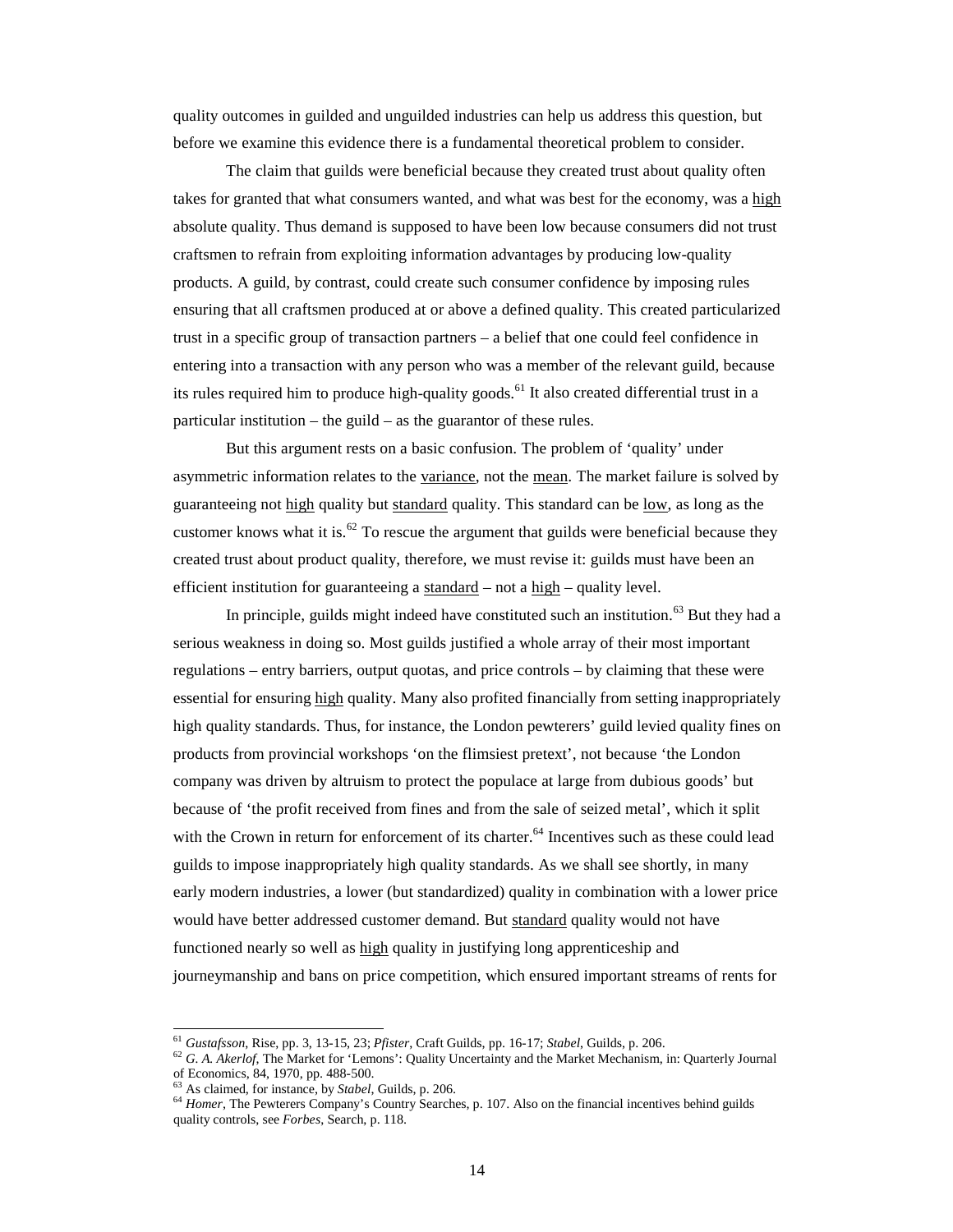guild masters but would – without the excuse of quality control – have risked attracting social and political opposition.

 Furthermore, for either maximizing quality or minimizing variance, there is a cost in terms of innovativeness, flexibility, and the ability to adjust to changing fashions and consumer preferences.65 A single, monopolistic entity such as a guild might have been better placed than a variegated range of individual producers to guarantee the best possible quality or even a single, standard quality. But precisely these characteristics made a guild less able, and probably also less willing, to undertake the market research and the flexible response to changes in demand necessary to deliver the combinations of quality and price desired by a varied and changing population of consumers.<sup>66</sup> These issues were recognized by contemporaries such as the seventeenth-century English economist and merchant Josiah Child:

All our laws that oblige our people to the making of strong, substantial, and, as we call it, loyal cloth, of a certain length, breadth, and weight, if they were duly put into execution would, in my opinion, do more hurt than good, because the humours and fashions of the world change, and at some times, in some places (as now in most), slight, cheap, light cloth will sell more plentifully and better than that which is heavier, stronger, and truer wrought; and if we intend to have the trade of the world we must imitate the Dutch, who make the worst as well as the best of all manufactures, that we may be in a capacity of serving all markets and all humours. I conclude all our laws limiting the number of looms, numbers or kind of servants, or times of working, to be certainly prejudicial to the clothing trade of the kingdom in general.<sup>67</sup>

Child was far from being the only contemporary to express scepticism about whether guild laws about quality were beneficial.<sup>68</sup> In many early modern industries, guild quality inspections were viewed as inadequate. Guild members who committed quality offences suffered minor sanctions in the short term and none in the long term. $69$  Community officials and state bureaucrats incessantly exhorted individual guild members and guild inspectors to do their jobs better.<sup>70</sup> Merchants opted sooner or later to ignore guild inspections and set up

<sup>&</sup>lt;sup>65</sup> For the general argument that less trust and cooperation may sometimes be beneficial because of the positive influence of a certain dose of competition, see *Gambetta*, Can We Trust Trust?, p. 214.<br><sup>66</sup> As argued for the successful West Riding woollen and worsted industries in *H. Heaton*, The Yorkshire Woollen

and Worsted Industries from the Earliest Times up to the Industrial Revolution, Oxford 1965, pp. 417-18.<br>
<sup>67</sup> Quoted in *E. Lipson*, The History of the Woollen and Worsted Industries, London, 1965; 1st edn 1921), p. 118.

French Flanders, Hainaut, and the Tournaisis, c. 1500-c. 1800, in: *N. B. Harte (ed.)*, The New Draperies in the Low Countries and England, Oxford 1997, pp. 129-72, here p. 159; *Heaton*, Yorkshire, p. 58; *Homer*, The Pewterers Company's Country Searches, pp. 105-6; *Forbes*, Search, pp. 117-8; *Ogilvie*, State Corporatism, pp. 348-52; *Wallis*, Controlling Commodities, p. 90.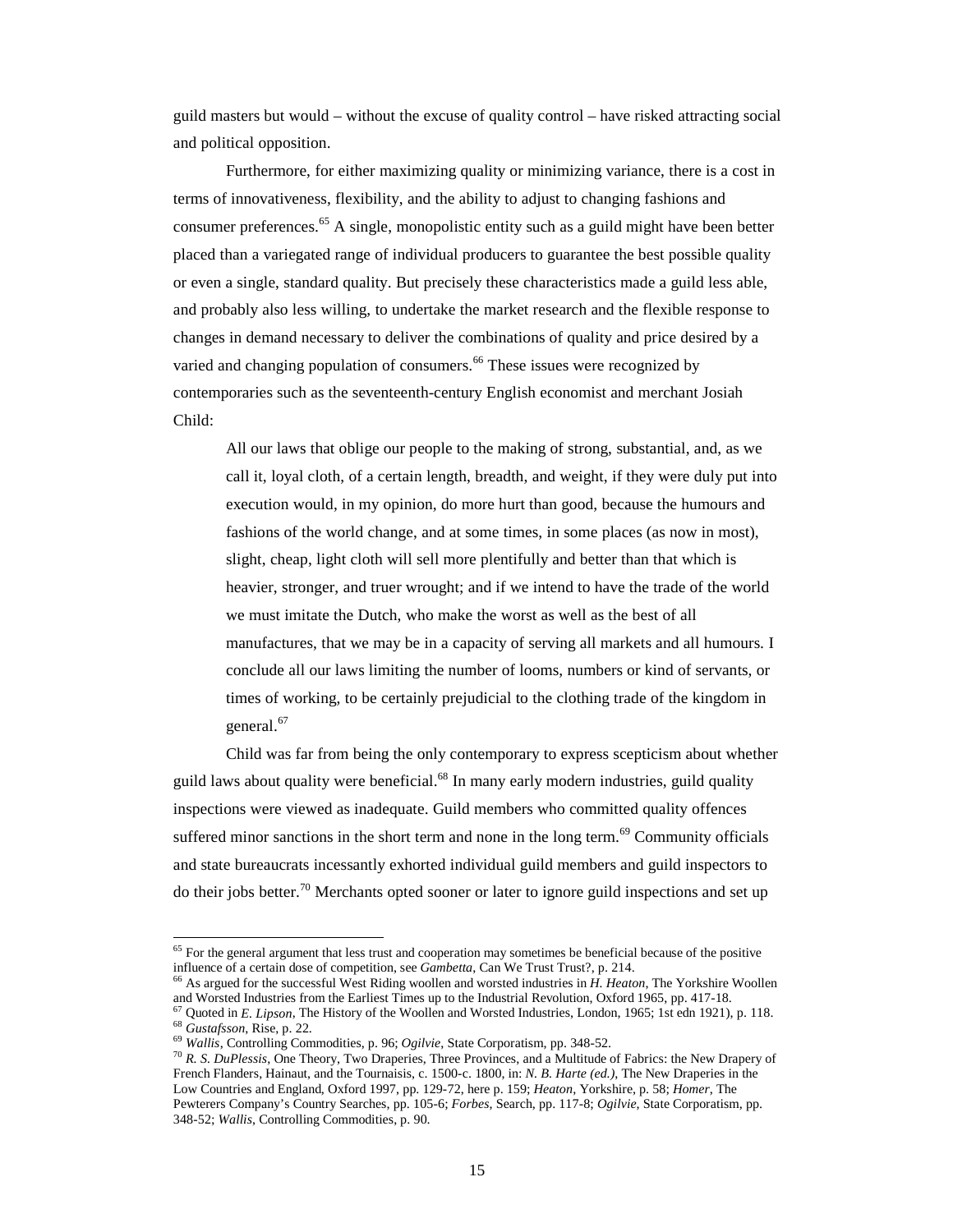their own independent inspection arrangements. Precisely because guilds could not (or would not) themselves control quality, independent inspections by merchants, town officials, and state inspectors were necessary to enhance them, and in the most dynamic industries replaced them.<sup>71</sup> Merchants and customers were eager to purchase wares from non-guild producers – particularly peasants and women – precisely because the wares they produced had the same quality as those that passed guild inspections, but at a lower price.<sup>72</sup>

 There are good theoretical reasons why a closed social network may tend to give rise to just such an outcome – i.e., may not have the incentive to use its social capital of 'trust' for socially beneficial ends.<sup>73</sup> Once a guild possessed a state charter that endowed its members with the monopolistic entitlement to practise a particular occupation, there was often little outside pressure that could be placed on it to improve its performance – whether with regard to product quality or to any other aspect of its members' behaviour.<sup>74</sup> As is clearly recognized in modern economies, self-regulating professional associations suffer from disincentives to offend or penalize their members, and must be closely monitored by governments and consumers. Certainly, early modern guild inspectors often lacked the incentive to develop the skills and deploy the effort necessary to detect low-quality work beyond superficial features (such as size) which, as contemporaries pointed out, were readily apparent to potential customers anyway.75

Furthermore, even if guild inspectors detected low-quality work, they had incentives to turn a blind eye, punish it leniently, or make excuses for a fellow guild master. Preindustrial European documentary sources are replete with cases in which customers complained about wares but guild officials were so reluctant to proceed that the customer had to appeal to state authorities to have the complaint taken at all seriously. Thus, for instance, in 1793 Anna Maria Schultheiß, the mayor's wife in the small Württemberg town of Wildberg, complained to the foremen of the linen-weavers' guild that a length of linen she had just bought from Salomo Roller was of poor quality but the faults had been hidden through

l

<sup>73</sup> For an illuminating example of how the mafia in southern Italy used its particularist and differential trust to create quality guarantees, but did not thereby serve socially beneficial ends, see *Gambetta*, Mafia, pp. 171-3.<br><sup>74</sup> Homer, The Pewterers Company's Country Searches, pp. 103-5; Ogilvie, State Corporatism, pp. 348-52; Wal

<sup>71</sup> On quality regulation by municipal and princely authorities in Montpellier in the 1350s, see *K. L. Reyerson*, Commercial Fraud in the Middle Ages: the Case of the Dissembling Pepperer, in: Journal of Modern History, 8, 1982, pp. 63-74, here pp. 63, 67. For examples of early modern industries in which inadequate guild quality controls were replaced by merchant, municipal, or state inspections, see *K. Finkenwirth*, Urkundliche Geschichte der Gera-Greizer Wollwarenindustrie von 1572 bis zur Neuzeit (Weida, 1910), pp. 41, 62, 66; *Forbes*, Search, pp. 122-3; *Heaton*, Yorkshire, pp. 416-17; *Ogilvie*, State Corporatism, pp. 348-52; *Ogilvie*, Guilds, Efficiency, and Social Capital, pp. 294-5, 300-01; *Pfister*, The Craft Guild as a Firm, p. 9; *J. Torras*, The Old and the New. Marketing Networks and Textile Growth in Eighteenth-Century Spain, in: *M. Berg (ed.)*, Markets and Manufacture in Early Industrial Europe, London, 1991, pp. 93-113, here p. 105; *J. Torras*, From Craft to Class: the Changing Organisation of Cloth Manufacturing in a Catalan Town in *T. Safley / L. Rosenband (eds.)*, The Workplace before the Factory: Artisans and Proletarians, 1500-1800, Ithaca 1993, pp. 165-79, here pp. 173-5.<br><sup>72</sup> *DuPlessis*, One Theory, p. 153.

Controlling Commodities, pp. 92-6.

<sup>75</sup> *W. Troeltsch*, Die Calwer Zeughandlungskompagnie und ihre Arbeiter, Jena 1897, p. 120; *Wallis*, Controlling Commodities, pp. 90-5; *Ogilvie*, State Corporatism, p. 350.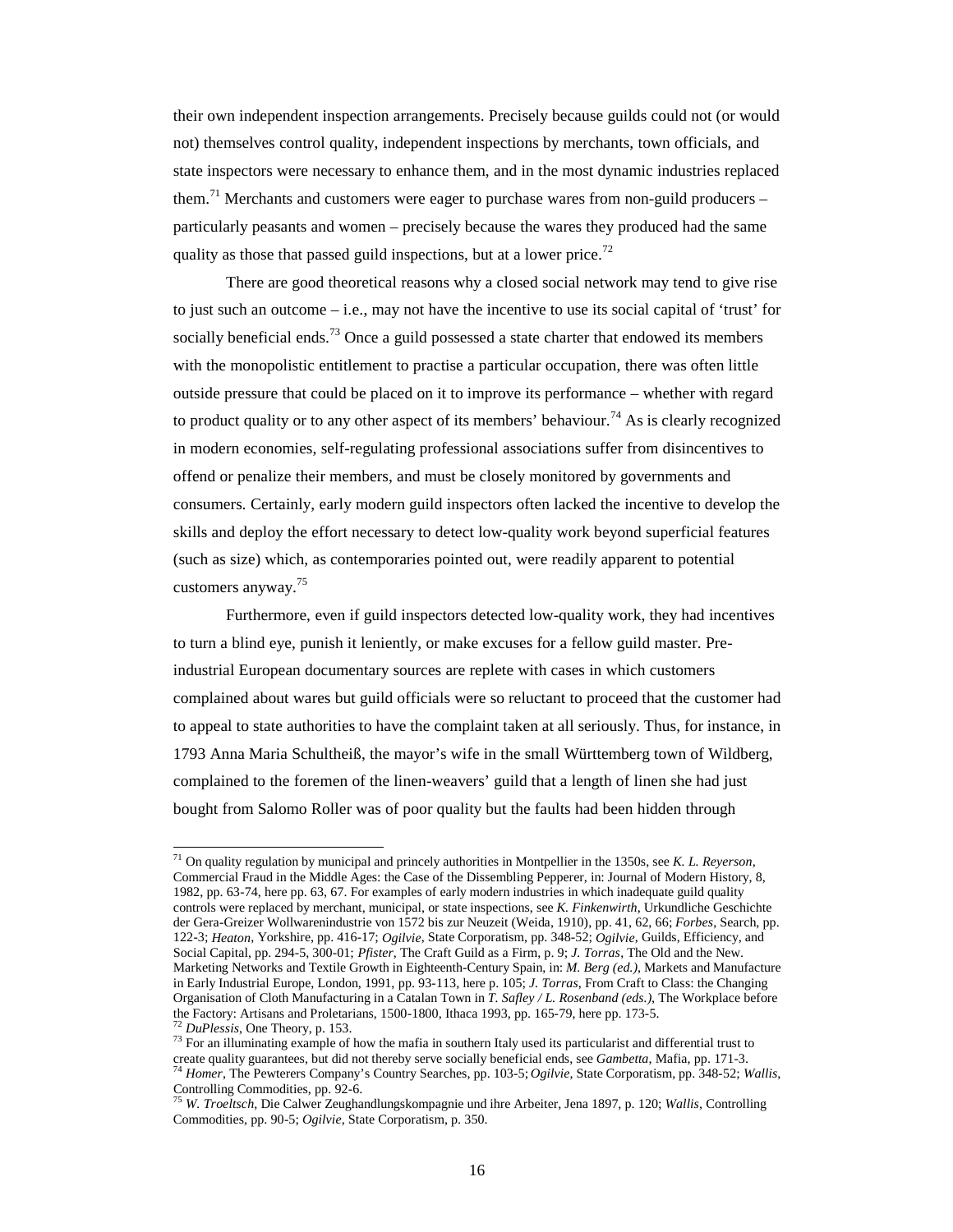fulling. The guild foremen were reluctant to take action, not only letting the cloth pass the guild inspection but also accepting it as a master-piece and admitting Roller to mastership. Their only response to Anna Maria's complaint was to say that she need not pay Roller, 'leaving the payment of a weaving-wage to her free will'. Anna Maria was only able to get the matter taken seriously by prevailing on a male neighbour to inquire at the Rüggericht – an annual community assembly of male citizens in front of the princely district governor – why, despite this poor-quality master-piece, Roller 'had nevertheless been admitted to mastership'. Even then, the court decided that 'because one was already convinced of Roller's skill in the profession from other information received, he could not be rejected'.<sup>76</sup> Thus in a guilded economy a dissatisfied customer had to take her case to the community or state authorities anyway, and might only succeed in doing so if she was the mayor's wife. Even then, the influence of guild masters could be such as to preclude any penalty against the fraudulent master other than the customer's not having to pay for faulty wares – precisely the same outcome as in an unguilded situation. Anna Maria could not even change suppliers since guilded weavers (including the one who had cheated her) were the only legal producers and sellers of linen and only a few were allowed to do business in each community: thus in 1793 the fraudulent (or at least unskilled) Salomo Roller was one of only two linen masters in Wildberg.

For these reasons, it is not clear that consumers were worse off when guilds were weak or absent. In weakly guilded industries, a dissatisfied customer had to take his complaint to the state – a Justice of the Peace, a community council sitting, a state court.<sup>77</sup> Thus in early modern England, 'the maker or seller of a substandard ware was liable to forfeiture of the ware or its value, which was recoverable by court action, one half of the proceeds going to the Crown and the other half to the person who sued'.<sup>78</sup> Examination of the tailoring trade in early modern London 'suggests that many customers were prepared to sue their suppliers in the city courts'.<sup>79</sup> But in strongly guilded Württemberg, Anna Maria Schultheiß had to take her case beyond the guild to the state authorities anyway, even to obtain a hearing. In an economy with weak guilds or none, a dissatisfied customer might even gain fairer justice than in a guilded one, since the state would be less subject to guild pressure. That is, in the absence of organized producer interest groups, the state had a greater capacity to dispense impartial justice and attract uniform rather than differential trust from its citizens.

<sup>&</sup>lt;sup>76</sup> Hauptstaatsarchiv Stuttgart (hereafter HSAS) A573 Bü. 100, Ruggerichts Rezessbuch, 1793, fol. 22r-v: 'die bezahlung eines Weberlohns des Hrn burgermeisters Schultheiß Frau freyem willen überlaßen'; 'dennoch seye solcher als ein Meister aufgenommen worden'; 'man von deßen Geschiklichkeit in der Profession aus andern Nachrichten schon überzeugt worden, nicht abgewiesen werden können'.

<sup>77</sup> *De Vries / Van der Woude*, First Modern Economy, p. 582; *Heaton*, Yorkshire, pp. 124-32, 224-5, 241-2, 253,

<sup>&</sup>lt;sup>78</sup> Forbes, Search, p. 119.<br><sup>79</sup> M. Davies, Governors and Governed: the Practice of Power in the Merchant Taylors Company in the Fifteenth Century, in: *Gadd / Wallis*, Guilds, pp. 67-83, here p. 79.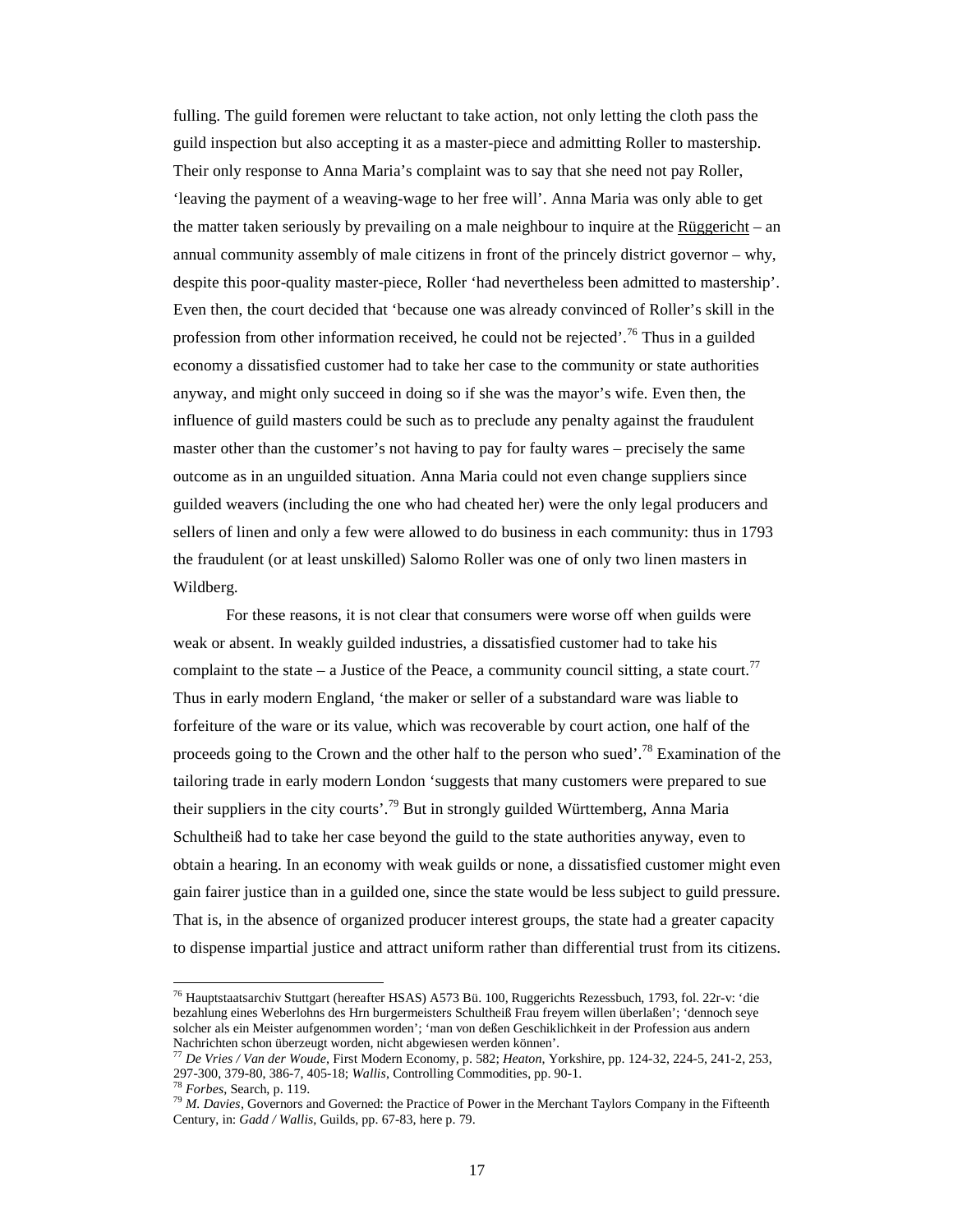Even in the comparatively weakly guilded Netherlands, 'for consumers, the guilds were no unalloyed benefit', but at least 'the town governments could regulate [the guilds] to serve consumer interests by fixing prices and demanding quality guarantees'.<sup>80</sup>

In cases where the state failed to dispense uniform justice, the disgruntled customer in a weakly guilded economy could turn to another 'uniform' institution: she could take her custom elsewhere in an open market that did not grant 'differential' privileges to guild producers. This option was closed to her in a strongly guilded economy where she was obliged to go on patronizing local guild masters whose legal monopoly not only limited their numbers (and hence the customer's choice) but also protected their low-quality output from competition. Thus in Wiltshire or Yorkshire, when a weaver produced shoddy cloth, customers, factors, and merchants could simply shift their custom to another of the large and competitive population of dispersed rural weavers, since no guild privileges compelled customers to go on patronizing a small circle of established masters irrespective of the quality of their wares.<sup>81</sup> In early modern London, 'those customers who were not satisfied ... could simply take their business elsewhere  $\ldots$  customers were themselves far from naïve'.<sup>82</sup> Precisely the lack of guild restrictions on customers' capacity to shun unskilled or fraudulent producers led a craftsman such as the seventeenth-century London turner Nehemiah Wallington to perceive 'that any frauds he perpetrated, no matter how accidentally, would rebound severely' – not because he would be punished by his guild, but because his customers would turn elsewhere. $83$  In short, the lack of guild restrictions preventing the customer from taking her custom elsewhere on an open market led to a growing recognition that, in the words of one eighteenth-century Yorkshire clothier, 'The interest of the seller is sufficient security to the buyer for fair dealing'.<sup>84</sup>

These examples from weakly guilded industries in early modern Europe suggest that in the absence of guild privileges, both the state and the market were more likely to function impartially, helping to create a 'uniform' trust in institutions that would enforce the contracts of anyone rather than a 'differential' trust in institutions that only enforced the rights of guild members. This uniform trust in impartial institutions was in turn more likely to generate a 'generalized' trust in strangers which could gradually displace the 'particularized' trust in persons of known attributes or group affiliations.

 Empirical comparisons across different European industries appear to confirm that guilds were not necessarily efficient institutions for creating trust between producers and

<sup>&</sup>lt;sup>80</sup> De Vries / Van der Woude, First Modern Economy, p. 582.

<sup>&</sup>lt;sup>81</sup> *Heaton*, Yorkshire, pp. 124-32, 224-5, 241-2, 253, 297-300, 379-80, 386-7, 405-18; *A. J. Randall*, Before the Luddites: Custom, Community and Machinery in the English Woollen Industry, 1776-1809, Cambridge 1991, pp. 35-8.<br><sup>82</sup> Davies, Practice of Power, p. 79.

<sup>&</sup>lt;sup>83</sup> *Wallis*, Controlling Commodities, p. 96. 84 *Lipson*, History, p. 120.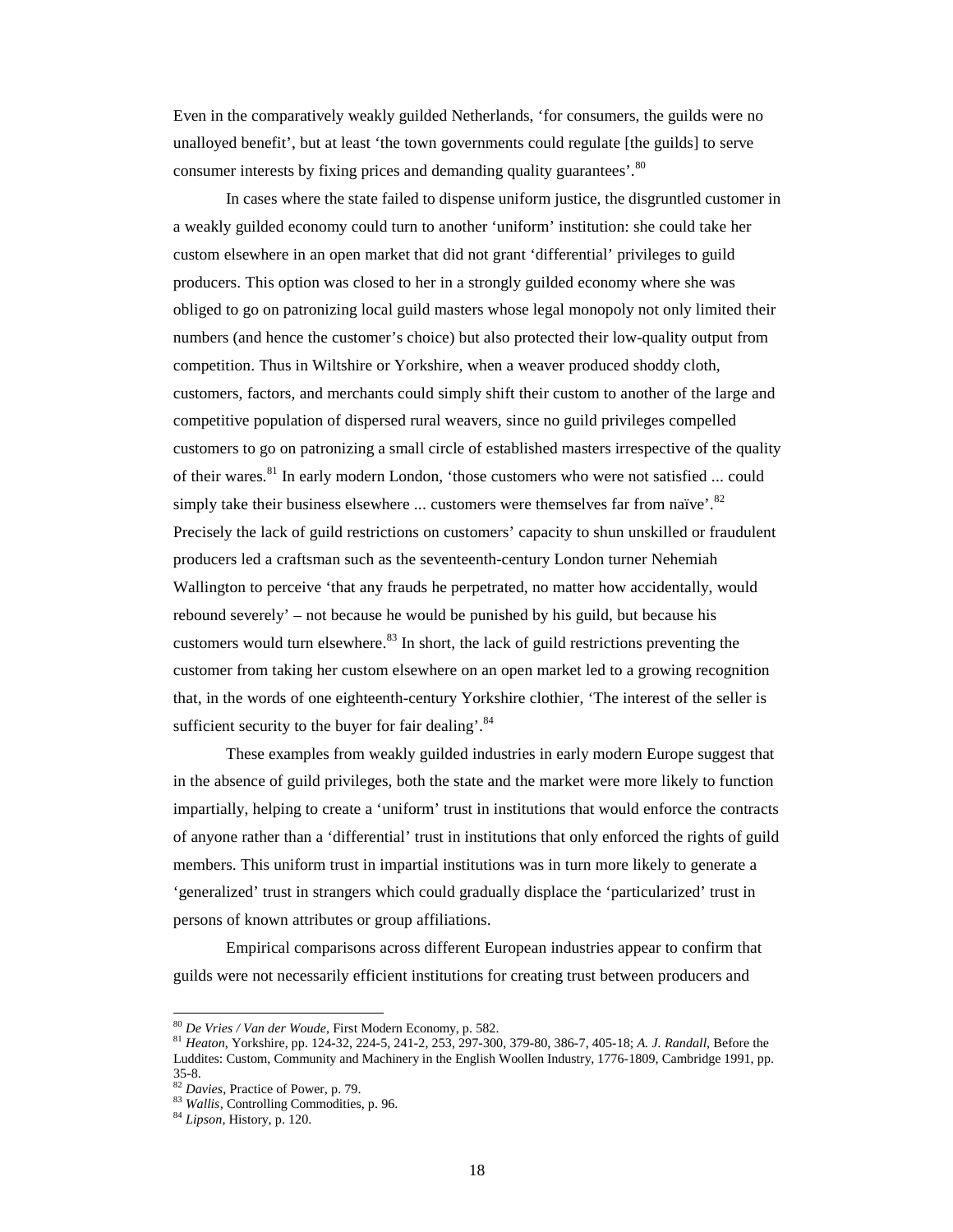consumers about product quality. Those industries that were most successful at attracting and satisfying customers – the best measure of consumer 'trust' in product quality available to modern economic historians – were not the ones with the strongest (or necessarily any) guilds. From the early sixteenth century onward, the same industry was often strongly guilded in one part of Europe, weakly guilded in another, and guild-free in a third. Thus rural linen weaving, worsted weaving, cotton weaving, scythe making, lace making, and the making of small iron goods were guilded in many parts of Germany, Austria, Italy, Spain, Bohemia, Serbia, Bulgaria, and Greece, but weakly guilded in Scotland, Switzerland, and Ireland, and wholly unguilded in most parts of England and the Low Countries.<sup>85</sup> Yet indisputably the most successful industries in Europe were those in the Low Countries and England, where guild restrictions were totally absent from many lively rural industrial regions and in the course of the sixteenth and seventeenth centuries lost most of their powers in towns.<sup>86</sup>

Even in the medieval period there were cities such as Douai which developed successful, high-quality export industries without quality enforcement through guilds. $87$ Shortly after 1500, the Flemish village of Hondschoote developed the first successful New Draperies export industry without imposing any guild quality controls until the late sixteenth century, 'after it had passed its apogee'.<sup>88</sup> By the mid-sixteenth century, even the powerful London companies are described as being 'not overly concerned with issues of quality control; the nature of goods remained largely an issue for customers and retailers to negotiate in the marketplace'.<sup>89</sup> In the eighteenth century, the West Riding of Yorkshire developed the most successful worsted industry in Europe by producing 'cheap and nasty' cloths subject to no quality controls by guilds: quality was monitored by merchants at point of sale.<sup>90</sup> By 1753 it was possible for an English Parliamentary Committee to state categorically that guilds' powers to search craft workshops to enforce quality regulations were 'illegal and contrary to

<sup>85</sup> *Ogilvie*, State Corporatism, pp. 428-31; *Ogilvie*, Social Institutions, pp. 30-3; *Pfister*, Craft Guilds, p. 21; *Pfister*, The Craft Guild as a Firm, pp. 16-17.

<sup>86</sup> For a detailed analysis of these issues across different European worsted industries, see *Ogilvie*, Guilds, Efficiency, and Social Capital, pp. 291-301. For discussions of the waning powers of London guilds to penalize quality infractions, see *Wallis*, Controlling Commodities, pp. 89-90; *Homer*, The Pewterers Company's Country Searches, p. 107.

<sup>87</sup> *M. C. Howell*, Achieving the Guild Effect without Guilds: Crafts and Craftsmen in Late Medieval Douai, in: *P.* 

*J. H. Munro*, The Origin of the English 'New Draperies': the Resurrection of an Old Flemish Industry, 1270-1570, in: *Harte*, New Draperies, pp. 35-128, here p. 87; *J. Craeybeckx*, Les industries dexportation dans les villes flamandes au XVIIe siècle au début du XVIIIe siècle, in: *M. Spallanzani (ed.)*, Produzione, commercio, e consumo dei panni di lana nei secoli XII-XVIII, Florence 1976, pp. 475-510, here pp. 23, 40.

<sup>89</sup> *Gadd / Wallis*, Introduction, p. 9. On the gradual collapse of quality controls by even the most powerful early modern London companies, see *Homer*, The Pewterers Company's Country Searches, p. 107; *Wallis*, Controlling Commodities, pp. 89-90.

<sup>90</sup> *Heaton*, Yorkshire, pp. 379-82, 386-8, 418-37; *P. Hudson*, The Genesis of Industrial Capital: a Study of the West Riding Wool Textile Industry c. 1750-1850, Cambridge 1986, pp. 36, 156-7; *P. Hudson*, Capital and Credit in the West Riding Wool Textile Industry, c. 1750-1850, in: *P. Hudson (ed.)*, Regions and Industries. A Perspective on the Industrial Revolution in Britain, Cambridge 1989, pp. 69-102, here p. 69-72; *Lipson*, History, pp. 80-1, 119; *R. G. Wilson*, The supremacy of the Yorkshire cloth industry in the eighteenth century, in: *N. B. Harte / K. G. Ponting (eds.)*, Textile History and Economic History: Essays in Honour of Miss Julia de Lacy Mann, Manchester 1973, pp. 225-46, here pp. 244-5.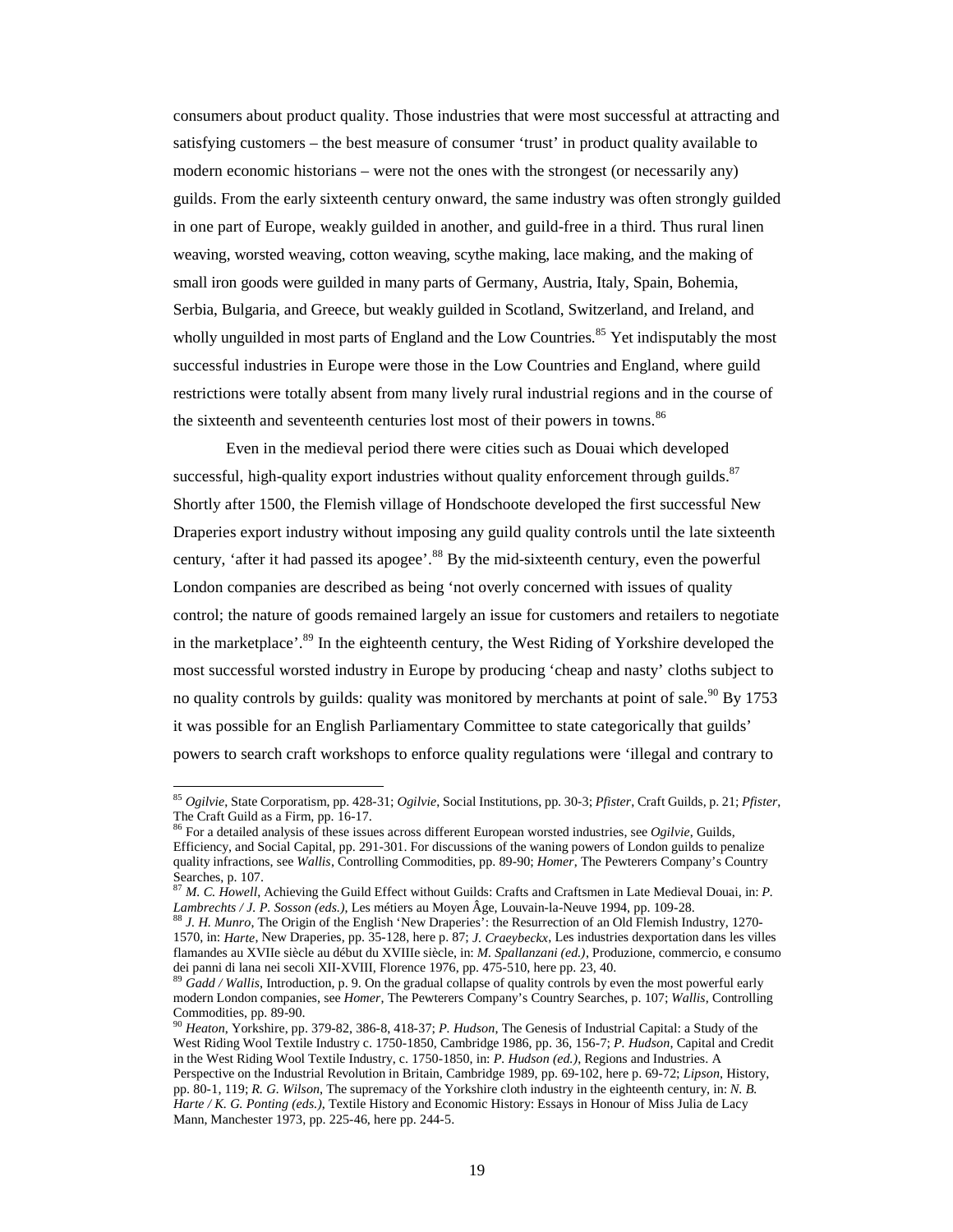the Liberty of the subject; tending to a Monopoly; discouraging the Manufacture and destroying the Trade of the Kingdom'.<sup>91</sup> Yet for long after this date, guild quality inspections remained powerful in many continental European crafts and proto-industries.<sup>92</sup>

 Judging by the eagerness of customers across the world to buy the innovative and low-cost Flemish, Dutch, and English worsteds, woollens, linens, and (ultimately) cottons, the largely unguilded industries of these economies were outstandingly good at creating trust between producers and consumers. But the trust they created was not a 'particularized' trust in guild members or the 'differential' trust in guilds as institutions enforcing the privileges of guild members and the rights of those consumers that complied with guild monopsonies. Rather, it was a 'generalized' trust in unknown transaction partners mediated by a 'uniform' trust in an impartial institutional framework that enforced contracts regardless of personal attributes of the contracting parties. Industries in these economies were exceptionally good at creating trust among consumers that markets were conveying reasonably accurate signals about product quality and that the state would punish breaches of contract – in short, a confidence in buying things anonymously from people whose personal attributes and guild affiliations one did not know, using institutional mechanisms that were accessible to anyone. This suggests that these economies and their industries flourished not because they encouraged the particularized and differential trust fostered by guilds, but because they gradually discouraged and replaced it with the generalized and uniform trust generated by states and markets.

#### 3.2. Guilds, Trust and Training

The market for human capital is a second arena in which guilds are supposed to have used their social capital to create trust which benefited the entire economy. According to this view, pre-industrial crafts were highly skilled activities that required extensive formal training. But training markets are supposed to have functioned poorly because information asymmetries and fear of opportunistic behaviour created a lack of trust between trainers and trainees. Consequently, it is claimed, good masters found it impossible to identify good potential apprentices and journeymen, and vice versa. This is held to have given rise to an unwillingness on both sides to enter into training contracts, leading to under-investment in training, scarcity of skilled labour, lower productivity, and foregone output.<sup>93</sup>

 Guilds are supposed to have generated the trust that solved these market imperfections. They did so through fostering four shared norms. First, they imposed

<sup>&</sup>lt;sup>91</sup> Quoted in Forbes, Search, p. 120.

<sup>&</sup>lt;sup>92</sup> See, for instance, *Ogilvie*, State Corporatism, pp. 343-57;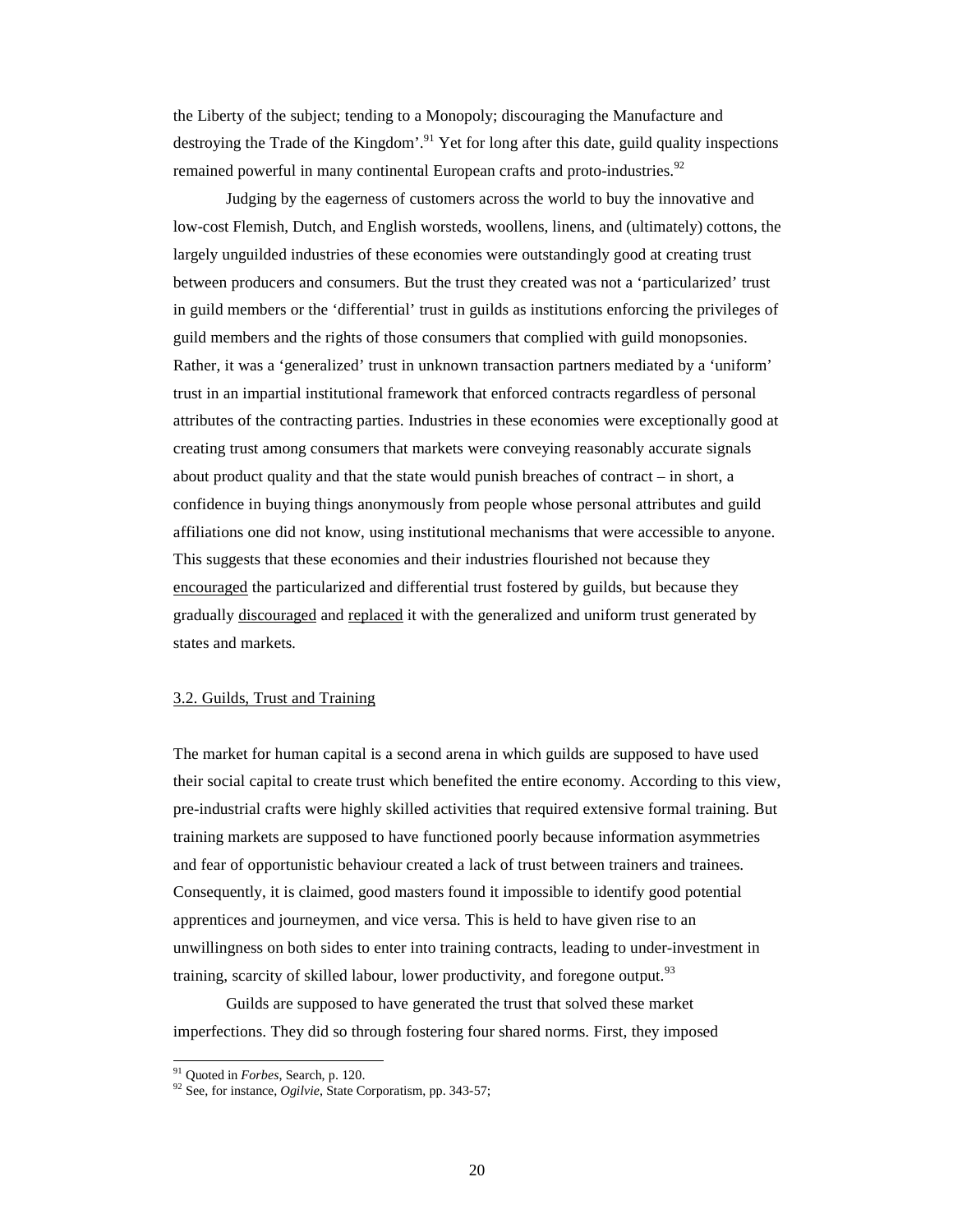admissions requirements, thereby enabling masters to trust applicants to apprenticeship positions. Guilds usually imposed prerequisites on anyone wishing to become an apprentice, requiring him to be (for example) male, son of an existing guild master, son of a local community citizen, member of the same religious confession as existing guild members, certifiably legitimate offspring of married parents (sometimes even of legitimately married grandparents or great-grandparents), able to pay high apprenticeship fees, or non-member of particular 'defiling' groups (Jews, Roma, knackers, executioners, etc.). The function of these admissions requirements, according to modern theorists, was to act as a signal that the apprentice and master belonged to the same social network. Shared network membership meant a master could trust that an apprentice would behave well during training and vice versa. Second, guilds promulgated regulations penalizing opportunistic behaviour by masters and apprentices once the training contract had been signed, thereby further ensuring that potential trainers and trainees could trust one another. Third, guilds issued apprenticeship certificates with the purpose of enabling masters to identify good journeymen – that is, to trust applicants for employment because of their group affiliation with the guild. Finally, guilds imposed mastership admissions requirements with the aim of enabling apprentices to identify skilled trainers – that is, they created a particularized trust in those employers who could demonstrate that they had the appropriate group affiliation and a differential trust in the guild as an institution which would enforce training contracts between guild members.<sup>94</sup>

 Once again, legislation is the empirical mainstay of the view that guilds created trust that made markets in human capital and skilled labour work better. Guild legislation always made elaborate provisions for apprenticeship, journeymanship, masterpiece examinations, and mastership admission requirements. But for the reasons discussed in the preceding section, we must read guild statutes critically with an eye to the interests they served. Like product quality, labour skills could be portrayed as unquestionably a good thing, and hence could be used to justify regulations that would otherwise evoke social opposition. Moreover, like guild statutes governing product quality, those governing apprenticeship, journeymanship and mastership were not invariably implemented, were evaded (resulting in black market activity), or were interpreted in ways that benefited particular interests.

 Quite apart from the question whether legislation can be trusted to reflect enforcement, apprenticeship, journeymanship, and mastership requirements potentially served two different purposes. One was to create the particularized trust that would encourage masters to offer and apprentices to undertake skilled training because they could have confidence that each other's characteristics had been screened by the guild. The other was to

 <sup>93</sup> *Epstein*, Craft Guilds, pp. 687-93; *Gustafsson*, Rise, p. 21; *Pfister*, Craft Guilds, p. 18; *Pfister*, The Craft Guild as a Firm, pp. 10-11.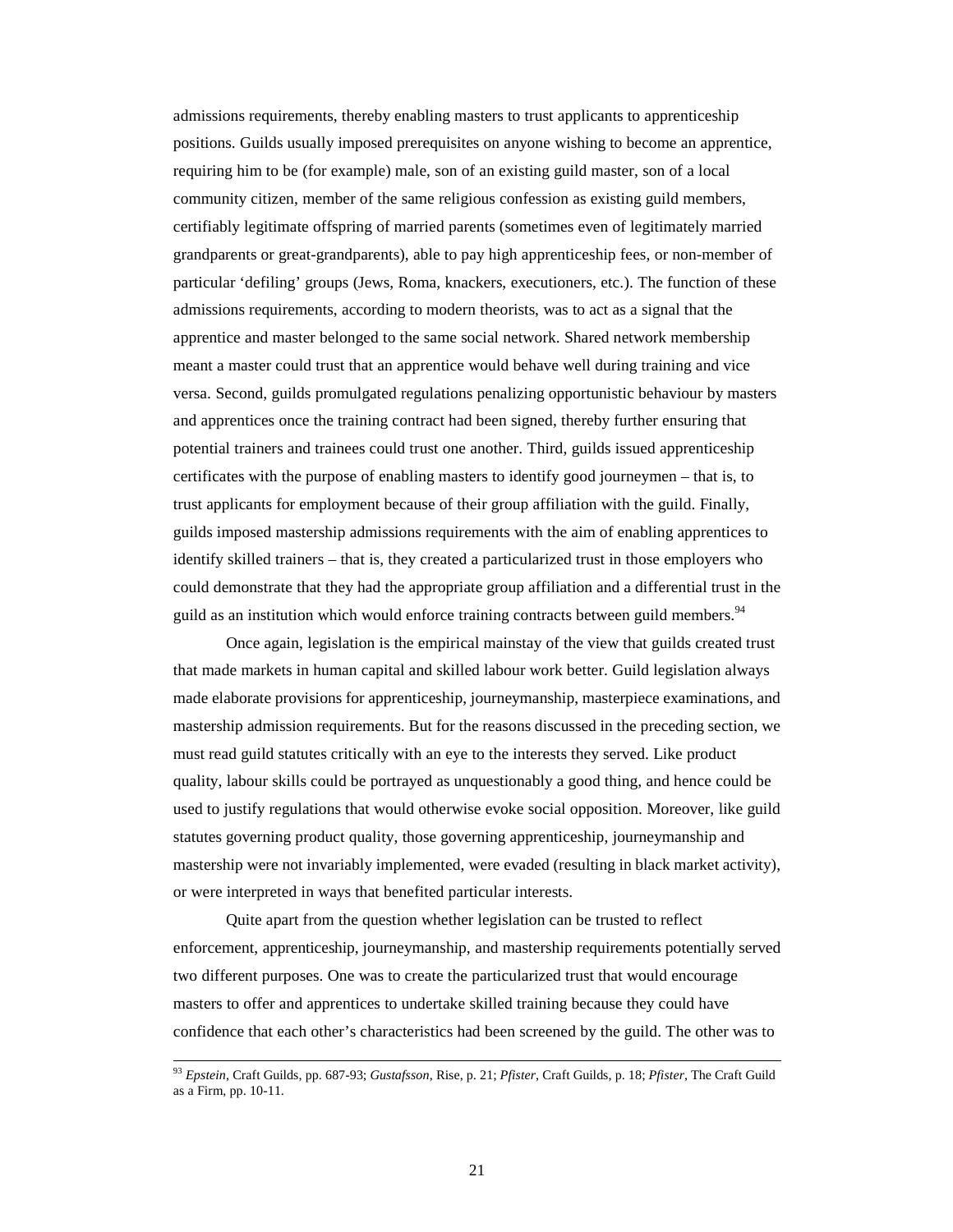enable established producers to restrict entry to the industry, thereby protecting themselves from competition.<sup>95</sup> The particularized trust in guild masters, journeymen and apprentices thus had the potential to be used to encourage human capital investments by insiders or abused to exclude outsiders.

 To find out which predominated, we need independent evidence bearing on the following four questions: First, was extensive formal training necessary in all activities that were guilded? Second, were guilds the best way to ensure such training? Third, how did guilds manage the trade-off between the training and exclusion functions of their regulations? And fourth, were industries with strong guild structures also ones that achieved optimal levels of training? When such evidence is considered, it reveals a more complicated picture than the optimistic view that guild rules created the trust that encouraged optimal human capital investment.

 First, how important was formal training to early modern economies? Contrary to the claims of early modern guilds themselves and enthusiasts for guilds among modern social scientists, there were many economic activities in pre-industrial Europe that did not require very high levels of skill, hence did not require prolonged formal training, and yet were guilded.<sup>96</sup> This was certainly true of the wool textile industry, especially after the spread of the New Draperies from the later sixteenth century. It also applied to the linen industry, which expanded rapidly from the seventeenth century on and accelerated in the eighteenth century on a very low skill basis: although linen production was unguilded in most parts of northwest Europe, it remained guilded into the later eighteenth century in many parts of central, eastern and southern Europe. As a general rule, the most flourishing textile industries in early modern Europe produced cheap cloths that required little skill to make, but precisely for that reason were affordable by a much wider mass market than the expensive old-style woollen broadcloths or silk-based fabrics. Worsted and linen weaving were easily learned – contemporaries often remarked that they could be grasped in a few weeks or months. Thus they could be successfully practised without formal guild training, and yet they were often guilded. Indeed, contemporaries remarked of many guilded activities – not just cheap textile production – either that they needed no formal training at all, or that they required many fewer years of training that guild rules demanded. It seems unlikely that crafts requiring high levels of skilled training represented a very large proportion of overall industrial activity,

 <sup>94</sup> *Epstein*, Craft Guilds, pp. 687-93; *Gustafsson*, Rise, p. 21; *Lis / Soly*, Zünfte, pp. 165-6; *Pfister*, Craft Guilds, p.

<sup>&</sup>lt;sup>95</sup> On the exclusionary functions of guilds, see *J. Rule*. The *PRoper*ty of Skill in the Period of Manufacture, in: *P. Joyce (ed.)*, The Historical Meanings of Work, Cambridge 1987, pp. 99-118, here p. 107; *D. M. Hafter*, Women in the Underground Business of Eighteenth-Century Lyon, in: Enterprise and Society, 2 (2001), pp. 11-40, here pp. 14-18, 27-32; *P. Lourens / J. Lucassen*, Gilden und Wanderung: die Niederlände, in: *K. Schulz / E. Müller-Luckner (eds.)*, Handwerk in Europa vom Spätmittelalter bis zur Frühen Neuzeit, Munich 1999, pp. 65-79, here pp. 66-7, 75-9; *Gadd / Wallis*, Introduction, p. 7. 96 As acknowledged, e.g., in *Pfister*, The Craft Guild as a Firm, p. 13.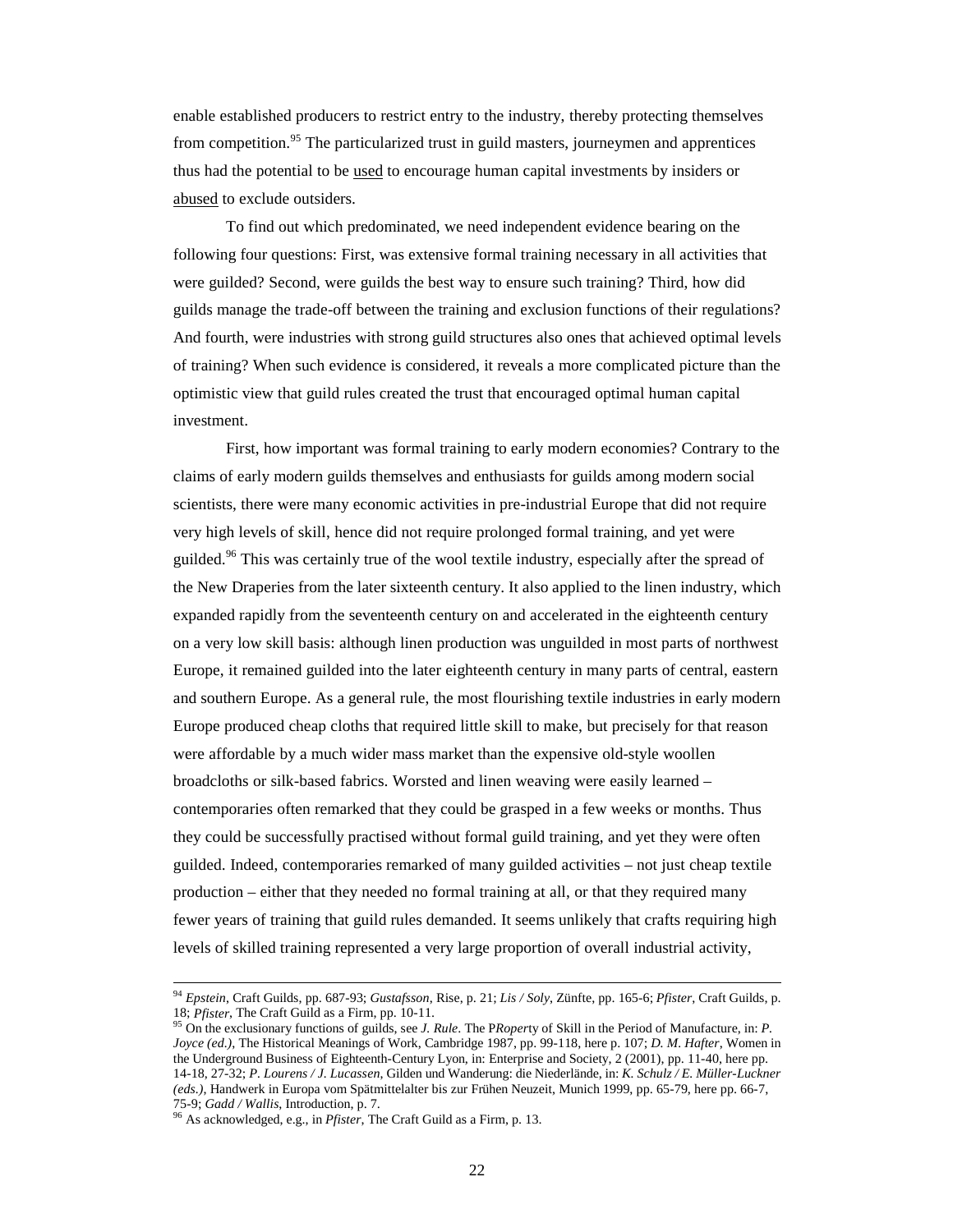since textiles were by far the most important industrial sector, and a large and growing share of textile production was in the low-skilled worsted, light woollen, linen, and cotton branches. This suggests that any harm done by lack of trust between trainers and trainees may simply not have affected large sectors of the early modern economy.

 Indisputably, however, there were industrial activities in early modern Europe that did require formal training.<sup>97</sup> The second question we must address, therefore, is whether guilds were the best institution for ensuring such training. On the one hand there is evidence of a proliferation of private apprenticeship contracts in economies as distant and dissimilar as seventeenth-century England and nineteenth-century Russia, indicating that guilds were not necessary to create the trust to induce masters and apprentices to enter into training agreements.<sup>98</sup> On the other, there are documentary sources that cast doubt on whether guilds were sufficient to create such trust. Court records, petitions, and official reports from most early modern European industries make it clear that if guild rules created trust between masters and apprentices, this trust was often misplaced. Masters throughout early modern Europe profited by taking on apprentices to whom they did not pay wages on the grounds that they were educating them, and then exploiting them as cheap agricultural and household labour instead of training them. Apprentices throughout early modern Europe violated their masters' trust by shirking their lessons and absconding before they had repaid the master for his investment in their training.<sup>99</sup>

 Many guilds passed apprentices through to journeymanship, and journeymen through to mastership, without actually examining their skills in any serious way. In many – perhaps most – early modern crafts, apprenticeship certificates were issued automatically at the end of a certain period of years, without the trainee's even going through the formality of an examination. Most guilds required a journeyman to produce a masterpiece and be examined on it. But in practice, if the journeyman satisfied the other entry requirements (male gender, payment of fees, minimum period of tramping, appropriate confessional affiliation, community citizenship, etc.), the quality of his masterpiece often played little or no role in his being awarded a mastership license.<sup>100</sup>

 That guilds conferred mastership licenses without seriously testing skills was widely recognized by contemporaries. Thus, for instance, in 1669 a guilded bathman and surgeon in the small Bohemian town of Friedland petitioned for protection against a wide array of

 $97$  Pfister, The Craft Guild as a Firm, pp. 10-11.

<sup>&</sup>lt;sup>98</sup> *K. D. M. Snell*, Annals of the Labouring Poor: Social Change and Agrarian England, 1660-1900, Cambridge 1985, pp. 228-9, 278, 312-13; *D. Simonton*, Apprenticeship: Training and Gender in Eighteenth-Century England, in: *M. Berg (ed.)*, Markets and Manufacture in Early Industrial Europe, London, 1991, pp. 227-258, here esp. p. 229; *Lipson*, History, pp. 60-1; *T. K. Dennison*, Apprenticeship in 19th-Century Russia: Evidence from Yaroslavl Province, paper presented at the European Social Science History Conference, Berlin, March 2004.

<sup>99</sup> *Ogilvie*, Bitter Living, pp. 98-9; *G. Riello*, The Shaping of a Family Trade: the Cordwainers Company in Eighteenth-Century London, in: Gadd / Wallis, Guilds, pp. 141-159, here p. 149; Stabel, Guilds, pp. 201-2.<br><sup>100</sup> Ogilvie, Guilds, Efficiency, and Social Capital, pp. 311-12; Riello, Shaping, pp. 150-2.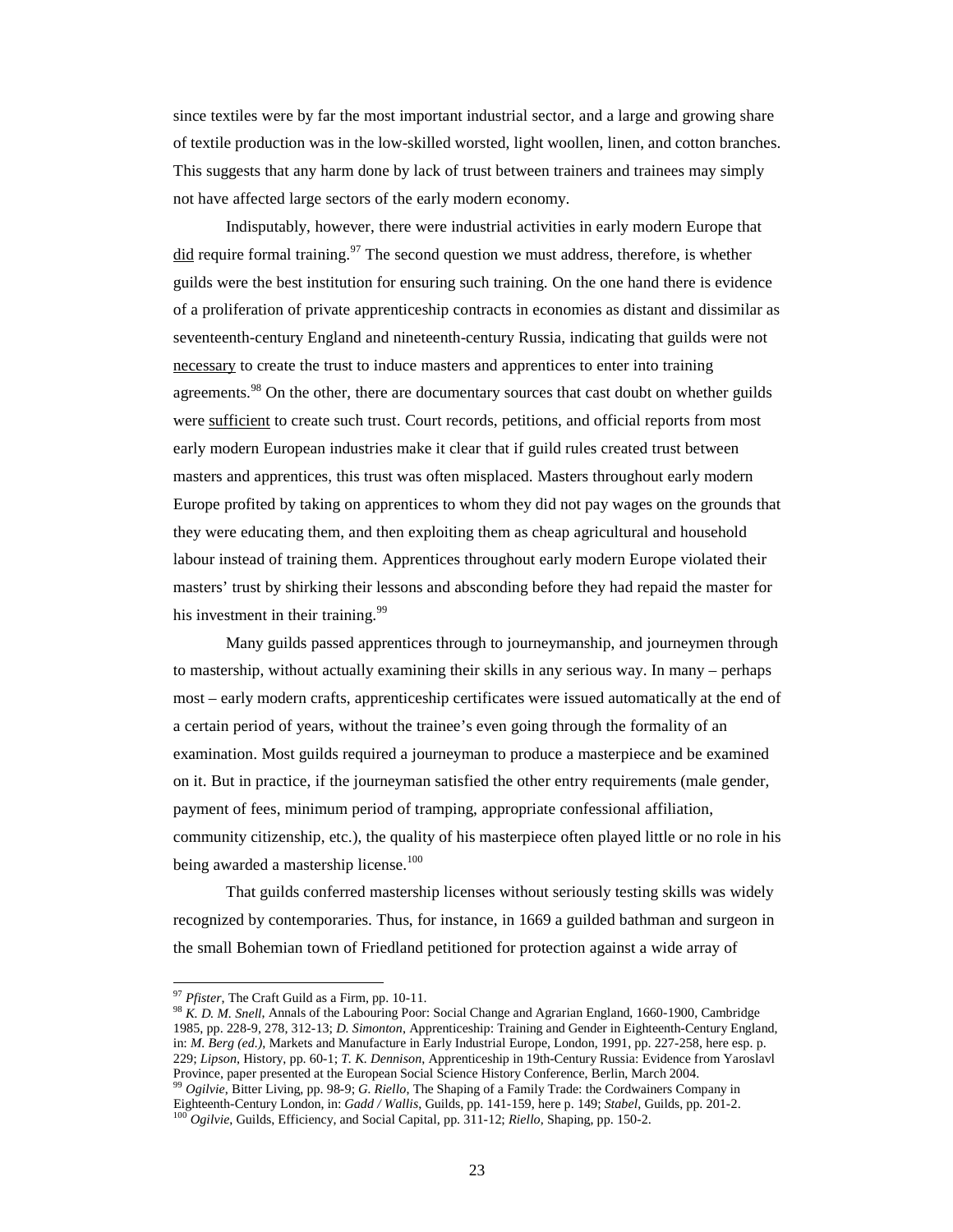competitors – including an executioner's widow and several old village women – to whom local patients were flocking. Overlords in eastern Europe under the second serfdom were generally not as indulgent to guilds as community authorities in central and western Europe, and the Friedland manorial court rejected the guild master's petition, pointing out that

it is not sufficient in itself that the petitioner has gone through his apprenticeship years and journeymanship years, but besides this, skill [die Kunst] is required; now since it is common knowledge that this man not only is unfortunate in his cures, but also does not grasp his profession and skill [Kunst] as he should, therefore patients cannot be forbidden to beserve themselves of alternative assistance and have themselves cured by others.<sup>101</sup>

Even in such a highly skilled activity as medicine, seventeenth-century customers showed a clear-sighted recognition that guild apprenticeship and journeymanship were not sufficient for guaranteeing skills, and that untrained old women and 'untouchable' executioners' widows might be trusted to practise this activity with much greater skill than a guild-trained master.

 Such examples can be multiplied for guilded activities throughout pre-industrial Europe. 'Encroachers' who failed to secure guild training – often, as in the case of females, because guilds excluded them from formal apprenticeship and journeymanship<sup>102</sup> – were bitterly opposed by early modern guilds. This was not because encroachers passed off lowquality wares under the guild trademark: as we saw in the preceding section, many guilds did not police quality seriously, whether from incapacity, weak incentives as monopolists, or a combination of both. Rather, guilds opposed non-guild-trained 'encroachers' so bitterly precisely because the wares and services they provided were just as attractive to customers as those of guild-trained masters.<sup>103</sup> Women, Jews, and other excluded groups were perceived by guild masters throughout Europe as serious competitors, despite being visible minorities whom customers could easily identify as non-possessors of guild training. If the mutual trust created by guilds really had resulted in more appropriate levels of skilled training than were manifested by unguilded producers, then guilds would not have had to use legal coercion to compel customers to consume their products rather than those of 'inadequately' trained outsiders. Nor would individual guild masters have been so keen to employ non-guild-trained

<sup>&</sup>lt;sup>101</sup> Státní Oblastní Archiv Litoměřice, Pobočka Děčín, Fond Rodinný Archiv Clam-Gallasů, Historická Sbírka, Karton 81, Dekretbuch Frydlant 1669-72, 2.12.1669, fol. 1: 'Eß ist nicht an dem genug, daß d. Supplicant seine Lehr: vndt wander Jahr außgestanden, sondern es wirdt darneben die Kunst Er fordert; Alldieweiln nun die Gemeine Rede durch gehend dahin Ziehlen thuet, daß derselbe in seinen Curen nicht allein Vnnglückseelig, sondern auch seine profeßion Vnd Kunst, nicht, wie es sein soll, begriffen, Alß ist denen Patienten nicht Zu Verdencken, daß dieselbe sich anderer hülffe bedienen, Vndt bey Andern Curiren Lassen'.

<sup>&</sup>lt;sup>102</sup> For a detailed discussion of the few, exceptional cases (mainly medieval) in which guilds admitted girls as apprentices, see *Ogilvie*, Bitter Living, pp. 96-7; *L. Roper*, The Holy Household: Women and Morals in Reformation Augsburg, Oxford 1989, pp. 44-9; *Stuart*, Defiled Trades, pp. 213-9; *Hafter*, Underground, pp. 14-18, 27-32; *Rule*, Property, 107.<br><sup>103</sup> For examples of black-market producers more than skilled enough to compete with guild masters, see, for

instance, *Hafter*, Underground, 16-8, 30-2; *Homer*, The Pewterers Company's Country Searches, p. 105; *Ogilvie*, Bitter Living, pp. 130-4, 260, 263, 305-8.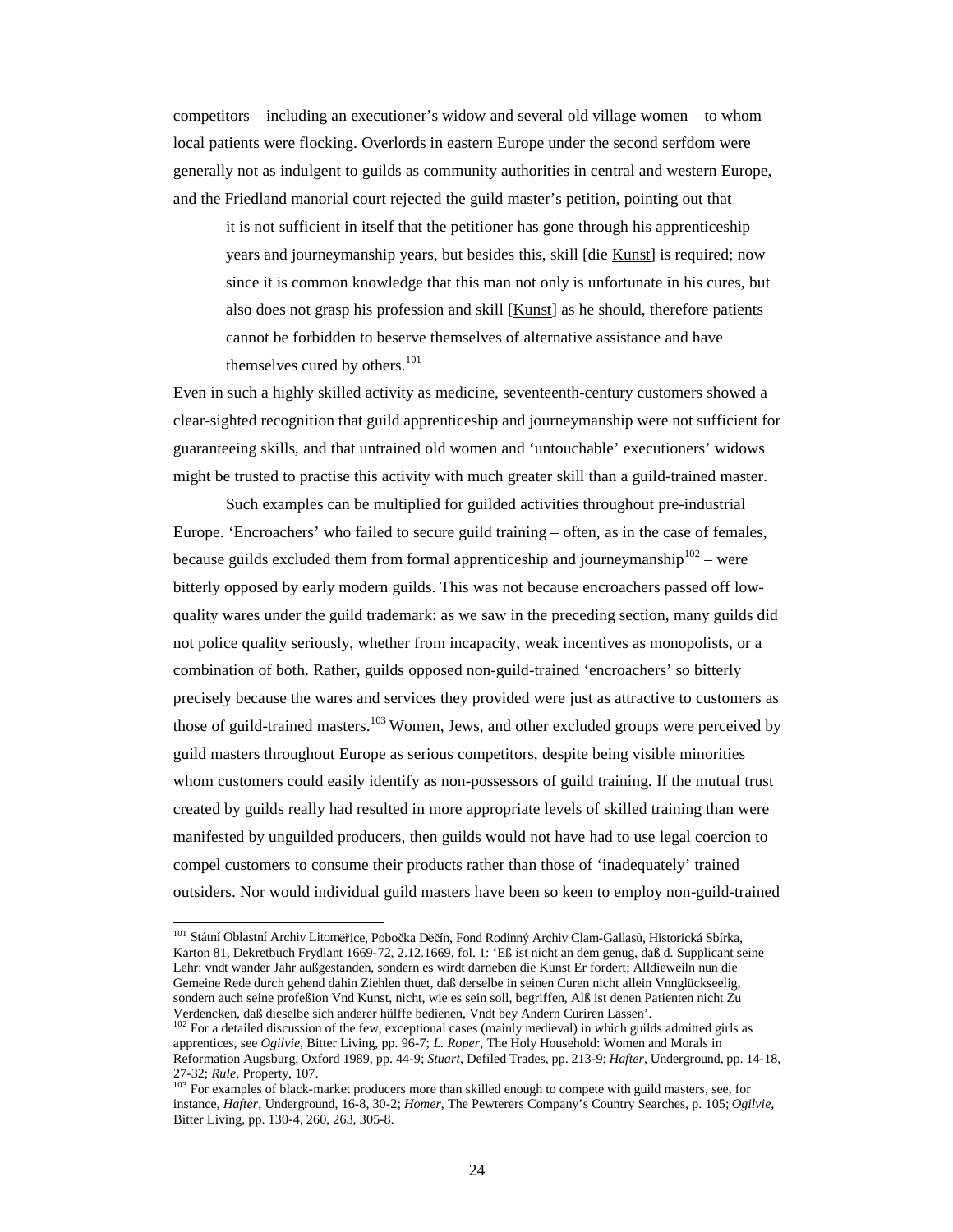free-lancers, whom they evidently trusted to produce work of sufficient quality not only to satisfy customers but also to pass guild quality inspections.

Guilds were thus in many cases not an optimal institution for ensuring appropriate training, even in those activities which did require high levels of skill. It seems likely that it was theoretically inevitable as well as empirically widespread for guilds to issue licenses to masters who did not 'grasp their profession and skill as they should'. As associations of masters, guilds had strong incentives to certify members' sons without question and to permit opportunism by masters who could not be bothered to train their apprentices or journeymen. That is, having once used their social capital to foster a particularized trust in persons with a particular group affiliation, guilds had incentives to abuse that trust for the profit of their members.

 The recognition that guilds had incentives to abuse their trust to benefit their members leads to a third question. Given that apprenticeship, journeymanship, and mastership regulations could in theory function both to encourage training and to exclude outsiders, which predominated in practice? There is certainly plenty of evidence to indicate that guilds did use training regulations to exclude outsiders, thereby reducing competition for their own members. Wherever early modern guilds had the power to do so, they used their apprenticeship, journeymanship, and mastership regulations to exclude not only women, Jews, and bastards, but also members of other Christian confessions than the local one, Roma, foreigners, serfs, members of 'untouchable' occupations, paupers, individuals unable to pay admission fees and provide deposits, and in many cases anyone who was not the son of a local citizen or an existing guild master.<sup>104</sup> It is often claimed that such admission barriers were not binding constraints and did not prevent entry. But documentary sources suggest that guild fees and other requirements did exclude many applicants – and where they did not, it was because the guild was too weak to enforce them rather than because it was uninterested in doing so.

 In particular, guilds' contradictory treatment of women demonstrates clearly that guild rules on training were directed not at using trust to encourage optimal levels of human capital investment, but at abusing the trust of customers by protecting established producers from competition. Girls were almost invariably excluded from guild training, except in a few large cities where they were allowed to join guilds in 'feminine' crafts such as mantuamaking or embroidering. When unmarried females nevertheless practised guilded activities, they were harshly penalized as 'encroachers'. Yet black-market female encroachers were skilled enough to produce wares that satisfied the requirements of customers and merchants

<sup>104</sup> *Bos / Lourens / Lucassen*, Zünfte, pp. 134-5; *Forbes*, Search, pp. 120-1; *Lis / Soly*, Zünfte, pp. 167, 170-1; *Lucassen / Prak*, Guilds and Society, pp. 66-7; *Ogilvie*, State Corporatism, pp. 45-57, 127-80; *Pfister*, The Craft Guild as a Firm, p. 6; *Stabel*, Guilds, pp. 194-5; *Stuart*, Defiled Trades, pp. 213-19.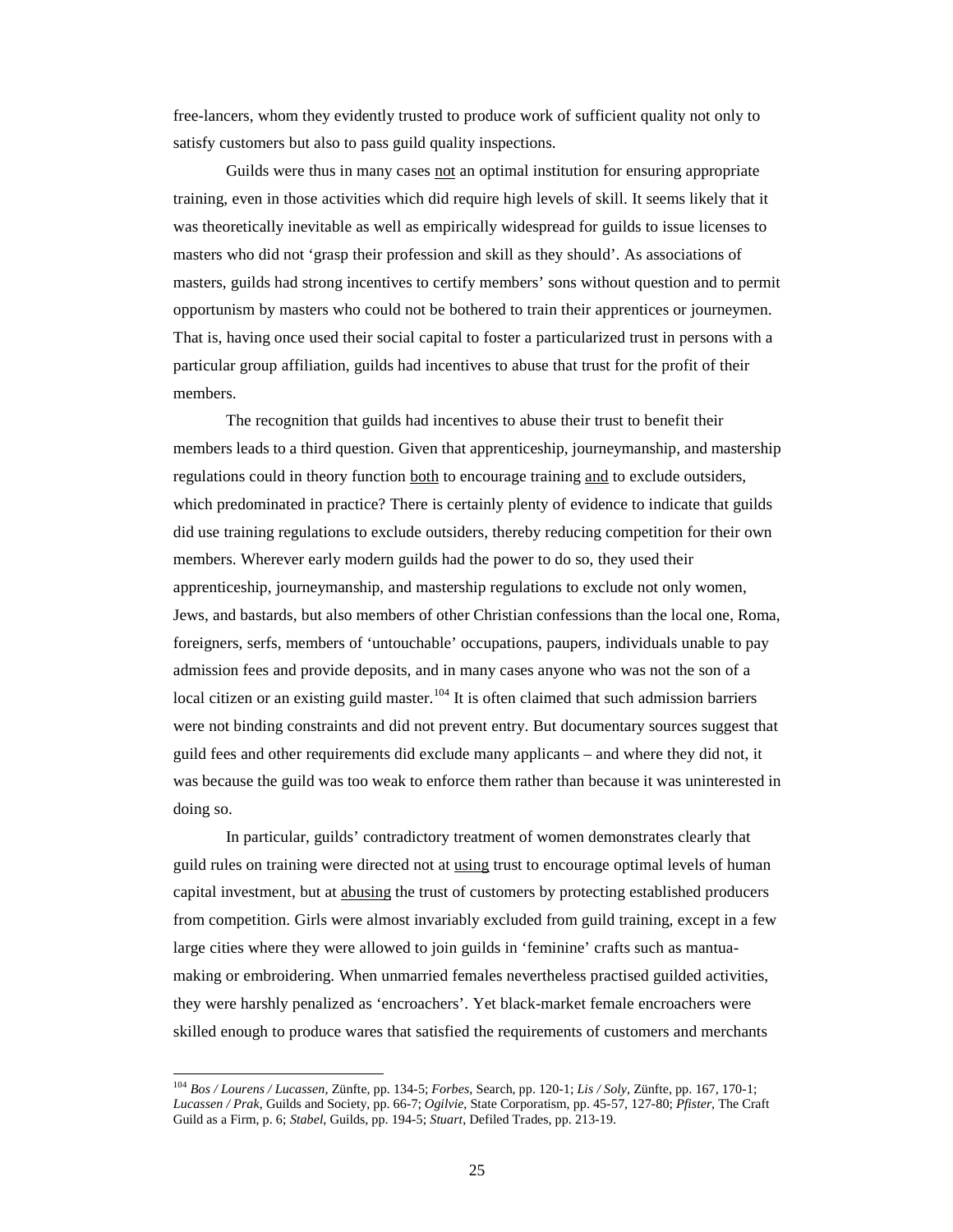and (when such women worked illegally for guild masters) also to make wares that passed guild inspectors. Women without formal guild training engaged in skilled craft work throughout pre-industrial Europe, wherever guilds failed to put them out of business.<sup>105</sup>

 At the same time, wives of guild masters were generally permitted to engage in any craft task, and masters' widows were often allowed to inherit the guild workshop. In some important guilded industries in early modern Europe, 15-30 per cent of workshops were operated by widows.106 Such widows did not simply carry over workshops for brief transitional periods, but often operated them for decades. Furthermore, a wife's or widow's guild license was seldom made conditional on the length of time she had been married. In one guilded industry where detailed figures are available, 20 per cent of practising widows had been married for a shorter period of time than the minimum duration of male apprenticeship and journeymanship combined.107 Nor did widows generally work through trained male employees: widows were almost invariably forbidden to employee cheap apprentice labour, and journeymen were so costly than only a tiny minority of masters – male or female – could afford to employ them. The vast majority of widows produced the wares themselves, without guildtrained male assistants.<sup>108</sup>

 This contradictory treatment by guilds of different groups of untrained females casts serious doubt on the idea that guild training regulations were directed at fostering a social capital of trust to solve imperfections in markets for human capital investments rather than at excluding outsiders so as to reduce competition. On the one hand, a non-trivial group of untrained women with legal entitlements from the guild as masters' wives and widows was permitted and able to produce wares which passed guild and merchant inspections and sold successfully on markets. On the other, vast numbers of similarly untrained women – and men – who lacked such entitlements and were capable of doing the same activities were forbidden to do so on the grounds that they had not undergone guild apprenticeship. Indeed, the strong objections of London companies to aliens practising craft occupations in the sixteenth and seventeenth centuries were intensified 'by the fact that these foreign craftsmen were often more

<sup>105</sup> *Hafter*, Underground, pp. 14-18, 27-32; *M. C. Howell*, Women's Work in the New and Light Draperies of the Low Countries, in: *Harte*, New Draperies, pp. 197-216, here p. 200, 206-10, 212; *Ogilvie*, Bitter Living, pp. 96-9, 127-8, 153-9, 232-6, 295-8; *Roper*, Holy Household, pp. 44-9; *Rule*, Property, , p. 107; *K. Simon-Muscheid / G. Jacobsen*, Resümee, in: *K. Simon-Muscheid (ed.*), Was nützt die Schusterin dem Schmied? Frauen und Handwerk vor der Industrialisierung, Frankfurt / New York 1998, pp. 159-65, here p. 163; *Simonton*, Apprenticeship, 230; *M. Sonenscher*, The Hatters of Eighteenth-Century France, Berkeley, 1987, pp. 35-6; *Stuart*, Defiled Trades, pp. 213-

<sup>19;</sup> *Lis / Soly*, Zünfte, pp. 158-9. 106 For examples, see *Ogilvie*, Bitter Living, p. 260; *Ogilvie*, Guilds, Efficiency, and Social Capital, p. 305 (Table 3); *M. van Dekken*, Women and Work in the Early Modern Netherlands: the Production of and Trade in Beverages, paper presented at the European Social Science History Conference, Berlin, March 2004.<br><sup>107</sup> Ogilvie, Guilds, Efficiency, and Social Capital, pp. 304-07, esp. Table 4.

<sup>&</sup>lt;sup>108</sup> For more detailed discussion, see *Ogilvie*, Bitter Living, p. 260; *Ogilvie*, Guilds, Efficiency, and Social Capital, 304-07; *S. Ogilvie*, Women and Labour Markets in Early Modern Germany, in: Jahrbuch für Wirtschaftsgeschichte, 2004:2 (2004), pp. 53-88, here esp. pp. 75-8.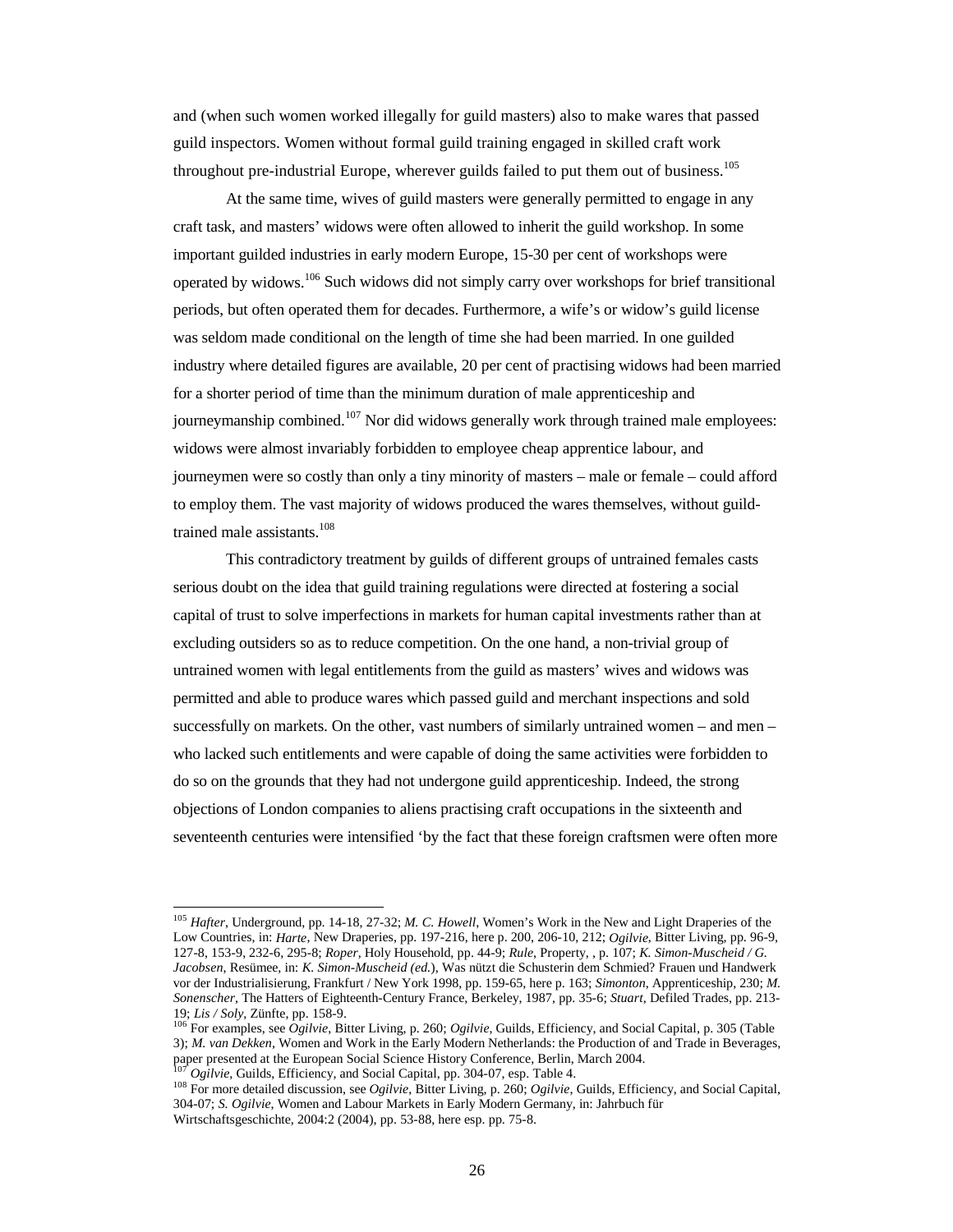highly skilled than their native counterparts'.<sup>109</sup> Such findings suggest that the exclusionary functions of apprenticeship, journeymanship, and mastership outweighed their training functions.

This raises to a further question. Did human capital investment fail in crafts which lacked guilds? No. Human capital investment did not require guilds. In the guilded economies of central and southern Europe, apprenticeships were indeed enforced by guilds. But in weakly guilded or unguilded economies such as England, Flanders, and even Russia, apprenticeships were voluntarily entered into by trainees and trainers, who registered their apprenticeships as private contracts in the market and enforced them (where necessary) in courts of law.110 In the West of England, for instance, 'formal apprenticeship was almost entirely lacking ... but all trades observed "colting", the customary form of apprenticeship of being "brought up in the trade" which ... did have full legal sanction'.<sup>111</sup> In the West Riding of Yorkshire, apprenticeship survived very widely, but as a voluntary contract between individuals rather than a guild requirement – in the words of one eighteenth-century clothier, 'rather from custom than from a sense of the Law'.<sup>112</sup>

In certain respects, apprenticeships were more widely available in weakly guilded economies such as the Low Countries and England, because they were open to those whom guilds usually excluded – children who could not afford high guild premiums, females, and even Jews.113 Thus girls made up 9 per cent of all apprentices registered in Essex and Staffordshire in the second half of the eighteenth century, and fully 33 per cent of all apprentices put out to training by their parishes.<sup>114</sup> By contrast, in the Württemberg district of Wildberg among apprentices registered by the worsted-weavers' and bakers' guilds between 1597 and 1760, or put out to parish apprenticeships by the communal church courts between 1645 and 1800, the percentage of girls was zero. $^{115}$ 

Apprenticeship was thus a widespread institution for transmitting human capital in early modern Europe, with or without guilds. The difference was that unguilded economies let producers decide for themselves what level of skill to invest in, privately contract in markets to secure craft training, and bring violations of training contracts before state courts for punishment.<sup>116</sup> This permitted apprenticeships to decline in sectors where lengthy training

 $109$  Forbes, Search, p. 121.

<sup>&</sup>lt;sup>110</sup> Snell, Annals, pp. 228-9, 278, 312-13; *Simonton*, Apprenticeship, esp. p. 229; *Lipson*, History, pp. 60-1; *Dennison*, Apprenticeship in 19th-Century Russia.

<sup>&</sup>lt;sup>111</sup> Randall, Before the Luddites, p. 33.<br><sup>112</sup> Quoted in *Heaton*, Yorkshire, p. 308.<br><sup>113</sup> On the wide variety of types of apprenticeship found in early modern England, including ones involving very low premiums, female apprentices, and even female masters, see *Simonton*, Apprenticeship, esp. pp. 229, 233, 245. On the admission of women and Jews to crafts in the United Provinces and the Southern Netherlands, see *Bos / Lourens / Lucassen*, Zünfte, pp. 134-5; *De Vries / Van der Woude*, First Modern Economy, pp. 598-600; *Lis / Soly*, <sup>114</sup> Simonton, Apprenticeship, p. 245.<br><sup>115</sup> Ogilvie, A Bitter Living, pp. 96-9.<br><sup>116</sup> On the decline of apprenticeship among London cordwainers (shoemakers), see *Riello*, Shaping, pp. 143-9.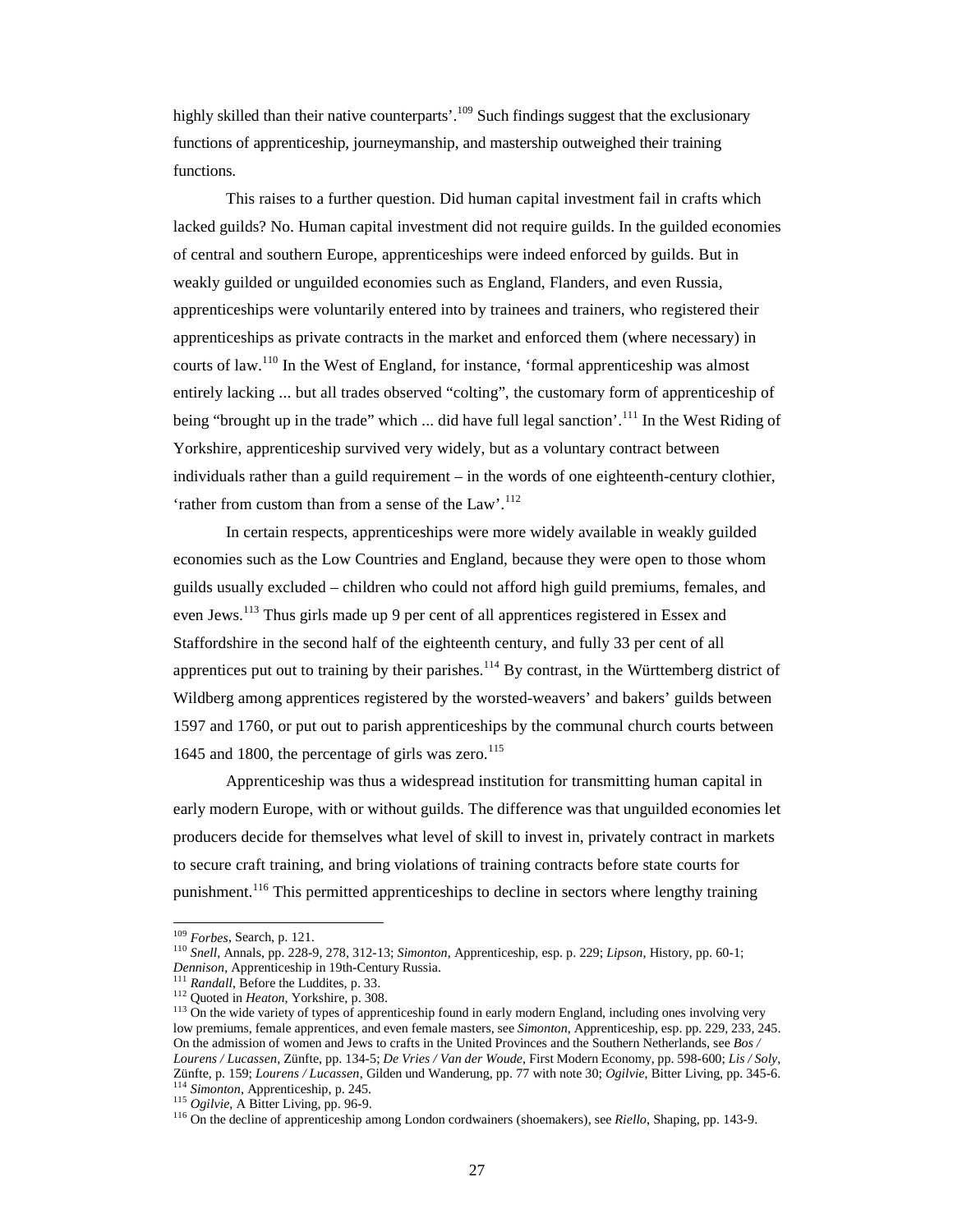was irrelevant – such as low-skilled linen or worsted industries addressing cheap mass markets – but flourish in skilled crafts where formal training enhanced productivity.

Nor were guild apprenticeships necessarily any more effective than non-guild ones. The shared norms and collective sanctions provided by guilds may have enabled masters to discipline shirking apprentices but it hardly gave the latter much recourse against shirking masters. Shirking masters clearly existed in strongly guilded economies. Thus, for instance, in 1624 the Württemberg orphan Bastian Heckh ran away from his master because 'the master made use of the lad all the time in the vineyard and in the fields'.<sup>117</sup> In 1798, likewise, the grandfather of the Württemberg apprentice Johannes Ischinger removed him from his master because he 'was being held to hard work in the fields'.<sup>118</sup> But such masters were seldom prosecuted by guilds: the 653 offences fined by the worsted-weavers' guild in Württemberg district of Wildberg between 1597 and 1760 included only one penalty inflicted on a master for failures of training (he neglected to set up the equipment for his apprentice before letting him begin weaving). $^{119}$ 

It is therefore not clear that training contracts were better enforced or human capital more effectively transmitted in guilded economies than in those in which guilds were weak or absent. In England or the Netherlands, a dissatisfied master or apprentice had to take his complaint to the state – a Justice of the Peace, a community council sitting, a state court. But in strongly guilded Württemberg, that is what apprentices and their families had to do anyway, since guilds of masters were, understandably, not highly motivated to penalize masters who failed to treat their apprentices properly. In 1624 Bastian Heckh absconded from his neglectful master 'with the idea that he would probably find a master who would finish his training', but ended up having to get his guardians to sue his equally neglectful and abusive new master before a community court chaired by a princely district official.<sup>120</sup> In 1798, Johannes Ischinger's grandfather had to take his grandson away from his neglectful master 'arbitrarily' in order even to gain a hearing from the community court.<sup>121</sup> In an economy with weak guilds or none, a neglected apprentice might even gain fairer justice than in a guilded one, since courts would be less subject to guild pressure, and thus less likely simply to order, as the Wildberg authorities did, that 'Young Ischinger be given back to ... his master according to the contract that had been concluded'.<sup>122</sup>

<sup>&</sup>lt;sup>117</sup> HSAS A573 Bü. 16, fol. 60v, 3.6.1624: 'Selbig. maister, den bueben immertz in weingart. vndt vff dem feldt gebraucht'.

<sup>&</sup>lt;sup>118</sup> Pfarrarchiv Wildberg (hereafter PAW), Kirchenkonventsprotokolle (hereafter KKP) Vol. VIII, fol. 94r, 22.6.1798: 'zu harten Feld Geschäften angehalten werde'. 22.6.1798: 'zu harten Feld Geschäften angehalten werde'.<br>
<sup>119</sup> Ogilvie, State Corporatism, p. 330.<br>
<sup>120</sup> HSAS A573 Bü. 16, fol. 60v, 3.6.1624: 'er wolle wohl ein maister bekommen, der ihne vßlehrne'.<br>
<sup>121</sup> PAW, KKP Vol

Contrakt zurükgegeben'.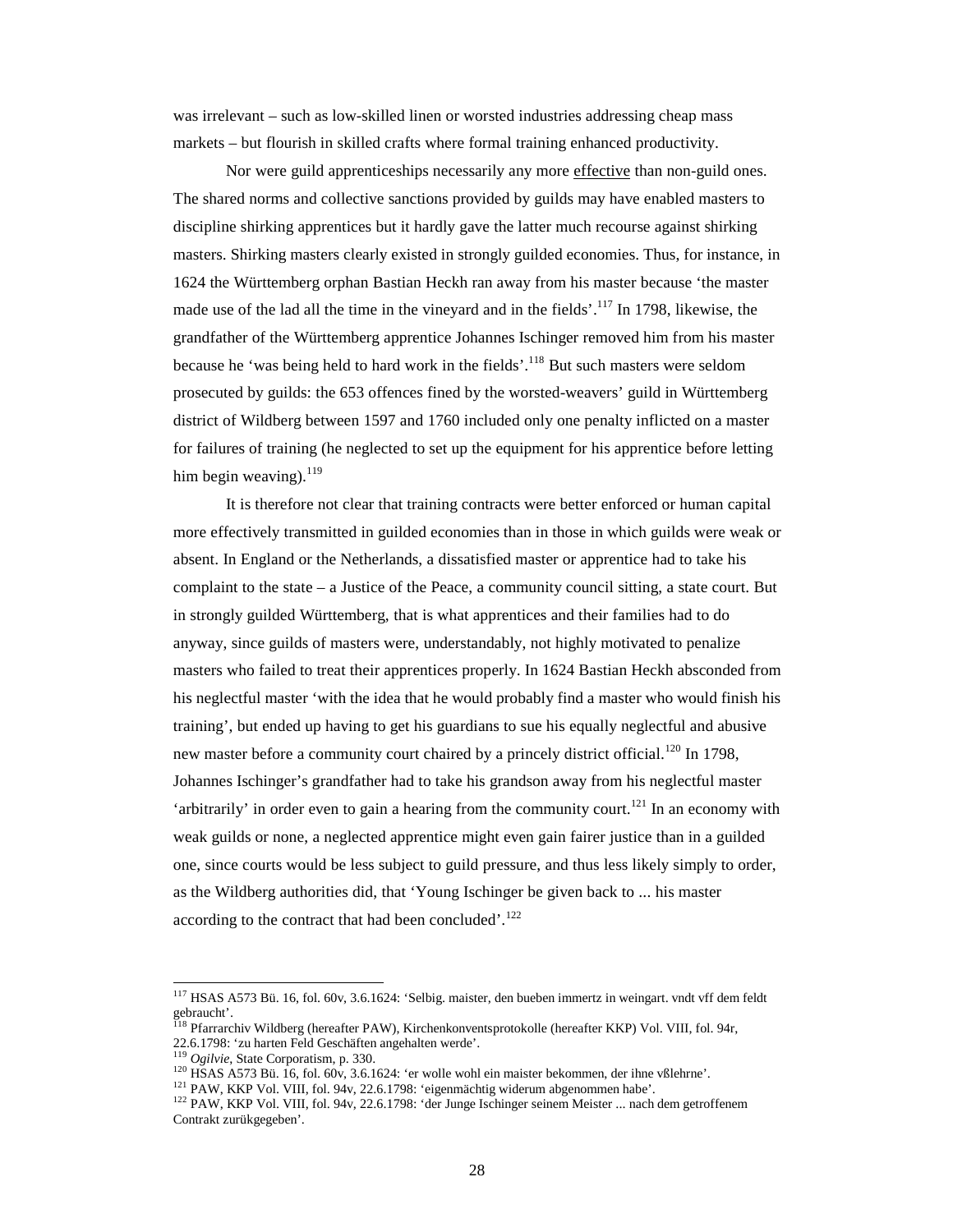Even in cases where the state failed to dispense uniform justice, in an unguilded economy the neglected apprentice had another 'uniform' institution to turn to: he could seek training elsewhere in an open labour market that did not grant 'differential' privileges to guild masters; he could even obtain training informally (e.g. through 'colting') without subsequently being denied the right to practise as a master. This option was closed to him in a guilded economy where he was legally obliged to stay with his master, other guild masters were forbidden to accept absconding apprentices without lengthy formalities, and someone who absconded from a neglectful master would be forever denied permission to set up in business independently. In England, when a weaving master failed to train his apprentice satisfactorily, the apprentice typically sought training elsewhere, whether formally or informally.<sup>123</sup> Thus, for instance, the eighteenth-century apprentice Hirst absconded from a cruel master, but nevertheless rose to become a prominent Yorkshire textile manufacturer.<sup>124</sup> Notwithstanding the absence of guild apprenticeships, according to one eighteenth-century Yorkshire master clothier 'we think it a scandal when an apprentice is loose if he is not fit for his business; we take pride in their being fit for their business, and we teach them all they will take'.125 Comparisons across European economies thus show both that training contracts were widespread without guild intervention, and that in the absence of guild privileges states and markets enforced training contracts in the interests not just of masters but also of apprentices.

This raises a final question. Were early modern industries with strong guild structures also the ones that achieved optimal levels of training? Our best measure of an optimal level of training is that which enabled a group of industrial producers most successfully to satisfy customers and expand sales. From the later fifteenth century on, as we saw in the previous section, the same industry might be strongly guilded in one part of Europe, weakly guilded in another, and totally unguilded in a third. Yet those groups of European producers that possessed the optimal level of skills for satisfying customers were not the ones with the strongest (or necessarily any) guilds. Thus, as already mentioned, expanding groups of protoindustrial producers in the Low Countries and England escaped guild training almost wholly, yet produced their wares with sufficient skill to attract, retain, and expand their international customer base. The most successful and dynamic worsted industries, for instance – those in sixteenth- and seventeenth-century Flanders and eighteenth-century Yorkshire – either relaxed guild training requirements or abandoned them altogether.<sup>126</sup> The same was true of many other crafts and industries that successfully addressed the expanding consumer markets of the early modern period, as shown by the decline of apprenticeship among London

 $123$  See the examples discussed, for instance, in: *Lipson*, History, pp. 74-8.

Lipson, History, pp. 76-7.<br>
<sup>124</sup> Lipson, History, pp. 76-7.<br>
<sup>125</sup> Quoted in *Lipson*, History, p. 75.<br>
<sup>126</sup> For a detailed analysis of these issues across different European worsted industries, see *Ogilvie*, Guilds, Efficiency and Social Capital, pp. 312-14.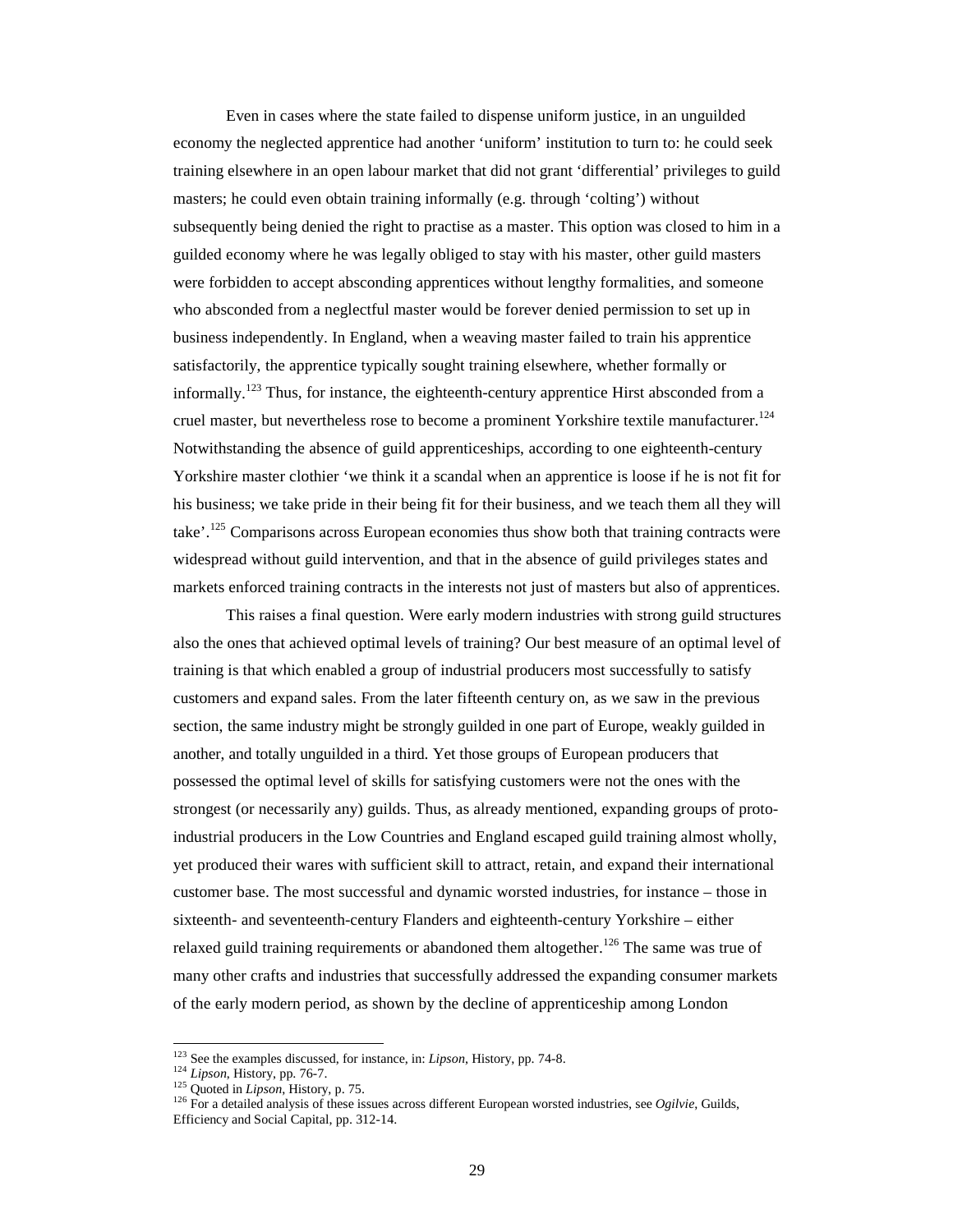cordwainers (shoemakers) between the sixteenth and seventeenth century.<sup>127</sup> As early as 1669, the English Privy Council declared that although the 1563 Statute of Artificers requiring any craftsman to have served a seven-year apprenticeship had not been repealed, nevertheless it 'has been by most of the Judges looked upon as inconvenient to Trade and to the Encrease of inventions'.<sup>128</sup>

 In questions of human capital investment, therefore, some European economies continued into the eighteenth or nineteenth century to rely on the 'particularized' trust in persons with known group affiliations and 'differential' trust in guilds as the institution for enforcing training contracts. But other economies began as early as the sixteenth or seventeenth century to shift towards a 'generalized' trust which applied even to strangers underpinned by a 'uniform' trust in an impartial institutional framework of markets and states that enforced contracts regardless of personal attributes of the contracting parties.

Precisely how and why this shift from 'particularized' to 'generalized' trust occurred awaits full clarification, and is one of the most important questions facing both economic historians of early modern Europe and economists analysing modern developing economies. But the evidence on guilds suggests that – at least in European economic development – particularized trust may not have encouraged generalized trust (as social capital theorists would have it), but rather may have substituted for it. Early modern economies tended to rely in matters of human capital investment either on a particularized trust in guild members linked to a differential trust in guilds as institutions, or on a generalized trust in strangers mediated by a uniform trust in impersonal markets and impartial states, but not both simultaneously. This is not surprising, since particularized trust in persons of known attributes and differential trust in guilds meant that certain markets (e.g. for industrial training) were only accessible to persons licensed by the appropriate guild, and the state's contract enforcement was also biased toward members of that group. In other words, members of early modern economies that were highly guilded may not have been able to afford to evince generalized trust in strangers or a uniform trust in impartial markets and states because the prevalence of particularized trust in guild members and differential trust in guilds prevented markets and states from being impartial.

#### 3.3. Guilds, Trust, and Technology

The market for information – particularly for technological innovations – is the third sphere in which guilds are supposed to have used their social capital to create trust that benefited the entire economy. The idea that special institutional arrangements may be necessary to deal with new technological ideas is based on the recognition that markets for information have

<sup>&</sup>lt;sup>127</sup> Riello, Shaping, pp. 143-9.

<sup>&</sup>lt;sup>128</sup> Ouoted in *Forbes*, Search, p. 121.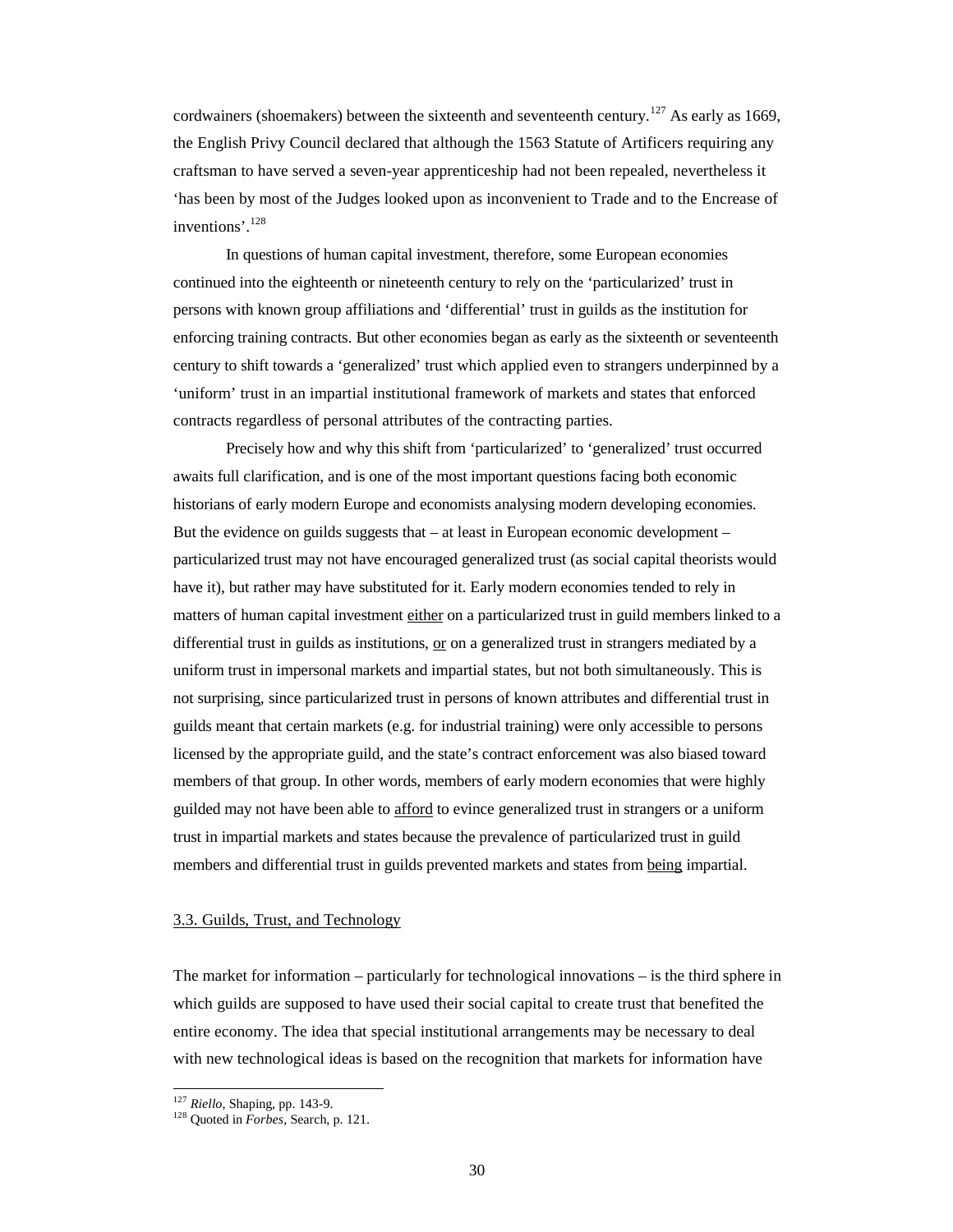imperfections that can impede innovation. Information is a 'public good': it is 'nonexcludable' (once an idea has been sold to one consumer, it is hard to prevent it from being communicated without charge to others) and 'non-rival' (the producer of an idea incurs no higher costs by providing it to extra consumers). These characteristics mean that the social benefits of public goods such as information may exceed their private benefits. As a result, ideas and information about them will tend to be under-provided by private individuals transacting in markets. Innovative ideas may be either not invented at all, since potential inventors cannot profit from their own efforts; or invented but diffused only to a few paying customers so that private inventors can profit, even though at zero additional cost these ideas could benefit society more widely.

 Guilds, it is sometimes argued, solved these problems. First, they are supposed to have operated much in the manner of a patent system, by creating monopoly rents for innovators, thereby overcoming the disincentives to innovation created by the fact that it is difficult to exclude users of new information. Second, guilds are regarded as having overcome barriers to the diffusion of new practices, by obliging all practitioners to seek work outside the local area for a minimum period as journeymen before becoming masters. Third, guilds are portrayed as guaranteeing the smooth transmission of technical expertise across generations by requiring all practitioners to undergo guild apprenticeship. And finally, guilds are supposed to have eased horizontal technology transfers by promoting the spatial clustering of craft practitioners.<sup>129</sup>

All these arguments are based on the idea that guilds favoured technological innovation by generating a differential trust in themselves as institutions and a particularized trust in their members. All are theoretically possible. But none as yet enjoys convincing empirical support. And there are both theoretical and empirical arguments that cast doubt on the idea that guilds in general used their trust to foster innovation in these socially beneficial ways.

 The first argument is that guilds created among their members a trust in the guild as an institution that would ensure that the right to make use of any new techniques they might invent would be restricted, along with the practice of the occupation, to the narrow circle of guild members, thereby guaranteeing a future stream of monopoly rents to reward current investment in innovation. This is based on an idea advanced many years ago by Joseph Schumpeter, that a producer with a monopoly in a particular sector will have a greater ability to innovate than his competitive counterpart because monopoly profits will relax funding constraints on R&D investment, and that he will have greater incentive to innovate because he

<sup>129</sup> *Epstein*, Craft guilds, pp. 693-705; *Reith*, Technische Innovation, pp. 43-9.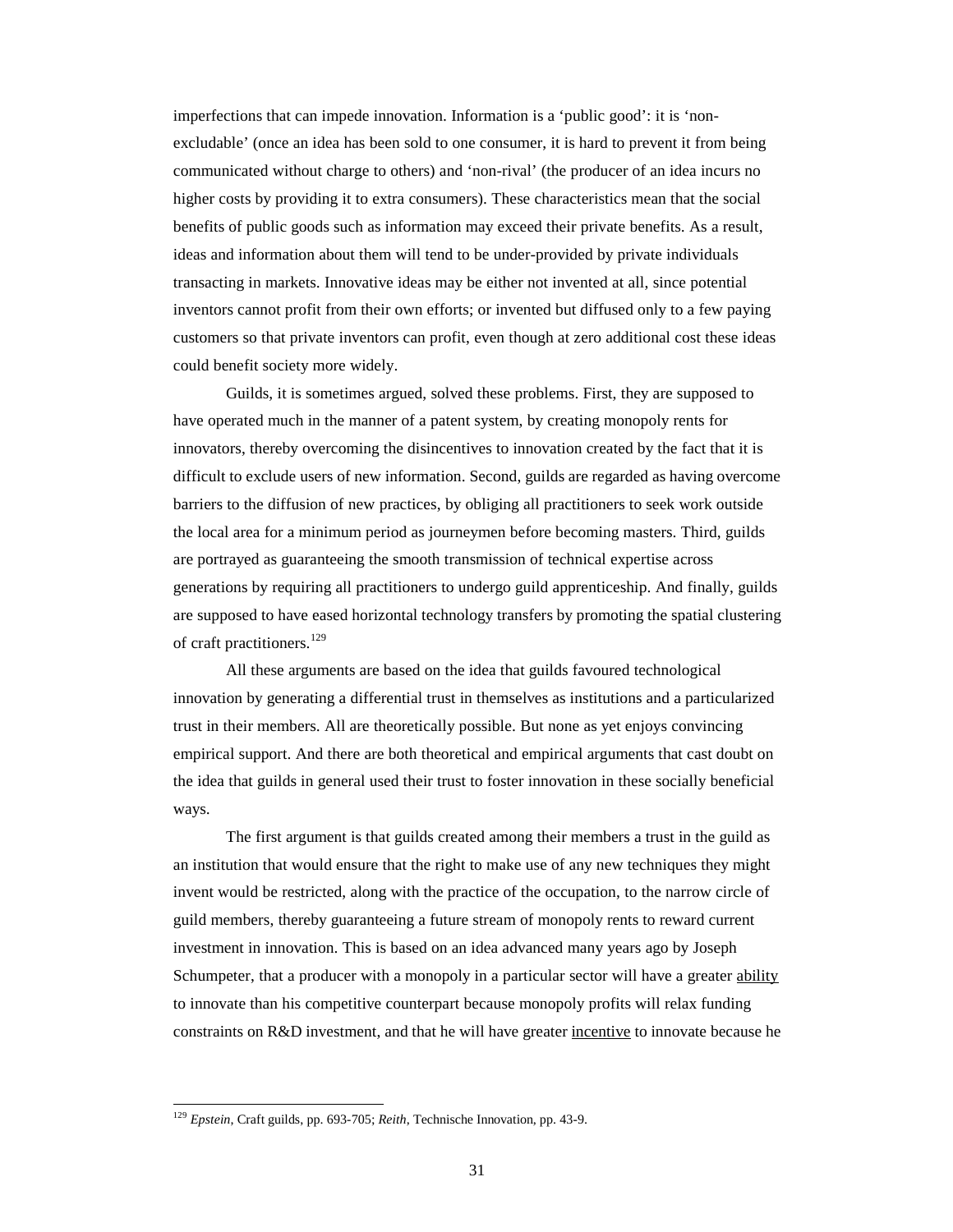stands to lose so much more.<sup>130</sup> This theoretical proposition has been explored exhaustively by economic theorists, and is often invoked in modern antitrust cases.<sup>131</sup>

However, the empirical support for it has always been ambiguous. For one thing, while it is often the case that large firms innovate more, it may be their size (and thus the economies of scale they can reap) rather than their market dominance that gives them the finance or incentive to do so. Second, while unusually profitable firms do often innovate more, it may be that the causation runs from innovation to profitability rather than vice versa. Third, financing incentives created by a monopoly are difficult to disentangle from the effects of demand-pull, which increases both profits and inventive effort. Finally, monopoly profits are only one of many possible funding sources for investments in innovation.<sup>132</sup>

 The predictions of economic theory on the relationship between monopoly and innovation are also ambiguous. As Scherer and Ross put it, 'through an astute choice of assumptions, virtually any market structure can be shown to have superior innovative qualities.<sup>'133</sup> Furthermore, even economic models that show how a monopolistic market structure could favour innovation require there to be  $\underline{no}$  barriers to entry. That is, for the monopolist to have good incentives to innovate, in these models it must be possible for a potential competitor who comes up with a new technique or product that might threaten the monopolist's rents actually to enter the market. If there are barriers to entry – such as guild licensing restrictions – that limit the number of producers and prevent potential competitors from entering the market, then the monopolist loses any special incentive to invest in innovation.<sup>134</sup>

 Pre-industrial guilds could certainly provide their members with monopoly rents, assuring masters that the right to practice the occupation would remain restricted to the narrow circle of guild members, and thus that any innovations in that sector would be rewarded by a future stream of monopoly rents. These rents might have increased a craftsman's incentive to incur the costs of developing an innovation compared to a normal competitive market where he would not have been able to charge monopoly prices. But guilds created these rents by erecting barriers to entry – by using apprenticeship, journeymanship, and mastership requirements to limit the number of producers and prevent potential competitors from moving into the market. Moreover, guilds limited workshop size, fixed

<sup>&</sup>lt;sup>130</sup> J. Schumpeter, Capitalism, Socialism, and Democracy, New York 1942, esp. chapter 8.

<sup>&</sup>lt;sup>131</sup> From a voluminous literature, see *K. Arrow*, Economic Welfare and the Allocation of Resources for Invention, in: *R. Nelson (ed.)*, The Rate and Direction of Innovative Activity, Princeton 1962, pp. 609-25; and the studies surveyed in *F. M. Scherer / D. Ross*, Industrial Market Structure and Economic Performance, 3rd edn, Boston 1990, pp. 630-51.<br><sup>132</sup> See the discussion in *Scherer / Ross*, Industrial Market Structure, pp. 630-1, 644-51.

 $^{133}$  Scherer / Ross, Industrial Market Structure, pp. 630, 642 (quotation).<br> $^{134}$  On the key role played by lack of barriers to entry in theoretical models linking monopoly and innovation, see *F. Etro*, Innovation by Leaders, in: Economic Journal, 114, 2004, pp. 281-303, here pp. 281-3, 287-9, 298, 300-01; *Scherer / Ross*, Industrial Market Structure, pp. 635, 637.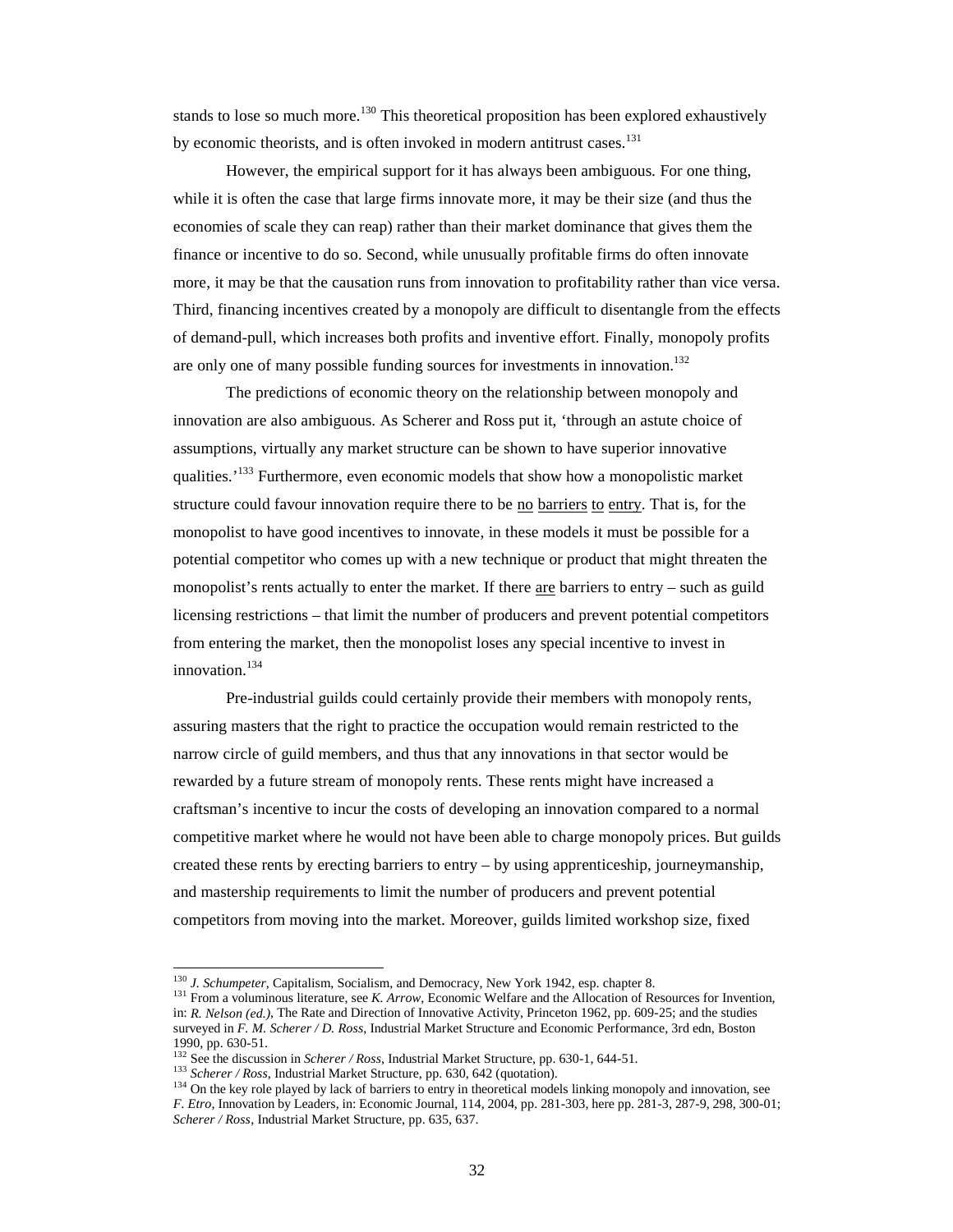output quotas, set prices collectively, and required collective approval and adoption of any new equipment or wares. This prevented potential innovators from undercutting their fellows and reaping a greater share of rents. Monopoly rents went to all masters, irrespective of whether they were innovative. Guild entry barriers meant there was no threat that a potential competitor who came up with a new technique could enter the market and threaten members' rents. In short, guilds did generate monopoly rents for their members, but there is no evidence that these rents rewarded innovation.

 The second way in which guilds are supposed to have used their social capital to favour innovation was by creating trust within the wider society in the guild as an institution that would compel journeymen to travel. This is supposed to have ensured that, although new techniques remained a monopoly of guild members locally, they were swiftly spread to guilds in other localities. The evidence adduced in support of this idea consists in the fact that many (though not all) guilds required journeymen to travel for a minimum number of years before they were allowed to set in independent practice, and that this was sometimes justified in terms of their learning (though not usually teaching) new techniques during their travels.<sup>135</sup>

 However, doubt is cast on this argument by evidence relating to migration in preindustrial European societies. Guilds were certainly not necessary to ensure migration of young workers in early modern Europe, since such workers were highly mobile even in guildless sectors such as agriculture.<sup>136</sup> Nor were guilds sufficient to ensure migration of young craft workers and the information they embodied. The Netherlands, for instance, enjoyed legendary labour mobility and even more legendary levels of technological innovation in the seventeenth century, while differing from Germany, France, and England in having guilds that did not require journeymen to travel.<sup>137</sup> Furthermore, as contemporary commentators lamented, many guilds actively excluded any technological innovations that journeymen might have diffused into their home region by prohibiting the settlement of foreign journeymen.138 Guild tramping requirements were thus neither necessary nor sufficient for creating the trust to ensure diffusion of new techniques.

 The third way in which guilds are supposed to have used their social capital to favour innovation was by enforcing minimum periods of training, thereby encouraging a smooth transmission of technical expertise between generations. That is, guilds created trust among masters that technological secrets they transferred would not immediately be used to set up a competing workshop, but rather delayed for at least the minimum legal duration of apprenticeship and journeymanship. The evidence adduced in support of this proposition is the existence of guild regulations imposing minimum periods of apprenticeship and

 $135$  As discussed in *Ogilvie*, State Corporatism, pp. 139-51.

<sup>&</sup>lt;sup>136</sup> On the mobility of farm servants and agricultural labourers, see Ogilvie, Bitter Living, esp. pp. 114-5, 282-6.<br><sup>137</sup> Lourens / Lucassen, Gilden, pp. 73-5, 77, 79.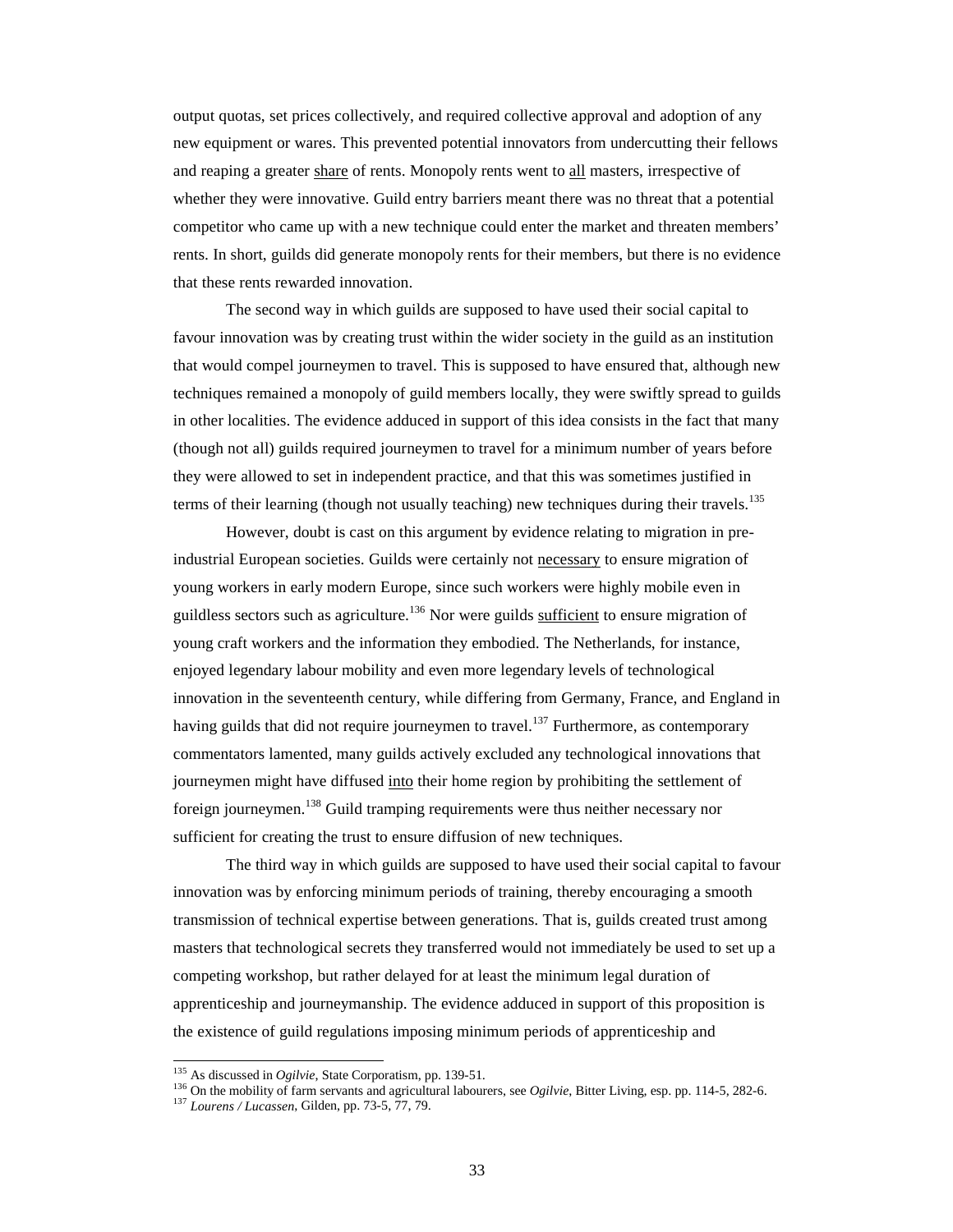journeymanship. In practice, however, as we have seen, many of the most successful early modern European industries increasingly dispensed with guild apprenticeships (or never had them). Yet these industries' growth suggests that they transmitted techniques effectively. Guild apprenticeship and journeymanship, therefore, were neither sufficient nor necessary to ensure effective transmission of technical expertise between generations.

 The final way in which guilds are supposed to have used their social capital to favour innovation was by enforcing spatial clustering for purposes of monitoring workshops. This, it is argued, could have created an atmosphere of multiplex interactions and neighbourly trust that favoured horizontal transmission of technical expertise among practitioners. The evidence adduced in support of this proposition is that in many pre-industrial cities members of the same craft clustered in particular streets or neighbourhoods. But other evidence casts doubt on this idea. Guilds were certainly not necessary to bring about spatial clustering: industrial agglomeration is widely observed in most economies, including modern guildless ones, because it brings a whole array of advantages that have been quite thoroughly analyzed by economists.139 Nor was spatial clustering either necessary or sufficient for technological transmission: some of the most innovative industries in early modern Europe, particularly in the textile sector, were located in rural areas where producers were scattered across farms and small villages but nevertheless swiftly adopted – and even themselves invented – new wares and practices, often to a degree which urban guild practitioners found deeply annoying. Thus, for instance, the phenomenally successful molleton fabric  $-$  a woollen-linen mix  $-$  was invented in the Flemish village of Tourcoing in the early eighteenth century by an unguilded rural weaver, and by 1748 was being manufactured by at least 2,000 unguilded producers in that village alone, despite attempts by the Lille weavers' guild first to monopolize the invention and, when this failed, to outlaw it altogether.<sup>140</sup>

 Such attempts by guilds to monopolize or outlaw new techniques are observed in most early modern European industries. In these cases guilds, far from using the trust they generated to solve imperfections in markets for innovations, abused their trust to oppose new techniques that threatened members' rents. Enthusiasts for guilds are well aware of this evidence, and seek to dismiss it using four arguments. First, they point out that many industrial innovations in early modern Europe were adopted without being opposed by guilds. Second, they claim that guilds only opposed labour-saving and capital-intensive innovations, while favouring labour- and skill-intensive ones. Third, they contend that many innovations that were opposed by guilds were impractical and would never have been adopted anyway.

<sup>&</sup>lt;sup>138</sup> *Troeltsch*, Zeughandlungskompagnie, pp. 165-6.<br><sup>139</sup> See, for instance, *A. Marshall*, Principles of Eonomics, 8th edn, London, 1920; orig. publ. 1890), pp. 267-77; *M. Fujita / J.-F. Thisse*, Economics of Agglomeration, in: Journal of Japanese and International Economies, 10, 1996, pp. 339-78, here pp. 339-41.

<sup>140</sup> *DuPlessis*, One Theory, pp. 148, 158.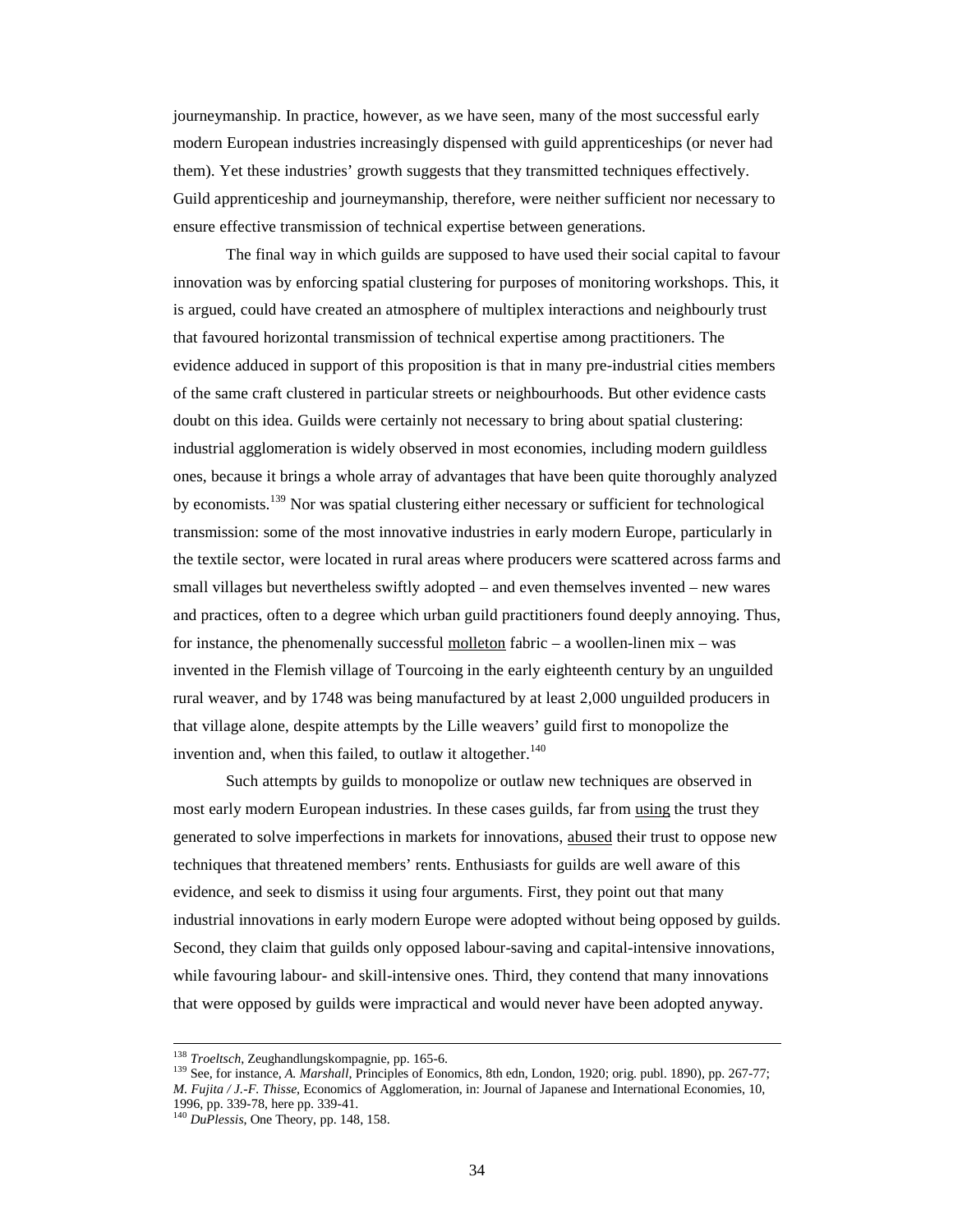Finally, they argue that even when guilds did oppose innovations it did no harm since innovators simply evaded guild regulations.<sup>141</sup>

 It is certainly the case that some industrial innovations in early modern Europe were adopted without detectable guild resistance. If an innovation did not threaten established masters, their guild had no incentive to resist it. But the same guild could bitterly resist other innovations that its members did perceive as endangering their interests. The empirical record suggests that most guilds tolerated innovations that did not threaten their rents while blocking others they perceived as dangerously competitive.<sup>142</sup> What guilds provided was the means – the 'social capital' of mutual trust among guild members lowering the costs of collective action – which established producers could use to resist innovation when they saw it as a threat. The fact that they did not always use their social capital in this way does not mean that they did not do so on occasions when it suited their interests.

 Acknowledging the existence of guild opposition to some innovative techniques, enthusiasts for guilds seek to belittle its economic impact by claiming that although guilds did oppose innovations that were labour-saving and capital-intensive, they favoured ones that were labour- and skill-intensive.<sup>143</sup> Empirically, however, this generalization does not hold. Thus, for instance, urban textile guilds often opposed the adoption of innovative new wares that were more skill-intensive than old ones, but threatened the interests of weaving masters by requiring the removal of guild ceilings on raw materials prices and employees' wages, shifting power to merchants, or enabling some weavers to earn more than others.<sup>144</sup> Whether a guild opposed a particular innovation was doubtless influenced partly by its factor intensity, but only because that was one contributory factor to the more general issue of how that innovation affected members' rents. This in turn depended on the specific regulations, institutional structure, and political economy of the local industry. It is also important to recognize that even if guilds had only opposed innovations that were labour-saving and capital-intensive, it does not follow that such opposition was harmless. Proponents of such innovations would not have been willing to invest in them had they not believed that they would increase productivity. Blocking such innovations therefore harmed the economy by reducing the amount of output it obtained from a given quantity of inputs.<sup>145</sup>

<sup>141</sup> *Epstein*, Craft Guilds, p. 695; *Lis / Soly*, Zünfte, pp. 162-3; *Pfister*, The Craft Guild as a Firm, pp. 13-14; *Reith*, Technische Innovation, pp. 38-41.

<sup>142</sup> For examples, see *Lis / Soly*, Zünfte, p. 164; *Ogilvie*, State Corporatism, pp. 424-31; *Ogilvie*, Guilds, Efficiency, and Social Capital, pp. 314-5; *Pfister*, Craft Guilds, pp. 19-20; *Pfister*, The Craft Guild as a Firm, pp. 13-14; *Reith*, Technische Innovation, pp. 39-41, 50-3, 56-7; *J. K. J. Thomson*, Proto-Industrialization in Spain, in:

<sup>&</sup>lt;sup>143</sup> Epstein, Craft Guilds, pp. 695-6; *Pfister*, The Craft Guild as a Firm, pp. 13-14.<br><sup>144</sup> Ogilvie, State Corporatism, pp. 352-60; *Troeltsch*, Zeughandlungskompagnie, pp. 119-21, 161-9, 189-90.<br><sup>145</sup> For more detaile *Ogilvie*, Bitter Living, pp. 346-51.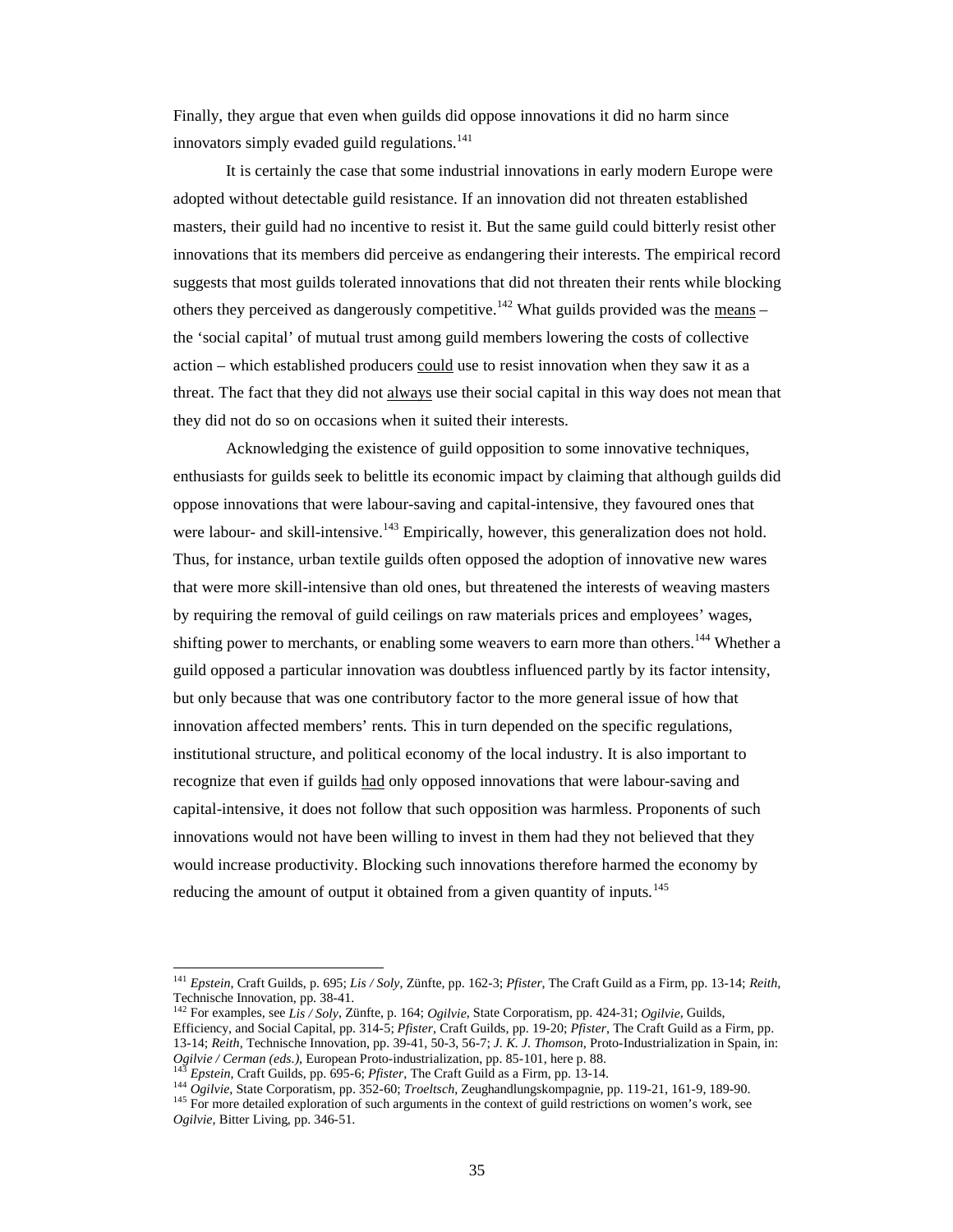Another argument by which enthusiasts for guilds seek to belittle the economic impact of guild opposition to innovations is by claiming many new techniques were economically impractical.<sup>146</sup> But there is a problem with this. If a technique was no good and would not be adopted anyway, then why oppose it? The very fact that a guild mounted costly opposition to a technique suggests that guild masters regarded it as practical enough to harm them. If a technique was impractical, then the guild would have been safe to leave it unopposed. The best guess of modern economic historians must be that early modern guild members were rational and did not invest their resources in mounting opposition to a technique that had no practical implications for them.

 The final line of defence is to acknowledge that guilds did try to block some practical innovations, but to claim that such attempts inevitably failed. Thus, it is pointed out, many innovations were secretly adopted after a while. Innovators sometimes forced guilds to liberalize by threatening to emigrate. Guilds in other regions might adopt the innovation anyway, and this put pressure on the original guild to relax its opposition.

 But this line of argument – that institutional rules do not matter – has three major problems. First, the fact that regulations are evaded does not make them costless. Concealing forbidden innovations or migrating to a guildless enclave consumed resources which must have deterred the marginal innovator. Furthermore, as shown by analyses of the 'informal' sector in modern less developed economies, the costs of avoiding regulations often exert farreaching effects on the well-being of individuals and the performance of entire economies.<sup>147</sup>

 Second, it is a fallacy to believe that the existence of more liberal regimes and threats of emigration by individuals inevitably leads to the liberalization of inefficient institutions – as is clearly illustrated by the long survival of eastern European serfdom or the long stagnation of many modern developing economies. Political coalitions, trade protection, market segmentation, transportation costs, and migration restrictions enable many inefficient institutions to survive despite the existence of superior alternatives for generations, sometimes for centuries.148 A pre-industrial guild could responded to outside competition either by relaxing its opposition to innovations or by mobilizing its social capital to fortify existing practices. The impact on guilds of competition from more liberal regimes was not inevitable, except perhaps in the very long term. Rather, it depended on the wider political and institutional framework. As discussed below in Section 4, in industries where guilds were able

<sup>&</sup>lt;sup>146</sup> Reith, Technische Innovation, pp. 38-41; Epstein, Craft Guilds, p. 695.

<sup>&</sup>lt;sup>147</sup> *K. Basu*, Analytical Development Economics: the Less Developed Economy Revisited, Cambridge MA 1997, pp. 172-3; *M. P. Todaro*, Economic Development in the Third World, Harlow 1989, pp. 270-1; *D. Ray*, Economic Development, Princeton NJ 1998, pp. 261, 346-8, 395-6; *D. Farrell*, The Hidden Dangers of the Informal Economy, in: *The McKinsey Quarterly*, 2004:3 [http://www.mckinseyquarterly.com/article\_page.aspx?ar= 1448&L2=19].

<sup>148</sup> See the examples discussed in *Ogilvie*, State Corporatism, pp. 424-31; *Pfister*, Craft Guilds, pp. 19-20; *Pfister*, The Craft Guild as a Firm, pp. 12-13.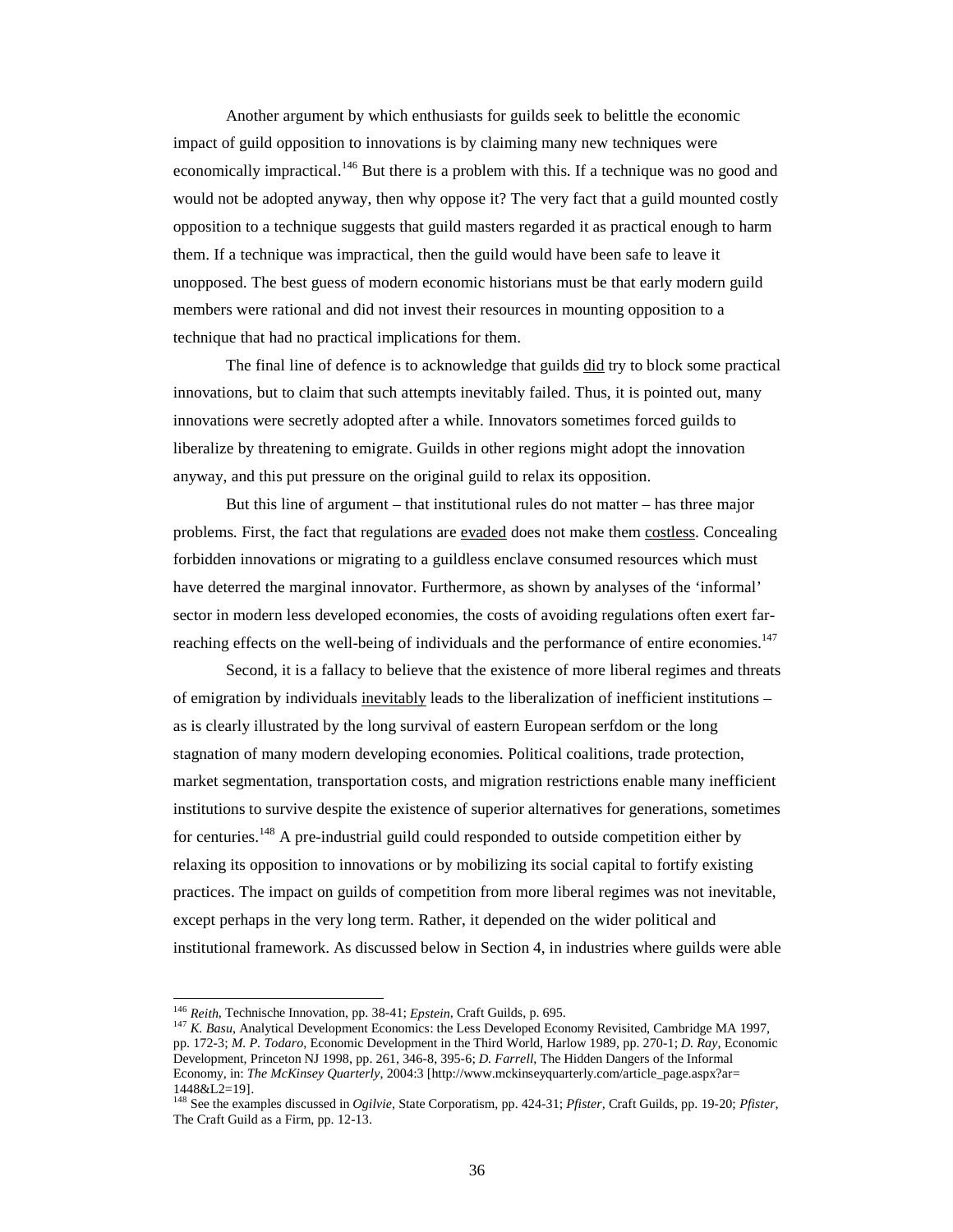to influence the political authorities, they could secure protection enabling them to sustain an inflexible position against competitors for generations or even centuries.<sup>149</sup>

 Finally, the argument that guild rules against technological innovations did not matter illustrates a theoretical incoherence at the heart of arguments that social capital and trust are always beneficial. On the one hand, guilds are supposed to have been too weak to abuse their trust in ways that harmed society, but on the other they are supposed to have been strong enough to use it in ways that benefited society. Guilds were simultaneously too weak to enforce regulations hindering innovation but strong enough to enforce regulations encouraging innovation. This position is untenable. One can defend guilds by arguing either that they were so weak they could not abuse their trust or that they were so strong they used their trust to benefit society – but not both at the same time.

 Not only does the empirical record show that many guilds did deliberately seek to block new techniques, but it also suggests that many activities guilds undertook for other reasons exerted unintended but far-reaching effects on innovation. Guilds imposed quality regulations stipulating precisely how a product was supposed to be made, claiming that this was important for creating trust between producers and consumers. But such guild rules also deterred innovation by ossifying production methods and excluding even desirable deviations from them. Thus, for instance, guild quality regulations meant that the London pewterers' products were 'governed by tight specifications (and also by regulations prohibiting certain "short cut" manufacturing techniques that were held to be undesirable) and these constraints stifled any move towards competitive innovation'.<sup>150</sup> This ensured a desirable stream of rents for members of the London pewterers' company, as shown by their willingness to lobby for the confirmation and extension of their regulatory powers into the eighteenth century. But in the longer term, the guilded London pewterers lost their markets to nimble, unguilded Sheffield competitors who devised innovative techniques to create the cheaper and more attractive Britannia metal: 'The over-regulation and conservatism which had inhibited innovation and competition within the traditional pewterer's craft had left most of the oldstyle craftsmen unable to compete in the new industrial world. The company was bypassed ...'.<sup>151</sup>

 Guilds also regulated the prices that producers could charge for wares, in order to foster trust among guild members by reducing inequality and preventing excessive competition. But such rules also deterred innovators by denying them the profits they might hope for if, by using an innovative technique, they could undersell competitors.<sup>152</sup> Guilds

<sup>149</sup> *Ogilvie*, Guilds, Efficiency, and Social Capital, pp. 326-9; and *Ogilvie*, State Corporatism, pp. 423-43; *Pfister*, Craft Guilds, pp. 19-23.<br><sup>150</sup> Homer, The Pewterers Company's Country Searches, p. 108.

*IS1 Homer*, The Pewterers Company's Country Searches, p. 111.<br><sup>151</sup> On price-fixing agreements, see *Homer*, The Pewterers Company's Country Searches, pp. 108-9.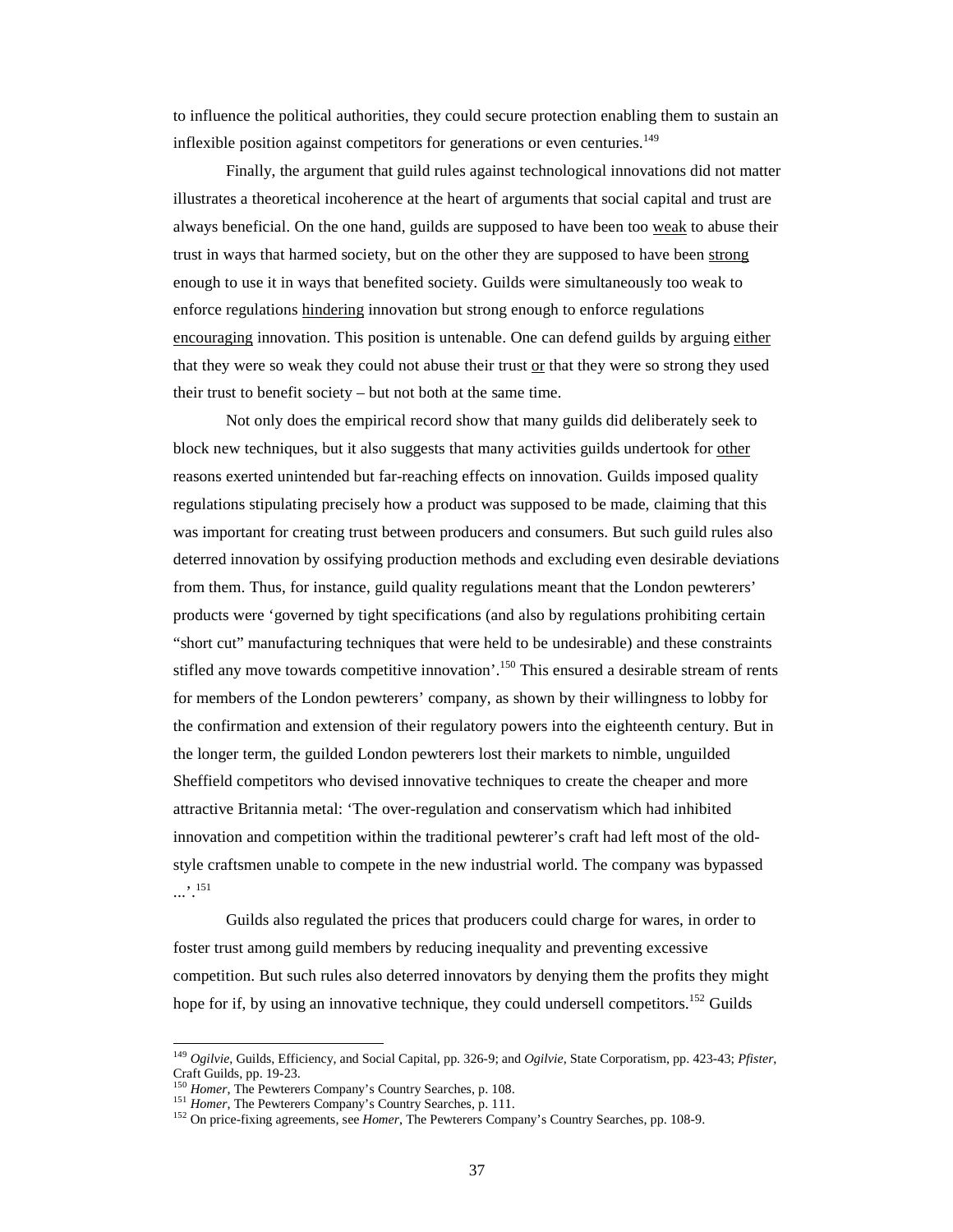imposed admission restrictions so as to create trust between masters and trainees over training contracts, and between producers and customers over craft skills. But such guild rules also deterred innovation by compelling a limited number of practitioners to spend many years in apprenticeship and journeymanship and endowing masters with a heavy investment in human capital specific to a particular technique and set of products; this gave guild-trained producers strong incentives to resist any technical change that threatened to depreciate that investment. Guilds imposed demarcations between different crafts in order to create trust between producers and consumers over product characteristics and practitioners' skills.<sup>153</sup> But such guild rules also deterred innovation by preventing the productive exchange of ideas between adjacent bodies of knowledge. In short, rules imposed by guilds to enhance trust in one sphere of activity could have the effect of diminishing trust in another – in this case, to reduce innovators' trust that markets would reward them for inventing, adopting, or disseminating new techniques.

 A final reason to question the argument that guild-fostered trust made markets for innovation work better is provided by European comparisons. Not only were many strongly guilded industries technologically backward and stagnant, but many weakly guilded industries were highly innovative. Thus, for instance, the city of Douai in the Southern Netherlands is well-known for lacking guild organizations in the fifteenth and sixteenth centuries, but precisely this allowed 'small producers and merchants to try out new raw materials, explore new ways to acquire them, develop different production techniques, and widen their distribution networks'.154 The Dutch city of Leiden was legendary for restricting or altogether banning textile guilds from the later sixteenth century on, yet its flourishing textile sector was in the forefront of technological innovation, introducing hundreds of new varieties of wares and numerous innovative mechanical devices, and remaining one of the most successful and innovative European textile centres until overtaken by cheaper Flemish and English competitors in the later seventeenth century.155 The Bruges linen-weavers introduced the technically advanced striped and checked Zingas with wild success in the eighteenth century by circumventing and ultimately abolishing guild restrictions on workshop size and labour practices.156 The West Riding of Yorkshire was as close as possible to being wholly unguilded, yet its woollen and worsted industries were the most successful in eighteenthcentury Europe, partly because of their exceptional receptiveness to technological innovations in both process and product. <sup>157</sup> The weavers, finishers, and merchants of Douai, Leiden, Bruges, or the West Riding devised and adopted new techniques in the belief – which was

<sup>&</sup>lt;sup>153</sup> Pfister, The Craft Guild as a Firm, p. 3; Stabel, Guilds, p. 197.

<sup>&</sup>lt;sup>154</sup> Howell, Achieving the Guild Effect, p. 124.<br><sup>155</sup> L. Noordegraaf, The New Draperies in the Northern Netherlands, in: *Harte*, New Draperies, 173-96, here pp. 176, 179-83

<sup>156</sup> *Lis / Soly*, Zünfte, pp. 162-3.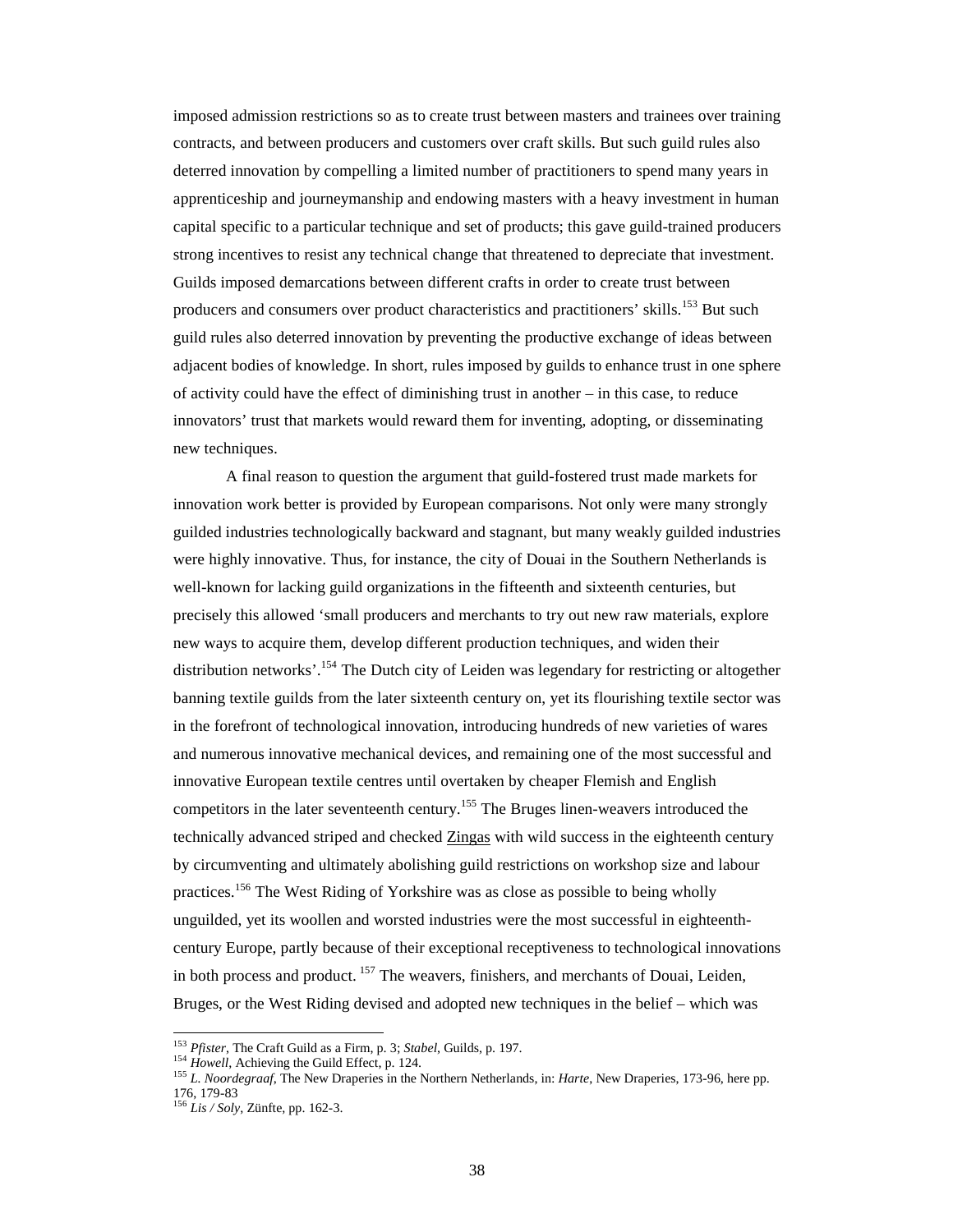evidently justified – that markets functioned efficiently enough to reward them for doing so. This is not to say that alternative institutional arrangements governing technological innovations – a more efficient patent system, for instance – would not have made these markets work even better. But it is clear that guilds were not the solution. On the contrary: unguilded or weakly guilded industries were more often than not at the forefront of inventing, adopting, and diffusing new techniques in early modern Europe.

#### 4. Guilds and the Abuse of Trust

In such crucial economic spheres as product quality, human capital investment, and technological innovation, a particularized trust in guild members linked to a differential trust in guild institutions appears to have been less favourable to economic growth than a generalized trust in strangers linked to a uniform trust in impartial states and markets. Counter to the claims of social capital theorists, the particularized and differential trust generated by associative institutions does not seem to have fostered the generalized and uniform trust that makes markets and states work better.<sup>158</sup> One might, rather, advance the alternative hypothesis that particularized and differential trust blocked the growth of generalized and uniform trust. Early modern European economies either retained powerful guilds, or developed impersonal markets open to all participants irrespective of group affiliation where transactions were enforced by impartial state institutions; but they do not seem to have had both simultaneously.

 Why was this so? This is just what historians would like to know. The evidence discussed above suggests that we look more closely at the neglected 'dark side' of social capital.159 Once a guild or other social network succeeds in generating 'particularized' trust in its members and 'differential' trust in itself as an institution, it has incentives to abuse this trust by acting collusively to benefit its members at the expense of outsiders and the wider society. The evidence examined here suggests that such abuse of trust is not an incidental manifestation of the occasional 'bad' social network. Rather, it appears to be implied by the very characteristics that enable any social network to generate social capital to begin with.

 As already discussed, social capital takes four main forms: the fostering of shared norms; the improvement of information flows about these norms; the punishment of violations against these norms; and the organization of collective action in defence of these norms. Early modern guilds manifested all four, and each involved generating a

<sup>&</sup>lt;sup>157</sup> Heaton, Yorkshire, pp. 264-71; Hudson, Capital, p. 72; *Lipson*, History, pp. 144-52, 241, 249.<br><sup>158</sup> For evidence questioning the existence of any causal link between particularized trust within associations and generalized trust in the surrounding society, see *Stolle / Hooghe*, Conclusion, pp. 233-5, and the studies cited there.<br><sup>159</sup> On the dark side of social capital, see *Ogilvie*, Bitter Living, pp. 130-8, 172-205, 247-68, 3 4, 352; *S. Ogilvie*, How Does Social Capital Affect Women? Guilds and Communities in Early Modern Germany, in: American Historical Review, 109, 2004, pp. 325-59; *R. Dessí / S. Ogilvie*, Social Capital and Collusion: the Case of Merchant Guilds (Long Version), Cambridge Working Papers in Economics No. 417, March 2004.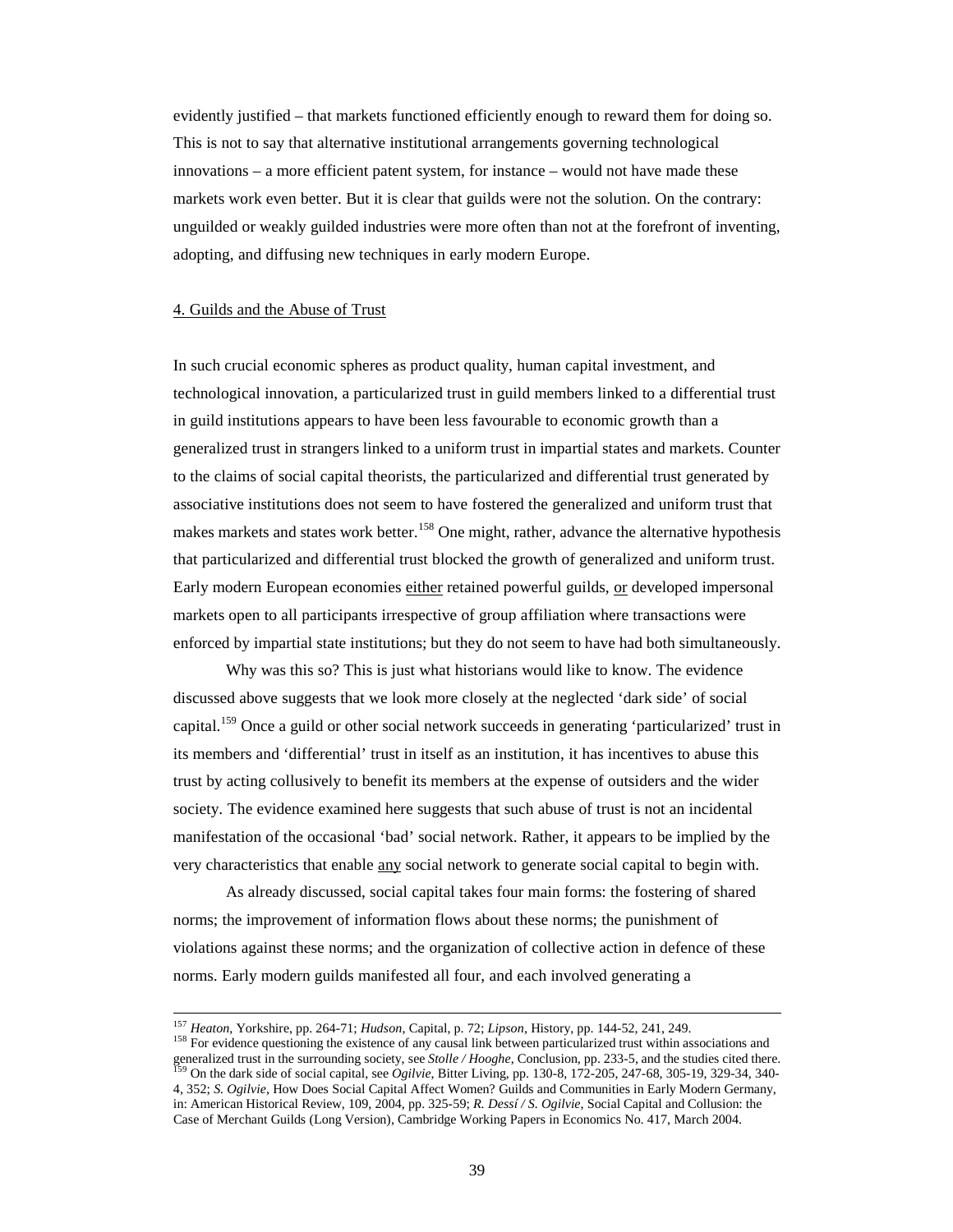'particularized' trust in guild members linked to a 'differential' trust in the guild as an institution. But the norms, information, penalties, and collective action fostered by guilds also gave them the incentive and capacity to abuse the trust they generated to benefit their members at others' expense.

 Guilds created trust among their members enabling them to coordinate on shared norms.160 Enthusiasts for guilds have concentrated on what they regard as beneficial norms: that masters should produce high-quality output, that all producers should secure skilled training, that technological 'mysteries' should be nurtured. But there is nothing guaranteeing that a guild – or any other social network – will use its trust to ensure that members coordinate on norms that are beneficial rather than harmful from the point of view of society as a whole. Early modern guilds also coordinated on other, more questionable norms: that non-members should not practise certain economic activities, that many kinds of people should be excluded from guild membership, that girls should not receive vocational training, that it was dishonourable to outbid one's fellows in paying employees, that guild members should shun Jews, knackers, and bastards.

 But were these norms beneficial? The norm that it was wrong to practise an occupation without guild membership served to exclude many producers regardless of how well they could actually do the work. The norm that girls should be denied apprenticeship and women other than masters' widows forbidden to operate workshops protected male guild members from competition and forced many women into marginal, ill-paid, and illegal work.<sup>161</sup> The norm that it was 'dishonourable' to pay employees a competitive wage caused hardship to thousands of apprentices, journeymen, spinners, and craft labourers, and is likely to have resulted in inefficient resource allocation.<sup>162</sup> The norm that intercourse with Jews and knackers was 'defiling' was economically inefficient and socially divisive.<sup>163</sup> As the pioneering social capital theorist James Coleman himself acknowledged, 'effective norms in an area can reduce innovativeness in an area, not only deviant actions that harm others but also deviant actions that can benefit everyone'.164 Trust among guild members in early

<sup>160</sup> *Stabel*, Guilds, p. 196. 161 On guilds' discrimination against women, see *Clasen*, Augsburger, pp. 130-3, 323-5; *R. M. Dekker*, Women in Revolt: Collective Protest and its Social Basis in Holland, in: Theory and Society 16, 1987, pp. 337-62, here p. 347; *Gadd / Wallis*, Introduction, pp. 7-8; *M. C. Howell*, Women, Production, and Patriarchy in Late Medieval Cities, Chicago 1986, pp. 70-94, 124-58, 167; *E. W. Monter*, Women in Calvinist Geneva, Signs 6, 1980), pp. 189- 209, here pp. 202-3; *E. Musgrave*, Women and the Craft Guilds in Eighteenth-Century Nantes, in: *G. Crossick (ed.)*, The Artisan and the European Town, 1500-1900, Aldershot, 1997, pp. 151-71, here p. 167; *Ogilvie*, Bitter Living, pp. 40-54, 323; *Ogilvie*, How Does Social Capital Affect Women?; *J. H. Quataert*, The Shaping of Women's Work in Manufacturing: Guilds, Households and the State in Central Europe, 1648-1870, in: American Historical Review, 90, 1985, pp. 1122-48, here pp. 1126-7, 1147-8; *Roper*, Holy Household, pp. 48-9; *Wiesner*, Working Women, pp. 150-1.<br><sup>162</sup> Ogilvie, Bitter Living, pp. 214-5, 278-9.

<sup>&</sup>lt;sup>163</sup> On pre-industrial guilds<sup>3</sup> discrimination against women, Jews, bastards, and members of dishonourable occupations, see *Roper*, Holy Household, pp. 36-55; *Ogilvie*, State Corporatism, pp. 336-8; *Stuart*, Defiled Trades, pp. 189-221; *Ogilvie*, Bitter Living, pp. 130-4, 162-70, 259-67, 300-8, 329-31, 340-4. 164 *Coleman*, Social Capital, p. 23.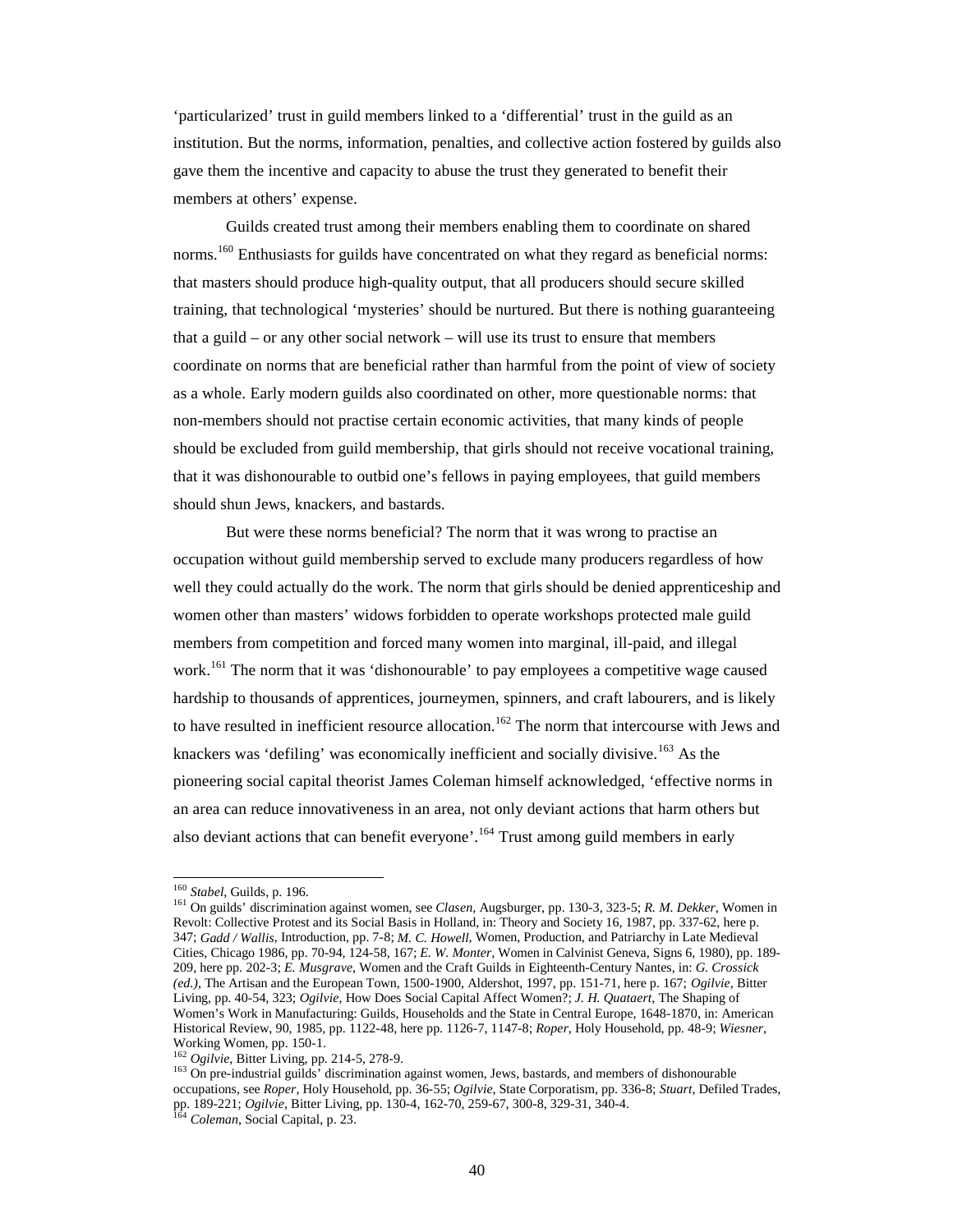modern Europe penalized 'deviant' actions – occupational mobility, independent work by women, competitive wages for the poorest workers, non-monopolistic commerce, and moves to break down gender and racial discrimination – that could have benefited everyone, except possibly a small group of established male guild masters (and in the long term even they might have done better had they been able to coordinate on deviating from corporative norms).<sup>165</sup>

 The second way guilds used trust was to improve the flow of information among members. They did so by employing inspectors and spies to report offences against guild norms and by holding assemblies at which members were required to report any information that affected guild interests. Guild activities were often closely integrated into communal assembles and court sittings, so that violations of guild norms swiftly became known to the wider community.<sup>166</sup> These information-transmission mechanisms indeed ensured that guild members were aware of each other's personal characteristics and actions, and that such information was also conveyed into the wider economic world of their suppliers, employees, and customers. Enthusiasts for guilds have focussed on the benefits of this social capital of mutual information: it enabled customers to trust producers on product quality, masters to trust employees on human capital investment, and all guild members to trust that technological innovations would profit the membership. But this social capital of mutual information was also used for harmful ends. The activities of guild inspectors, the obligation to report known offences at guild assemblies, and the integration of guild with communal, manorial, and princely regulatory mechanisms enabled guilds to exclude non-members from economic activity, enforce output quotas, prevent adoption of new techniques, limit apprenticeship by outsiders, and penalize black-market work by women – to abuse their particularized trust of shared information in order stifle 'innovations' that could, in Coleman's formulation, have benefited everyone.<sup>167</sup>

 The third way guilds used trust was to facilitate group action against violations of their norms. Guilds were entitled to punish a wide range of offences relating not only to the economic activities over which they claimed control but also to the social, sexual, and cultural behaviour of their members.<sup>168</sup> Again, enthusiasts have focussed on those manifestations of group action that can be regarded as beneficial: collective sanctions against violations of quality codes, against economic activity by untrained producers, against adopting capital-

<sup>&</sup>lt;sup>165</sup> On how social capital in modern societies reinforces uncivic predispositions and strengthens existing cleavages and exclusion patterns, see *Stolle / Hooghe*, Conclusion, pp. 235-6; *Molenaers*, Associations, pp. 126-7.<br><sup>166</sup> Ogilvie, State Corporatism, pp. 316-21; *Wallis*, Controlling Commodities, pp. 86, 88.<br><sup>167</sup> On how associa

<sup>119-20,</sup> where a poor farmer in Nicaragua was asked, 'Why don't you join one of the organizations?', and answered, 'Because they don't let me ... the leaders decide who is going to be in the group and they always pick the same ones ... they are getting all the benefits and we never get anything'.

<sup>&</sup>lt;sup>168</sup> Ogilvie, Guilds, Efficiency, and Social Capital, pp. 325-6; *Ogilvie*, State Corporatism, pp. 333-8; *Wallis*, Controlling Commodities, pp. 88-9; *Stabel*, Guilds, pp. 192-3.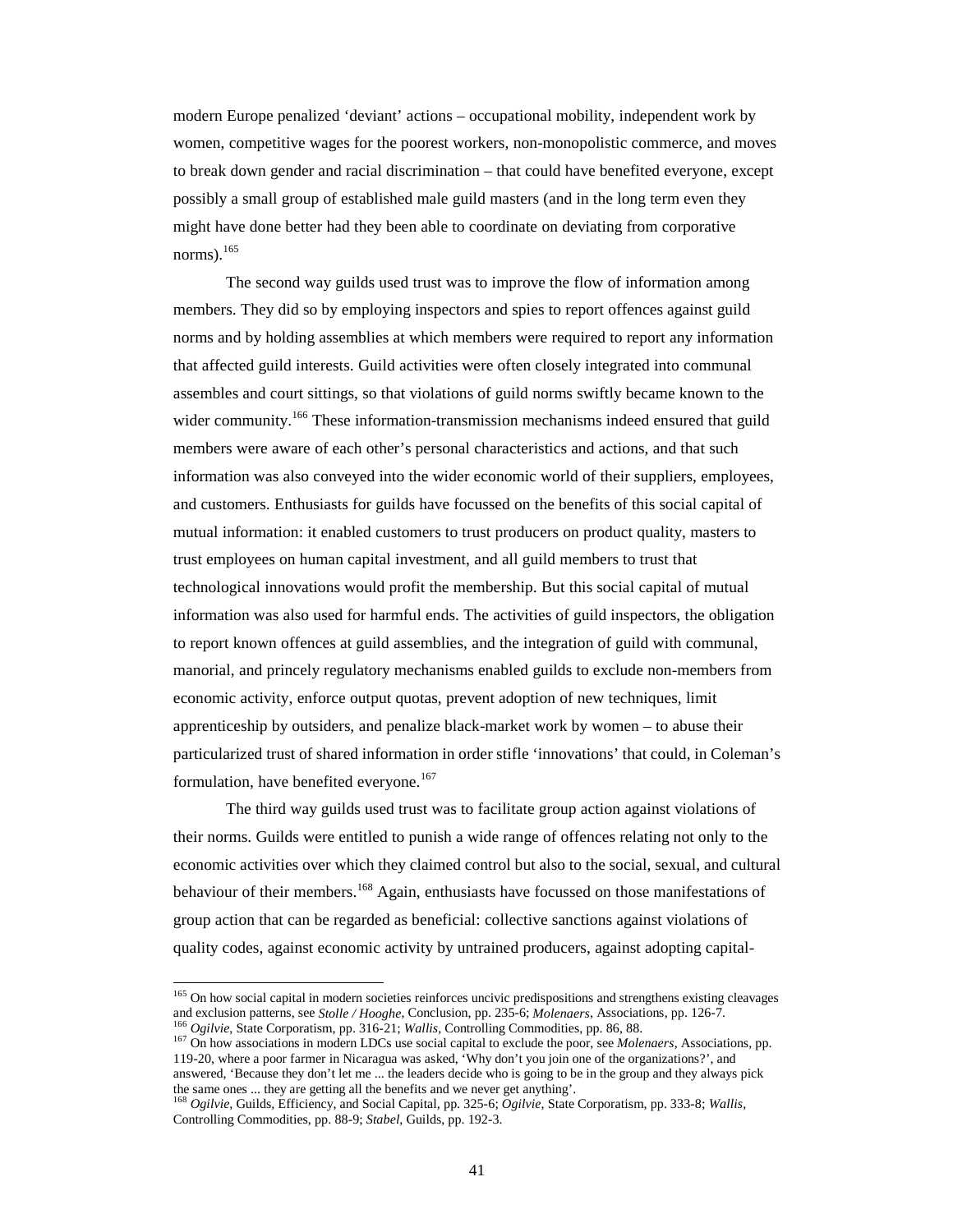intensive technological innovations that threatened to put other members out of business. But was this social capital of collective sanctions always beneficial? Collective sanctions were also used to sustain guild members' monopoly over the occupation, to help masters collude to pay non-competitive wages to employees, to enforce cartelistic output quotas which kept prices high for customers, to penalize employers who failed to discriminate against female workers, to put pressure on outsiders to become members of the guild, and to sanction those who associated with 'defiling' social groups.<sup>169</sup> In the light of such evidence, one must surely question whether guilds' use of trust to impose collective sanctions was truly beneficial to the wider economy and society.<sup>170</sup>

 The fourth way guilds used their social capital of trust was to organize collective political action – in Robert Putnam's formulation, to 'monitor' the actions of government.<sup>171</sup> It is evident from surviving petitions, town council minutes, and princely deliberations that early modern European guilds were active in monitoring – indeed, lobbying – all levels of government to ensure that 'appropriate' political, legislative, and executive decisions were taken.<sup>172</sup> Guild members invested substantial quantities of time and money in petitioning, lobbying, and demonstrating so as to put pressure on the political process in order to ensure that policies reflected their interests.<sup>173</sup> Enthusiasts for guilds and social capital have concentrated on what they regard as the beneficial aspects of this collective political action – in particular, the ability of guilds to monitor government and hold it to account in a quasi- 'democratic' sense that benefited the entire society, guild members and non-members alike. It was this political activity by guilds, according to Robert Putnam, that underlay the beneficent development of guilded Northern Italy compared to the politically and socially dysfunctional Italian South.<sup>174</sup>

 But did it truly benefit either the early modern state or the early modern economy for guilds to use their trust to organize political action? Well organized corporate groups such as guilds were in a position to offer fiscal support and political cooperation to rulers in tacit exchange for legislation and legal privileges that favoured their members.<sup>175</sup> Such political favours may have seemed harmless to rulers, or even – if guild rhetoric was to be credited –

 $\overline{\phantom{a}}$ 

<sup>169</sup> For a selection of empirical examples, see, for instance, *Gadd / Wallis*, Introduction, p. 7; *Homer*, The Pewterers Company's Country Searches, p. 103; *Ogilvie*, Guilds, Efficiency, and Social Capital, pp. 325-6;<br>*Ogilvie*, State Corporatism, pp. 321-39; *Stuart*, Kathy, Defiled Trades, pp. 213-9.<br><sup>170</sup> On hour trust many hea

<sup>&</sup>lt;sup>7</sup> On how trust may be the privilege of 'the winners' and how the benefits of social capital often fail to reach the poor and marginal, see *Stolle / Hooghe*, Conclusion, pp. 243-3; *Molenaers*, Associations, pp. 115, 117, 120.<br><sup>171</sup> For the view that pre-industrial guilds played an important and beneficial role in monitoring government, Putnam et al., Making Democracy Work, pp. 163-85; Putnam, Bowling Alone, pp. 319, 322-3, 325, 346-8.<br><sup>172</sup> Lis / Soly, Zünfte, pp. 174-8; Ogilvie, State Corporatism, pp. 366-78, 423-43; Pfister, The Craft Guild as a

Firm, pp. 2-3, 12-13; *Stabel*, Guilds, pp. 189-91.<br><sup>173</sup> For examples of guild lobbying of early modern governments for legislative favours, see *Forbes*, Search, pp. 117; *Gadd / Wallis*, Introduction, p. 6; *Homer*, The Pewterers Company's Country Searches, p. 102; *Ogilvie*, State Corporatism, pp. 366-378; *Riello*, Shaping, p. 143; *Wallis*, Controlling Commodities, p. 91. 174 *Putnam et al.*, Making Democracy Work, pp. 163-85.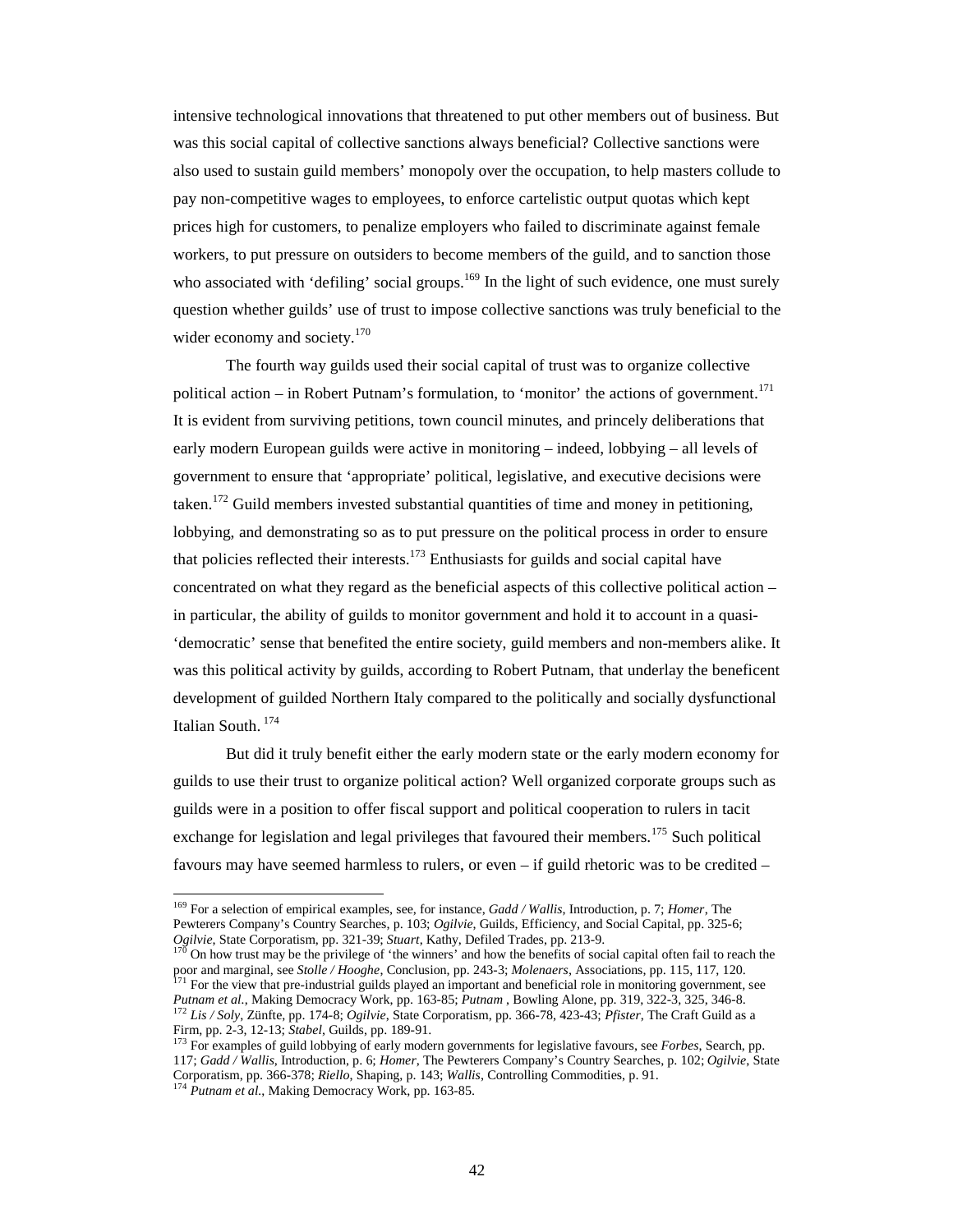positively beneficial for the wider society. Such favours also had the great advantage of costing the ruler nothing, at least in the short term. But by limiting economic activity in favour of a producer group in return for a lump-sum payment (or other political benefit) now, a government denies itself the benefits of higher tax revenues through economic growth in future.<sup>176</sup> Furthermore, when guilds deployed their social capital of particularized and differential trust to lobby governments for market privileges, they may have hindered the spread of generalized trust in strangers and uniform trust in an institutional framework of unrigged markets and impartial state contract enforcement.<sup>177</sup> In short, the particularized and differential trust associated with social capital may have been an obstacle to the development of the generalized and uniform trust necessary for markets and states to work effectively in ways equally accessible to all economic agents, irrespective of the social networks to which they belonged.<sup>178</sup> The benefits of particularized and differential trust – such as they were – may thus have been secured at a high cost in terms of foregone generalized and uniform trust.

#### 5. Conclusion: Can We Trust 'Trust'?

The social capital literature is almost unanimous in holding that modern societies are undersupplied with trust and social capital, and that historical social networks hold important policy lessons. This article has sought to identify the salient features of social capital and the type of trust it generates by examining the most widely admired historical example of social capital – the guild. Several general principles emerge from this historical inquiry, but the light they cast on social capital is not encouraging.

 Historical networks such as guilds confirm Coleman's view that those social arrangements likely to generate significant trust will be characterized by 'closure' and 'multiplex relationships'.179 Early modern European guilds carefully regulated membership according to sex, ethnicity, religion, community citizenship, kinship with existing members, and ability to pay license fees. Guilds were not wholly closed to new members, but they limited entrants' quantity and selected their qualities: many members of the wider society had a high probability (or, if female, certainty) of never being admitted to membership in these

 <sup>175</sup> For more detail, see *Ogilvie*, State Corporatism, pp. 79-84; *Ogilvie*, State, pp. 182-99; *Ogilvie*, Germany,pp.

<sup>431-4;</sup> Ogilvie, Guilds, Efficiency, and Social Capital, pp. 326-9; Dessí and Ogilvie, Social Capital.<br><sup>176</sup> For examples of such payments by guilds to state representatives, see *Forbes*, Search, p. 118; Ogilvie, Guilds, Efficiency, and Social Capital, pp. 326-9; *Ogilvie*, State Corporatism, pp. 366-78; *Troeltsch*,

Zeughandlungskompagnie, p. 84; *Homer*, The Pewterers Company's Country Searches, pp. 103-4.<br><sup>177</sup> For evidence from modern Nicaragua on how social capital was used by association members for rent-seeking<br>of donor money an

 $178$  For analogous evidence on modern economies, see *Stolle / Hooghe*, Conclusion, pp. 236-43; and *Molenaers*, Associations, 120, where the leader of a local association which generated much social capital in a Nicaraguan village explained, 'I pick the people I know best, the people I can trust. I cannot assume responsibility for people I do not know, because if they 'screw up', then the organization will blame me for it and I will lose the connection.' <sup>179</sup> *Coleman*, Social Capital, pp. S104-S110.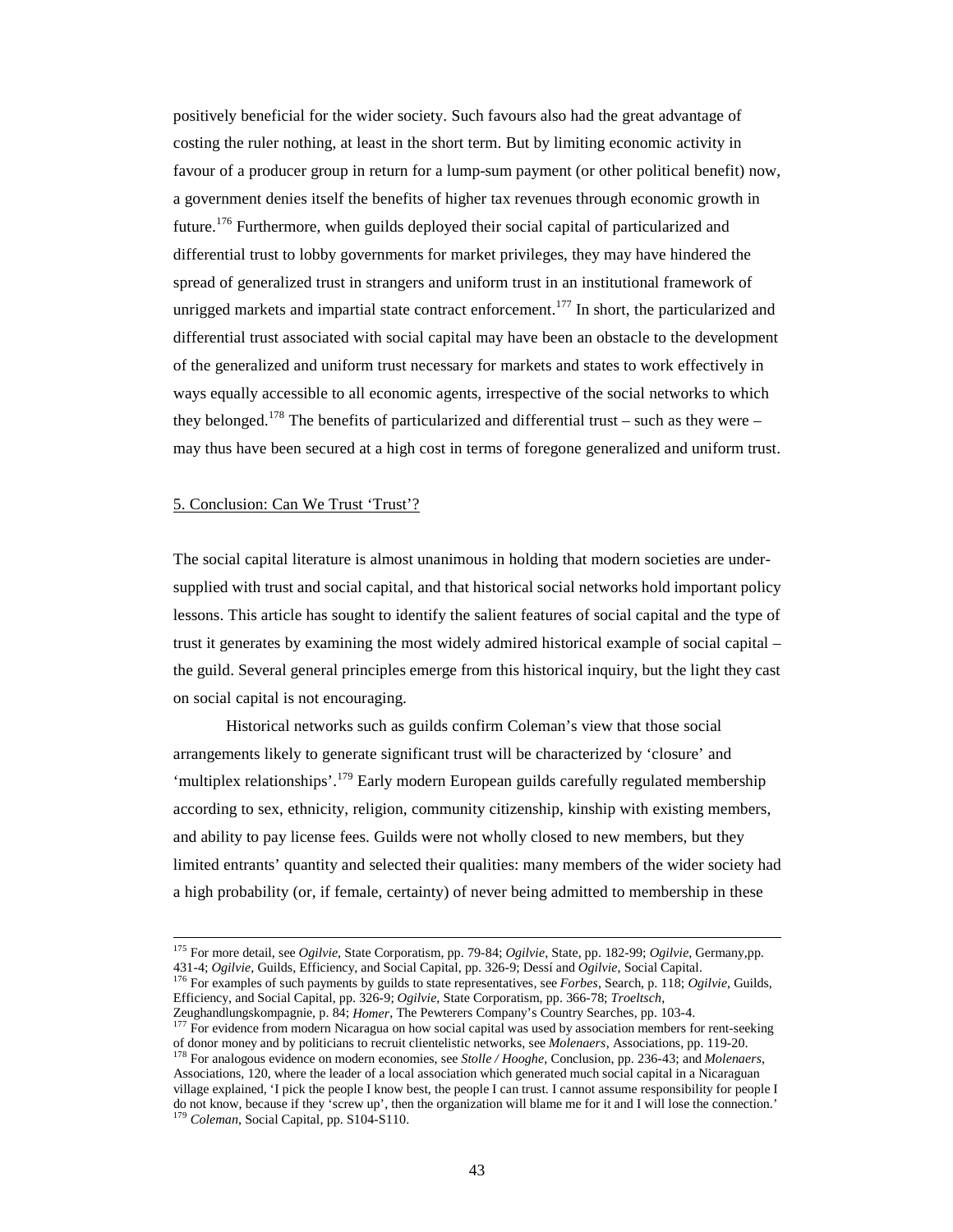social networks and thus never enjoying the benefits of the trust they generated. Early modern guilds also fostered multiplex relationships: their members were linked not just through economic norms, information, sanctions and collective action, but through multi-stranded ties extending into work, play, sociability, worship, politics, charity, and kinship. The evidence on early modern guilds thus confirms that effective social networks are characterized by relationships that are closed toward the outside and multi-stranded on the inside.

 The findings on guilds also confirms that trust takes a number of distinct forms, some of which seem to block the development of others. Associative institutions such as guilds foster a particularized trust in persons of known attributes and, as in parts of early modern Europe, this can hinder the spread of the generalized trust in strangers which social scientists regard as extremely important for societies and economies to function well. Privileged, guildlike networks also foster a differential trust in institutions that enforce the rights of certain groups, and this can block the development of a uniform trust in impartial institutions that are open to all – even those without network-specific privileges. $180$ 

 Certain forms of trust are more favourable to economic growth than others. It is sometimes argued that the particularized and differential trust generated by guilds was used to solve imperfections in markets for product quality, human capital investment, and technological innovation in early modern Europe. But the evidence surveyed in this essay suggests that they often failed to do so. The very closure and multiplex relationships that enabled guilds to foster trust created incentives that prevented them from using that trust in ways that benefited the wider economy as opposed to profiting their own membership.

The closure that creates trust means that many network activities are open to abuse. Closure caused guilds to sustain norms privileging a status quo that benefited insiders and discriminated against outsiders. Guilds punished beneficial as well as harmful deviations from their norms and suppressed innovations that could have benefited the wider society. Shared information (e.g. on technology or training) was conveyed to trusted insiders but denied to outsiders. Network membership became a trusted signal ensuring the long-term exclusion of productive economic agents, sustaining discrimination on grounds of gender, ethnicity, religion, legitimate birth, and many other economically irrelevant grounds. Collective political action enabled guilds to engage in rent-seeking and distort markets, harming outsiders and the wider society. The very features that enable social networks such as guilds to generate trust also enable them to act collusively against the common weal.<sup>181</sup>

 The final lesson from guild history is at once the most important and most disquieting, especially for modern transitional and developing economies. Even a social

<sup>&</sup>lt;sup>180</sup> On the role of reliable markets and states in creating generalized, uniform trust to supplant the particularized, differential trust associated with associative organizations such as mafias, see *Gambetta*, Mafia, p

<sup>&</sup>lt;sup>181</sup> As pointed out for LDCs by *Dasgupta*, Economic Progress and the Idea of Social Capital, here p. 367.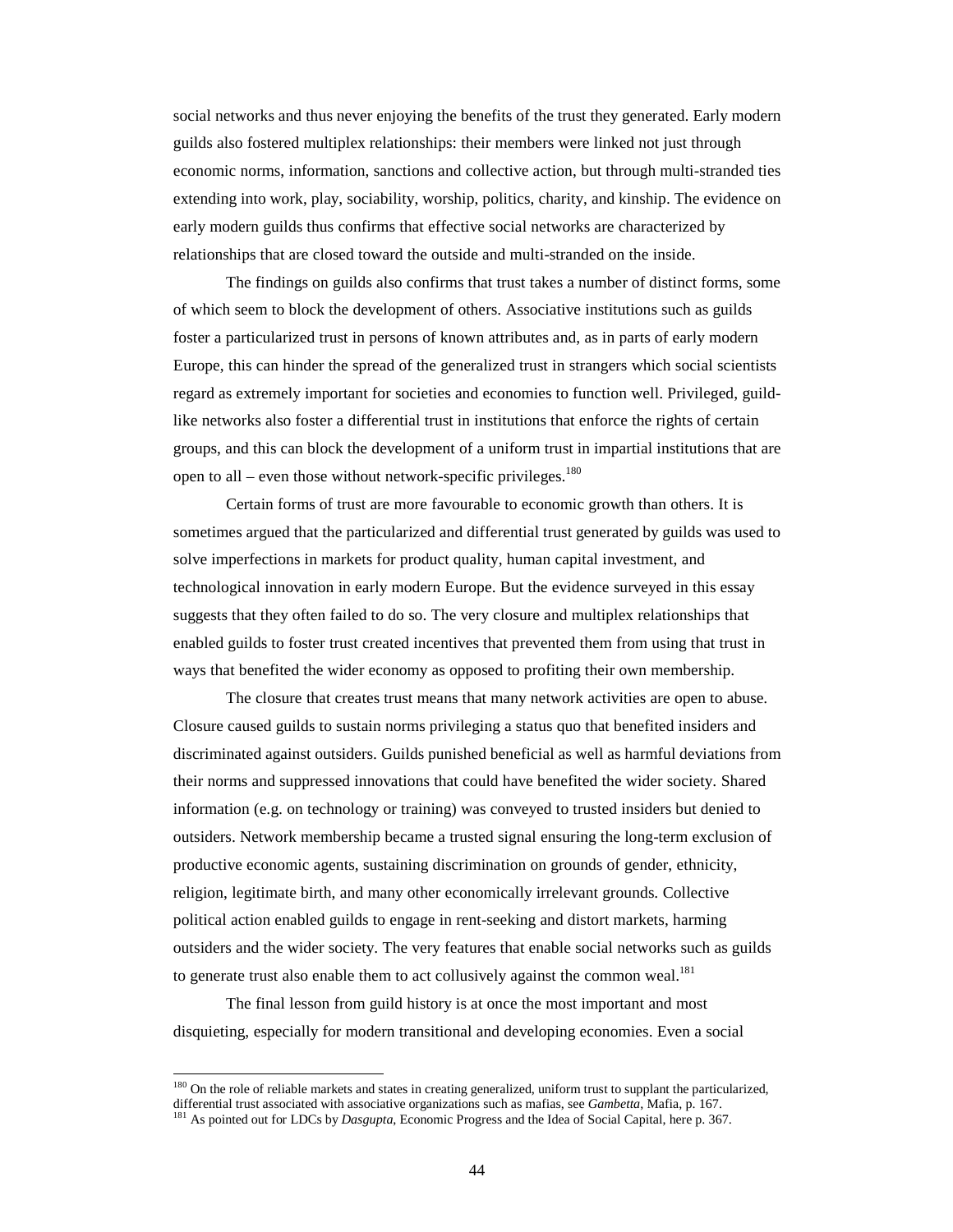network that generates benefits in a given state of technology, costs and incomes, may cease to do so when constraints change. Precisely the trust and commitment devices that generate social capital may also foster conservatism. Thus the guild-dominated societies of northern Italy and southern Germany were unable to adjust to the rapid institutional, commercial and demographic changes of the sixteenth century and lost out to the market-oriented civic culture of the Low Countries and England. While the strong Italian and German guilds possessed enough social capital to entrench themselves against change, the looser and weaker Flemish and English guilds lacked the social capital to put up a fight. The absence of the particularized and differential trust generated by associative institutions such as guilds created interstices within which individuals and rulers could experiment with generalized trust in unknown transaction partners mediated by impersonal markets and impartial states. This cannot be regarded as an accident. To foster trust, social networks need to have closure, information advantages, collective penalties, and commitment devices; once these are in place, it is hard to prevent them from being abused to resist changes that threaten existing benefits.

 Even in early modern Europe, where constraints changed so much more slowly than today, the particularized trust and entrenched privileges of social networks could prove a long-term economic obstacle. Nowadays, constraints change immeasurably faster. In such a world, one must question whether poor economies can afford the inflexibility of entrenched social networks that foster a particularized trust in persons and a differential trust in associations rather than a generalized trust in strangers and a uniform trust in impersonal markets and impartial governments. As Partha Dasgupta has trenchantly observed, informal institutions based on social capital may bring certain benefits in less developed economies, but one should not be 'distracted from asking if their continued existence could prevent more productive social arrangements from becoming established, say, in the shape of formal markets. One can even ask whether informal institutions were ever as good as they are frequently made out to have been.<sup>182</sup> It is precisely the strength of social networks – their favouring of trust in a particular set of people over outsiders and their fostering of internal commitment devices – that may be their greatest weakness, not merely for outsiders (although these are often the poorest in society), but also for the economy at large. For the particularized and differential trust fostered by social capital, the lessons of history are bleak.

<sup>182</sup> *Dasgupta*, Social Capital and Economic Progress, p. 310.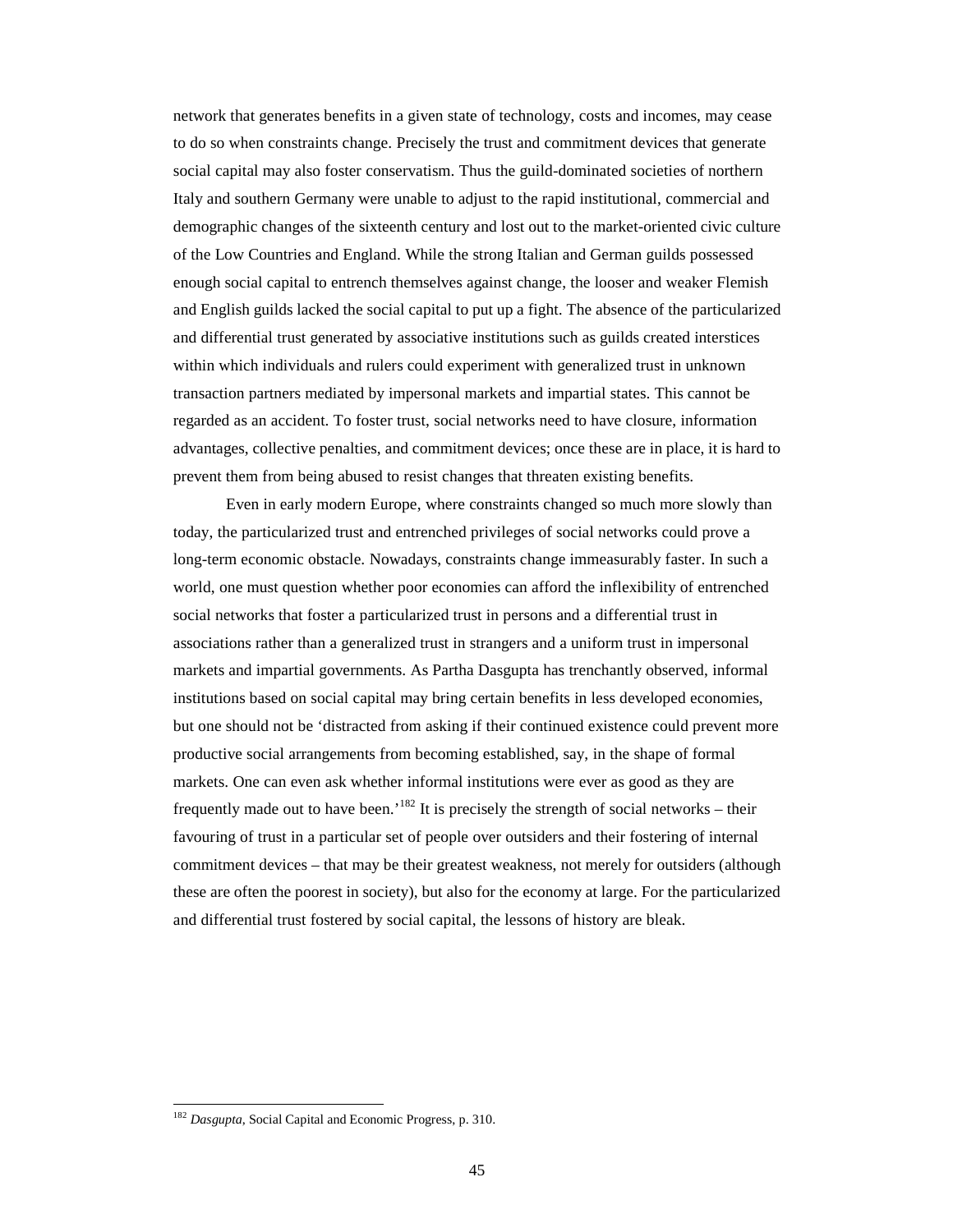# CESifo Working Paper Series

(for full list see www.cesifo.de)

1241 Hans Jarle Kind, Karen Helene Midelfart, Guttorm Schjelderup, Corporate Tax Systems, Multinational Enterprises, and Economic Integration, July 2004

 $\mathcal{L}_\mathcal{L} = \{ \mathcal{L}_\mathcal{L} = \{ \mathcal{L}_\mathcal{L} = \{ \mathcal{L}_\mathcal{L} = \{ \mathcal{L}_\mathcal{L} = \{ \mathcal{L}_\mathcal{L} = \{ \mathcal{L}_\mathcal{L} = \{ \mathcal{L}_\mathcal{L} = \{ \mathcal{L}_\mathcal{L} = \{ \mathcal{L}_\mathcal{L} = \{ \mathcal{L}_\mathcal{L} = \{ \mathcal{L}_\mathcal{L} = \{ \mathcal{L}_\mathcal{L} = \{ \mathcal{L}_\mathcal{L} = \{ \mathcal{L}_\mathcal{$ 

- 1242 Vankatesh Bala and Ngo Van Long, International Trade and Cultural Diversity: A Model of Preference Selection, July 2004
- 1243 Wolfgang Eggert and Alfons J. Weichenrieder, On the Economics of Bottle Deposits, July 2004
- 1244 Sören Blomquist and Vidar Christiansen, Taxation and Heterogeneous Preferences, July 2004
- 1245 Rafael Lalive and Alois Stutzer, Approval of Equal Rights and Gender Differences in Well-Being, July 2004
- 1246 Paolo M. Panteghini, Wide vs. Narrow Tax Bases under Optimal Investment Timing, July 2004
- 1247 Marika Karanassou, Hector Sala, and Dennis J. Snower, Unemployment in the European Union: Institutions, Prices, and Growth, July 2004
- 1248 Engin Dalgic and Ngo Van Long, Corrupt Local Government as Resource Farmers: The Helping Hand and the Grabbing Hand, July 2004
- 1249 Francesco Giavazzi and Guido Tabellini, Economic and Political Liberalizations, July 2004
- 1250 Yin-Wong Cheung and Jude Yuen, An Output Perspective on a Northeast Asia Currency Union, August 2004
- 1251 Ralf Elsas, Frank Heinemann, and Marcel Tyrell, Multiple but Asymmetric Bank Financing: The Case of Relationship Lending, August 2004
- 1252 Steinar Holden, Wage Formation under Low Inflation, August 2004
- 1253 Ngo Van Long and Gerhard Sorger, Insecure Property Rights and Growth: The Roles of Appropriation Costs, Wealth Effects, and Heterogeneity, August 2004
- 1254 Klaus Wälde and Pia Weiß, International Competition, Slim Firms and Wage Inequality, August 2004
- 1255 Jeremy S. S. Edwards and Alfons J. Weichenrieder, How Weak is the Weakest-Link Principle? On the Measurement of Firm Owners' Control Rights, August 2004
- 1256 Guido Tabellini, The Role of the State in Economic Development, August 2004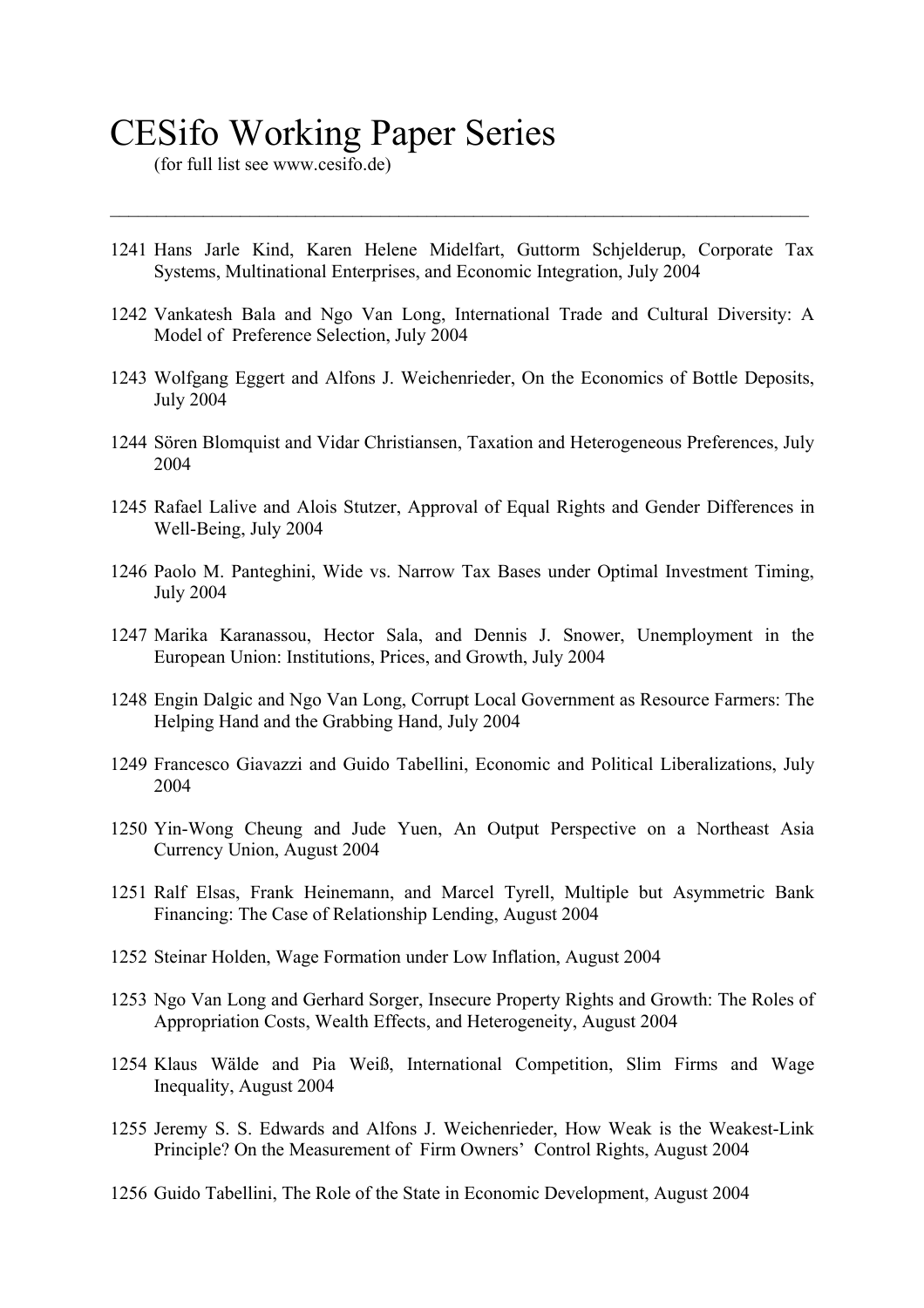- 1257 François Larmande and Jean-Pierre Ponssard, EVA and the Controllability-congruence Trade-off: An Empirical Investigation, August 2004
- 1258 Vesa Kanniainen and Jenni Pääkkönen, Anonymous Money, Moral Sentiments and Welfare, August 2004
- 1259 Panu Poutvaara and Andreas Wagener, Why is the Public Sector More Labor-Intensive? A Distortionary Tax Argument, August 2004
- 1260 Lars P. Feld and Stefan Voigt, Making Judges Independent Some Proposals Regarding the Judiciary, August 2004
- 1261 Joop Hartog, Hans van Ophem, and Simona Maria Bajdechi, How Risky is Investment in Human Capital?, August 2004
- 1262 Thomas Eichner and Rüdiger Pethig, Efficient Nonanthropocentric Nature Protection, August 2004
- 1263 David-Jan Jansen and Jakob de Haan, Look Who's Talking: ECB Communication during the First Years of EMU, August 2004
- 1264 David F. Bradford, The X Tax in the World Economy, August 2004
- 1265 Hans-Werner Sinn, Migration, Social Standards and Replacement Incomes. How to Protect Low-income Workers in the Industrialized Countries against the Forces of Globalization and Market Integration, August 2004
- 1266 Wolfgang Leininger, Fending off one Means Fending off all: Evolutionary Stability in Submodular Games, August 2004
- 1267 Antoine Bommier and Bertrand Villeneuve, Risk Aversion and the Value of Risk to Life, September 2004
- 1268 Harrie A. A. Verbon and Lex Meijdam, Too Many Migrants, Too Few Services: A Model of Decision-making on Immigration and Integration with Cultural Distance, September 2004
- 1269 Thomas Eichner and Rüdiger Pethig, Economic Land Use, Ecosystem Services and Microfounded Species Dynamics, September 2004
- 1270 Federico Revelli, Performance Rating and Yardstick Competition in Social Service Provision, September 2004
- 1271 Gerhard O. Orosel and Klaus G. Zauner, Vertical Product Differentiation When Quality is Unobservable to Buyers, September 2004
- 1272 Christoph Böhringer, Stefan Boeters, and Michael Feil, Taxation and Unemployment: An Applied General Equilibrium Approach, September 2004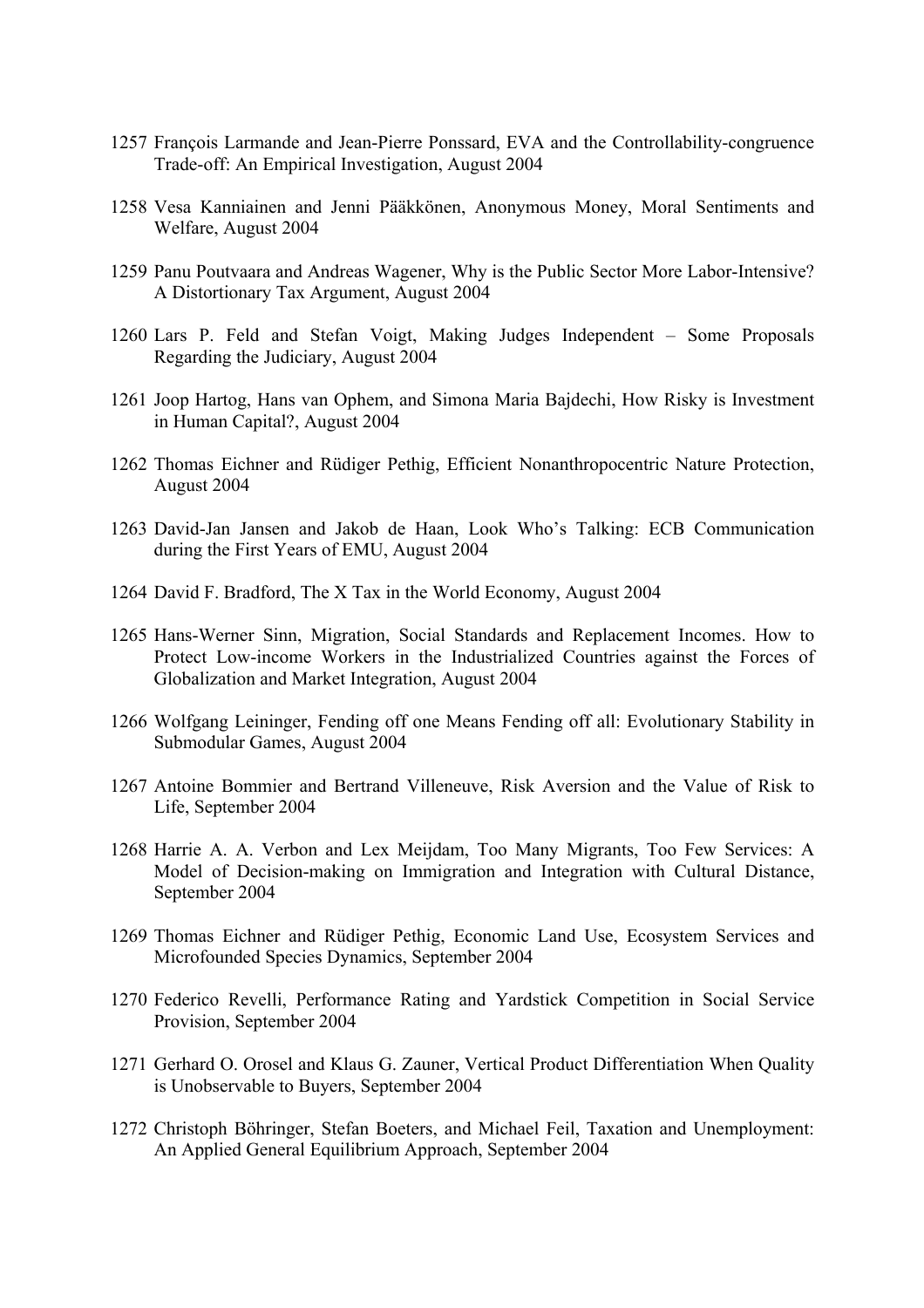- 1273 Assaf Razin and Efraim Sadka, Welfare Migration: Is the Net Fiscal Burden a Good Measure of its Economics Impact on the Welfare of the Native-Born Population?, September 2004
- 1274 Tomer Blumkin and Volker Grossmann, Ideological Polarization, Sticky Information, and Policy Reforms, September 2004
- 1275 Katherine Baicker and Nora Gordon, The Effect of Mandated State Education Spending on Total Local Resources, September 2004
- 1276 Gabriel J. Felbermayr and Wilhelm Kohler, Exploring the Intensive and Extensive Margins of World Trade, September 2004
- 1277 John Burbidge, Katherine Cuff and John Leach, Capital Tax Competition with Heterogeneous Firms and Agglomeration Effects, September 2004
- 1278 Joern-Steffen Pischke, Labor Market Institutions, Wages and Investment, September 2004
- 1279 Josef Falkinger and Volker Grossmann, Institutions and Development: The Interaction between Trade Regime and Political System, September 2004
- 1280 Paolo Surico, Inflation Targeting and Nonlinear Policy Rules: The Case of Asymmetric Preferences, September 2004
- 1281 Ayal Kimhi, Growth, Inequality and Labor Markets in LDCs: A Survey, September 2004
- 1282 Robert Dur and Amihai Glazer, Optimal Incentive Contracts for a Worker who Envies his Boss, September 2004
- 1283 Klaus Abberger, Nonparametric Regression and the Detection of Turning Points in the Ifo Business Climate, September 2004
- 1284 Werner Güth and Rupert Sausgruber, Tax Morale and Optimal Taxation, September 2004
- 1285 Luis H. R. Alvarez and Erkki Koskela, Does Risk Aversion Accelerate Optimal Forest Rotation under Uncertainty?, September 2004
- 1286 Giorgio Brunello and Maria De Paola, Market Failures and the Under-Provision of Training, September 2004
- 1287 Sanjeev Goyal, Marco van der Leij and José Luis Moraga-González, Economics: An Emerging Small World?, September 2004
- 1288 Sandro Maffei, Nikolai Raabe and Heinrich W. Ursprung, Political Repression and Child Labor: Theory and Empirical Evidence, September 2004